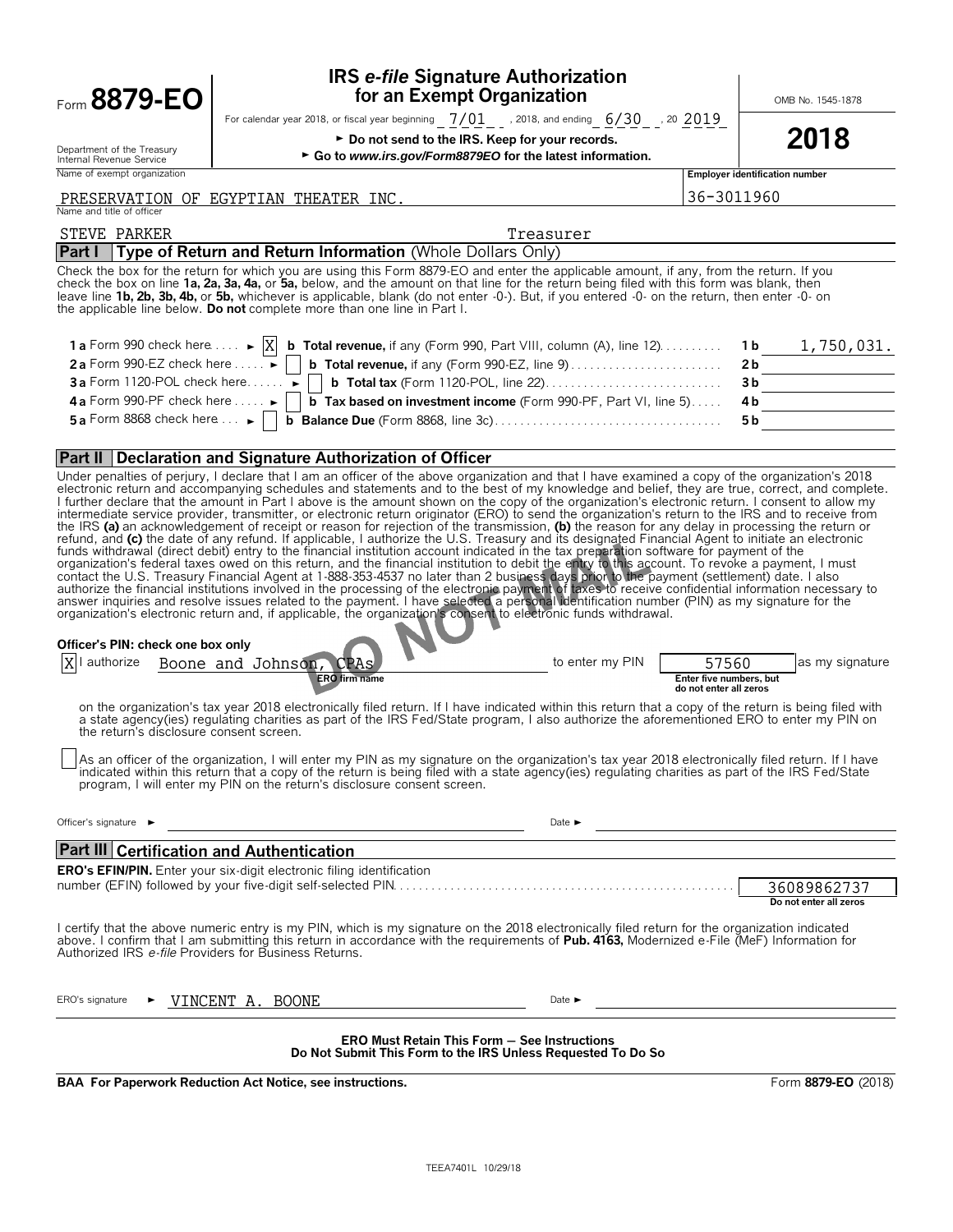Form **990**

| <b>Return of Organization Exempt From Income Tax</b>                                               | 2018 |
|----------------------------------------------------------------------------------------------------|------|
| Under section 501(c), 527, or 4947(a)(1) of the Internal Revenue Code (except private foundations) |      |
|                                                                                                    |      |

OMB No. 1545-0047

| Department of the Treasury<br>Internal Revenue Service |             |                                                         | $\triangleright$ Do not enter social security numbers on this form as it may be made public.<br>► Go to www.irs.gov/Form990 for instructions and the latest information.                                                          |            |                                               |                                                                                   | <b>Open to Public</b><br><b>Inspection</b> |
|--------------------------------------------------------|-------------|---------------------------------------------------------|-----------------------------------------------------------------------------------------------------------------------------------------------------------------------------------------------------------------------------------|------------|-----------------------------------------------|-----------------------------------------------------------------------------------|--------------------------------------------|
| А                                                      |             |                                                         | 7/01<br>For the 2018 calendar year, or tax year beginning<br>, 2018, and ending                                                                                                                                                   | 6/30       |                                               | , 2019                                                                            |                                            |
| в                                                      |             | Check if applicable:                                    | C                                                                                                                                                                                                                                 |            |                                               | D Employer identification number                                                  |                                            |
|                                                        |             | PRESERVATION OF EGYPTIAN THEATER INC.<br>Address change |                                                                                                                                                                                                                                   | 36-3011960 |                                               |                                                                                   |                                            |
|                                                        | Name change | E Telephone number                                      |                                                                                                                                                                                                                                   |            |                                               |                                                                                   |                                            |
|                                                        |             | Initial return                                          | DEKALB, IL 60115                                                                                                                                                                                                                  |            | (815)                                         | 758-1215                                                                          |                                            |
|                                                        |             | Final return/terminated                                 |                                                                                                                                                                                                                                   |            |                                               |                                                                                   |                                            |
|                                                        |             | Amended return                                          |                                                                                                                                                                                                                                   |            | G Gross receipts $\varsigma$                  |                                                                                   | 1,750,031.                                 |
|                                                        |             | Application pending                                     | F Name and address of principal officer: STEVE PARKER                                                                                                                                                                             |            | H(a) Is this a group return for subordinates? |                                                                                   | Yes<br>X no                                |
|                                                        |             |                                                         | Same As C Above                                                                                                                                                                                                                   |            |                                               | H(b) Are all subordinates included?<br>If "No," attach a list. (see instructions) | Yes<br>No                                  |
|                                                        |             | Tax-exempt status:                                      | $X$ 501(c)(3)<br>$501(c)$ (<br>527<br>4947(a)(1) or<br>$\sqrt{ }$ (insert no.)                                                                                                                                                    |            |                                               |                                                                                   |                                            |
| J                                                      |             | Website: ►                                              | eqyptiantheatre.org                                                                                                                                                                                                               |            | $H(c)$ Group exemption number                 |                                                                                   |                                            |
| ĸ                                                      |             | Form of organization:                                   | X Corporation<br>L Year of formation: 1982<br>Other <sup>&gt;</sup><br>Trust<br>Association                                                                                                                                       |            |                                               | $M$ State of legal domicile: $IL$                                                 |                                            |
| Part I                                                 |             | Summary                                                 |                                                                                                                                                                                                                                   |            |                                               |                                                                                   |                                            |
|                                                        | 1           |                                                         | Briefly describe the organization's mission or most significant activities: To maintain, operate and preserve a                                                                                                                   |            |                                               |                                                                                   |                                            |
|                                                        |             |                                                         | historical structure, and to provide a forum for cultural and entertainment                                                                                                                                                       |            |                                               |                                                                                   |                                            |
|                                                        |             | events.                                                 |                                                                                                                                                                                                                                   |            |                                               |                                                                                   |                                            |
|                                                        |             |                                                         |                                                                                                                                                                                                                                   |            |                                               |                                                                                   |                                            |
|                                                        | 2<br>3      | Check this box $\blacktriangleright$ $\ \cdot\ $        | if the organization discontinued its operations or disposed of more than 25% of its net assets.<br>Number of voting members of the governing body (Part VI, line 1a)                                                              |            |                                               |                                                                                   |                                            |
|                                                        | 4           |                                                         | Number of independent voting members of the governing body (Part VI, line 1b)                                                                                                                                                     |            |                                               | 3<br>4                                                                            | 10<br>0                                    |
| <b>Activities &amp; Governance</b>                     | 5           |                                                         | Total number of individuals employed in calendar year 2018 (Part V, line 2a)                                                                                                                                                      |            |                                               | 5                                                                                 | 8                                          |
|                                                        | 6           |                                                         |                                                                                                                                                                                                                                   |            |                                               | 6                                                                                 | 0                                          |
|                                                        |             |                                                         |                                                                                                                                                                                                                                   |            |                                               | 7a                                                                                | 0.                                         |
|                                                        |             |                                                         |                                                                                                                                                                                                                                   |            |                                               | 7b                                                                                | 0.                                         |
|                                                        |             |                                                         |                                                                                                                                                                                                                                   |            | <b>Prior Year</b>                             |                                                                                   | <b>Current Year</b>                        |
|                                                        | 8           |                                                         | .                                                                                                                                                                                                                                 |            | 123,555.                                      |                                                                                   | 1,010,411.                                 |
|                                                        | 9           |                                                         |                                                                                                                                                                                                                                   |            | 592,836.                                      |                                                                                   | 726,388.                                   |
| Revenue                                                | 10          |                                                         |                                                                                                                                                                                                                                   |            | 11,583.                                       |                                                                                   | 13,232.                                    |
|                                                        | 11<br>12    |                                                         | Other revenue (Part VIII, column (A), lines 5, 6d, 8c, 9c, 10c, and 11e)                                                                                                                                                          |            | 727,974.                                      |                                                                                   |                                            |
|                                                        | 13          |                                                         | Total revenue - add lines 8 through 11 (must equal Part VIII, column (A), line 12)<br>Grants and similar amounts paid (Part IX, column (A), lines 1-3)                                                                            |            |                                               |                                                                                   | 1,750,031.                                 |
|                                                        | 14          |                                                         | Benefits paid to or for members (Part IX, column (A), line 4)                                                                                                                                                                     |            |                                               |                                                                                   |                                            |
|                                                        | 15          |                                                         | Salaries, other compensation, employee benefits (Part IX, column (A), lines 5-10)                                                                                                                                                 |            | 191,149.                                      |                                                                                   | 229,795.                                   |
|                                                        |             |                                                         | <b>16a</b> Professional fundraising fees (Part IX, column (A), line 11e)                                                                                                                                                          |            |                                               |                                                                                   |                                            |
| Expenses                                               |             |                                                         |                                                                                                                                                                                                                                   |            |                                               |                                                                                   |                                            |
|                                                        |             |                                                         | <b>b</b> Total fundraising expenses (Part IX, column (D), line 25) $\blacktriangleright$<br>72,718.                                                                                                                               |            |                                               |                                                                                   |                                            |
|                                                        |             |                                                         | 17 Other expenses (Part IX, column (A), lines 11a-11d, 11f-24e)                                                                                                                                                                   |            | 637,993.                                      |                                                                                   | 812,368.                                   |
|                                                        | 18          |                                                         | Total expenses. Add lines 13-17 (must equal Part IX, column (A), line 25)                                                                                                                                                         |            | 829,142.                                      |                                                                                   | 1,042,163.                                 |
|                                                        | 19          |                                                         |                                                                                                                                                                                                                                   |            | $-101, 168.$                                  |                                                                                   | 707,868.                                   |
| Net Assets or<br>Fund Balances                         |             |                                                         |                                                                                                                                                                                                                                   |            | <b>Beginning of Current Year</b>              |                                                                                   | <b>End of Year</b>                         |
|                                                        | 20          |                                                         |                                                                                                                                                                                                                                   |            | 1,293,509.                                    |                                                                                   | 2,063,333.                                 |
|                                                        | 21          |                                                         |                                                                                                                                                                                                                                   |            | 97,831.                                       |                                                                                   | 95, 316.                                   |
|                                                        | 22          |                                                         |                                                                                                                                                                                                                                   |            | 1, 195, 678.                                  |                                                                                   | 1,968,017.                                 |
|                                                        | Part II     | <b>Signature Block</b>                                  |                                                                                                                                                                                                                                   |            |                                               |                                                                                   |                                            |
|                                                        |             |                                                         | Under penalties of perjury, I declare that I have examined this return, including accompanying schedules and statements, and to the best of my knowledge and belief, it is true, correct, and<br>complete. Declaration of prepare |            |                                               |                                                                                   |                                            |

| Sign        | Signature of officer                                                                                            |                              |                      |                        | Date          |             |  |  |
|-------------|-----------------------------------------------------------------------------------------------------------------|------------------------------|----------------------|------------------------|---------------|-------------|--|--|
| <b>Here</b> | STEVE PARKER                                                                                                    |                              |                      |                        | Treasurer     |             |  |  |
|             |                                                                                                                 | Type or print name and title |                      |                        |               |             |  |  |
|             | Print/Type preparer's name                                                                                      |                              | Preparer's signature | Date                   | X if<br>Check | PTIN        |  |  |
| Paid        |                                                                                                                 | VINCENT A. BOONE             | VINCENT A. BOONE     |                        | self-employed | P00698063   |  |  |
| Preparer    | Boone and Johnson, CPAs<br>Firm's name                                                                          |                              |                      |                        |               |             |  |  |
| Use Only    | Firm's address > 128 N. Third Street                                                                            |                              |                      | Firm's EIN > 363416767 |               |             |  |  |
|             | Dekalb, IL 60115                                                                                                |                              |                      | Phone no. 815-756-2737 |               |             |  |  |
|             |                                                                                                                 |                              |                      |                        |               | X Yes<br>No |  |  |
|             | BAA For Paperwork Reduction Act Notice, see the separate instructions.<br>Form 990 (2018)<br>TEEA0101L 08/20/18 |                              |                      |                        |               |             |  |  |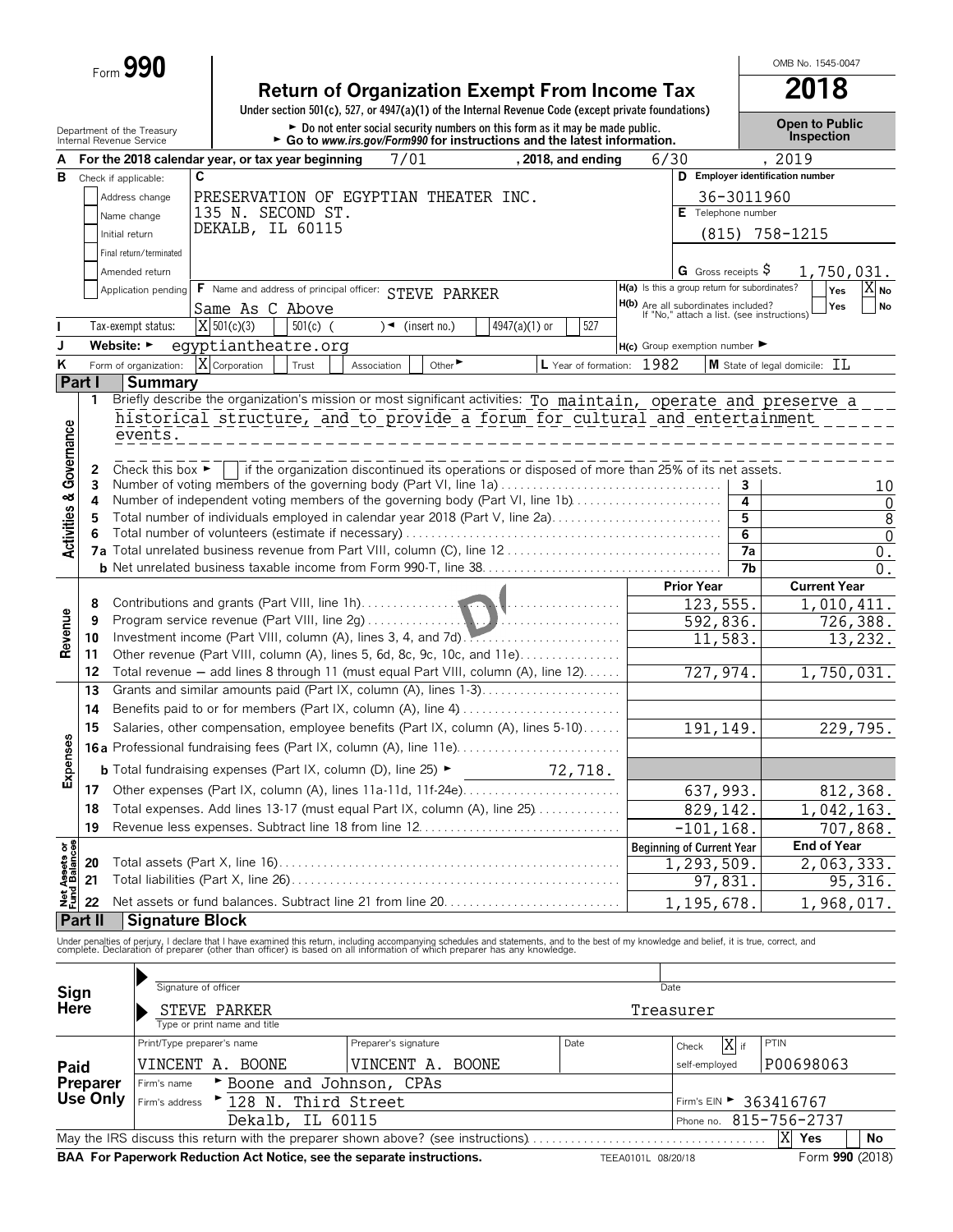|              | Form 990 (2018)     |                                                         | PRESERVATION OF EGYPTIAN THEATER INC.                                                                                                                                                                                                                                            |                          | 36-3011960<br>Page 2 |
|--------------|---------------------|---------------------------------------------------------|----------------------------------------------------------------------------------------------------------------------------------------------------------------------------------------------------------------------------------------------------------------------------------|--------------------------|----------------------|
| Part III     |                     |                                                         | <b>Statement of Program Service Accomplishments</b>                                                                                                                                                                                                                              |                          |                      |
|              |                     |                                                         | Check if Schedule O contains a response or note to any line in this Part III                                                                                                                                                                                                     |                          |                      |
| 1            |                     | Briefly describe the organization's mission:            |                                                                                                                                                                                                                                                                                  |                          |                      |
|              |                     |                                                         | To maintain, operate and preserve a historical structure, and to provide a forum for                                                                                                                                                                                             |                          |                      |
|              |                     | cultural and entertainment events.                      |                                                                                                                                                                                                                                                                                  |                          |                      |
|              |                     |                                                         |                                                                                                                                                                                                                                                                                  |                          |                      |
| $\mathbf{2}$ |                     |                                                         | Did the organization undertake any significant program services during the year which were not listed on the prior                                                                                                                                                               |                          |                      |
|              | Form 990 or 990-EZ? |                                                         |                                                                                                                                                                                                                                                                                  |                          | Yes<br>No            |
|              |                     | If "Yes," describe these new services on Schedule O.    |                                                                                                                                                                                                                                                                                  |                          |                      |
| 3            |                     |                                                         | Did the organization cease conducting, or make significant changes in how it conducts, any program services?                                                                                                                                                                     |                          | Yes<br>No            |
|              |                     | If "Yes," describe these changes on Schedule O.         |                                                                                                                                                                                                                                                                                  |                          |                      |
| 4            |                     | and revenue, if any, for each program service reported. | Describe the organization's program service accomplishments for each of its three largest program services, as measured by expenses.<br>Section 501(c)(3) and 501(c)(4) organizations are required to report the amount of grants and allocations to others, the total expenses, |                          |                      |
|              | 4a (Code:           | ) (Expenses $\frac{1}{2}$                               | 619, 336. including grants of $$$                                                                                                                                                                                                                                                | ) (Revenue $\frac{1}{2}$ | $726, 388.$ )        |
|              |                     |                                                         | To maintain, operate and preserve a historical structure, and to provide a forum for                                                                                                                                                                                             |                          |                      |
|              |                     | cultural and entertainment events.                      |                                                                                                                                                                                                                                                                                  |                          |                      |
|              |                     |                                                         |                                                                                                                                                                                                                                                                                  |                          |                      |
|              |                     |                                                         |                                                                                                                                                                                                                                                                                  |                          |                      |
|              |                     |                                                         |                                                                                                                                                                                                                                                                                  |                          |                      |
|              |                     |                                                         |                                                                                                                                                                                                                                                                                  |                          |                      |
|              |                     |                                                         |                                                                                                                                                                                                                                                                                  |                          |                      |
|              |                     |                                                         |                                                                                                                                                                                                                                                                                  |                          |                      |
|              |                     |                                                         |                                                                                                                                                                                                                                                                                  |                          |                      |
|              |                     |                                                         |                                                                                                                                                                                                                                                                                  |                          |                      |
|              |                     |                                                         |                                                                                                                                                                                                                                                                                  |                          |                      |
|              | 4b (Code:           | ) (Expenses $\sqrt{5}$                                  | including grants of                                                                                                                                                                                                                                                              | ) (Revenue               | \$                   |
|              |                     |                                                         |                                                                                                                                                                                                                                                                                  |                          |                      |
|              |                     |                                                         |                                                                                                                                                                                                                                                                                  |                          |                      |
|              |                     |                                                         |                                                                                                                                                                                                                                                                                  |                          |                      |
|              |                     |                                                         |                                                                                                                                                                                                                                                                                  |                          |                      |
|              |                     |                                                         |                                                                                                                                                                                                                                                                                  |                          |                      |
|              | 4c (Code:           | ) (Expenses \$                                          | including grants of $\beta$                                                                                                                                                                                                                                                      | ) (Revenue               |                      |
|              |                     |                                                         |                                                                                                                                                                                                                                                                                  |                          |                      |
|              |                     |                                                         |                                                                                                                                                                                                                                                                                  |                          |                      |
|              |                     |                                                         |                                                                                                                                                                                                                                                                                  |                          |                      |
|              |                     |                                                         |                                                                                                                                                                                                                                                                                  |                          |                      |
|              |                     |                                                         |                                                                                                                                                                                                                                                                                  |                          |                      |
|              |                     |                                                         |                                                                                                                                                                                                                                                                                  |                          |                      |
|              |                     |                                                         |                                                                                                                                                                                                                                                                                  |                          |                      |
|              |                     |                                                         |                                                                                                                                                                                                                                                                                  |                          |                      |
|              |                     |                                                         |                                                                                                                                                                                                                                                                                  |                          |                      |
|              |                     | 4 d Other program services (Describe in Schedule O.)    |                                                                                                                                                                                                                                                                                  |                          |                      |
|              | (Expenses           | \$                                                      | including grants of<br>\$                                                                                                                                                                                                                                                        | ) (Revenue $\frac{1}{2}$ |                      |
|              |                     | 4e Total program service expenses                       | 619,336.                                                                                                                                                                                                                                                                         |                          |                      |
| <b>BAA</b>   |                     |                                                         | TEEA0102L 08/03/18                                                                                                                                                                                                                                                               |                          | Form 990 (2018)      |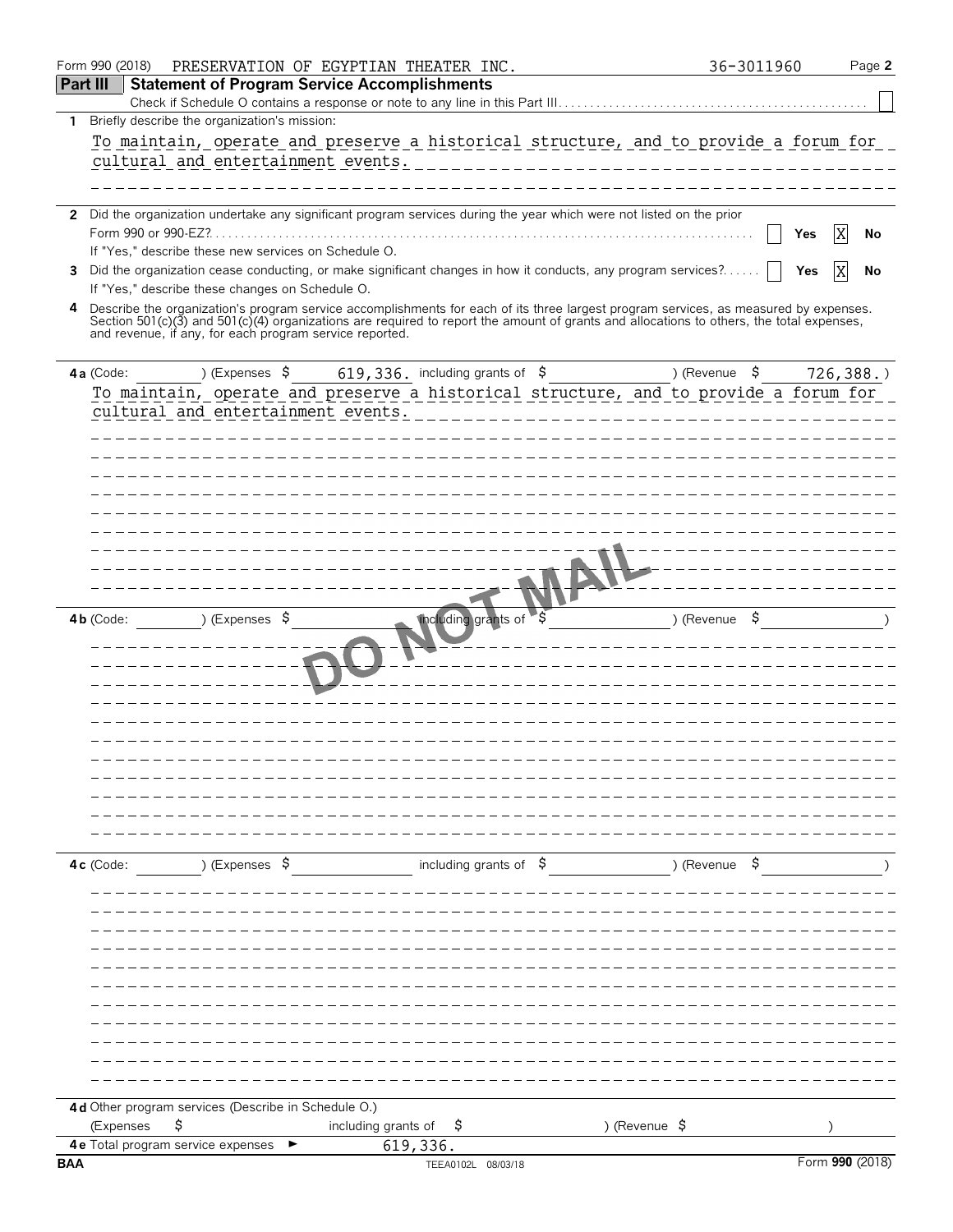| Form 990 (2018) | PRESERVATION OF EGYPTIAN THEATER INC.          | 36-3011960 | Page 3 |
|-----------------|------------------------------------------------|------------|--------|
|                 | <b>Part IV Checklist of Required Schedules</b> |            |        |

| 36-3011960 |  |
|------------|--|

|    |                                                                                                                                                                                                                                                                            |                 | <b>Yes</b> | No |
|----|----------------------------------------------------------------------------------------------------------------------------------------------------------------------------------------------------------------------------------------------------------------------------|-----------------|------------|----|
|    | Is the organization described in section 501(c)(3) or 4947(a)(1) (other than a private foundation)? If 'Yes,' complete                                                                                                                                                     | 1               | Χ          |    |
| 2  |                                                                                                                                                                                                                                                                            | $\overline{2}$  | X          |    |
| 3  | Did the organization engage in direct or indirect political campaign activities on behalf of or in opposition to candidates                                                                                                                                                | 3               |            | Χ  |
| 4  | Section 501(c)(3) organizations. Did the organization engage in lobbying activities, or have a section 501(h) election                                                                                                                                                     | 4               |            | Χ  |
| 5. | Is the organization a section 501(c)(4), 501(c)(5), or 501(c)(6) organization that receives membership dues,<br>assessments, or similar amounts as defined in Revenue Procedure 98-19? If 'Yes,' complete Schedule C, Part III                                             | 5               |            | Χ  |
| 6  | Did the organization maintain any donor advised funds or any similar funds or accounts for which donors have the right<br>to provide advice on the distribution or investment of amounts in such funds or accounts? If 'Yes,' complete Schedule D,<br>Part $l$ , $l$ , $l$ | 6               |            | X  |
| 7  | Did the organization receive or hold a conservation easement, including easements to preserve open space, the<br>environment, historic land areas, or historic structures? If 'Yes,' complete Schedule D, Part II.                                                         | $\overline{7}$  |            | Χ  |
| 8  | Did the organization maintain collections of works of art, historical treasures, or other similar assets? If 'Yes,'                                                                                                                                                        | 8               |            | Χ  |
| 9  | Did the organization report an amount in Part X, line 21, for escrow or custodial account liability, serve as a custodian<br>for amounts not listed in Part X; or provide credit counseling, debt management, credit repair, or debt negotiation                           | 9               |            | X  |
| 10 | Did the organization, directly or through a related organization, hold assets in temporarily restricted endowments,<br>permanent endowments, or quasi-endowments? If 'Yes,' complete Schedule D, Part V.                                                                   | 10              |            | Χ  |
| 11 | If the organization's answer to any of the following questions is 'Yes', then complete Schedule D, Parts VI, VII, VIII, IX,<br>or $X$ as applicable.                                                                                                                       |                 |            |    |
|    | a Did the organization report an amount for land, buildings, and equipment in Part X, line 10? If 'Yes,' complete Schedule                                                                                                                                                 | 11 a            | Χ          |    |
|    | <b>b</b> Did the organization report an amount for investments – other securities in Part X, line 12 that is 5% or more of its total<br>assets reported in Part X, line 16? If 'Yes,' complete Schedule D, Part VII                                                        | 11 <sub>b</sub> |            | Χ  |
|    | c Did the organization report an amount for investments - program related in Part X, line 13 that is 5% or more of its total<br>assets reported in Part X, line 16? If 'Yes,' complete Schedule D, Part VIII                                                               | 11c             |            | Χ  |
|    | d Did the organization report an amount for other assets in Part X. line 15 that is 5% or more of its total assets reported<br>in Part X, line 16? If 'Yes,' complete Schedule D, Part $IX_{\bullet}$ .                                                                    | 11d             | Χ          |    |
|    | e Did the organization report an amount for other liabilities in Part X, line 25? If 'Yes,' complete Schedule D, Part X                                                                                                                                                    | 11 e            | X          |    |
|    | f Did the organization's separate or consolidated financial statements for the tax year include a footnote that addresses<br>the organization's liability for uncertain tax positions under FIN 48 (ASC 740)? If 'Yes,' complete Schedule D, Part X                        | 11f             |            | Χ  |
|    | 12 a Did the organization obtain separate, independent audited financial statements for the tax year? If 'Yes,' complete                                                                                                                                                   | 12a             | Χ          |    |
|    | <b>b</b> Was the organization included in consolidated, independent audited financial statements for the tax year? If 'Yes,' and<br>if the organization answered 'No' to line 12a, then completing Schedule D, Parts XI and XII is optional                                | 12 <sub>b</sub> |            | Χ  |
|    |                                                                                                                                                                                                                                                                            | 13              |            | Χ  |
|    | 14a Did the organization maintain an office, employees, or agents outside of the United States?                                                                                                                                                                            | 14a             |            | Χ  |
|    | b Did the organization have aggregate revenues or expenses of more than \$10,000 from grantmaking, fundraising,<br>business, investment, and program service activities outside the United States, or aggregate foreign investments valued                                 | 14b             |            | X  |
| 15 | Did the organization report on Part IX, column (A), line 3, more than \$5,000 of grants or other assistance to or for any                                                                                                                                                  | 15              |            | Χ  |
| 16 | Did the organization report on Part IX, column (A), line 3, more than \$5,000 of aggregate grants or other assistance to                                                                                                                                                   | 16              |            | Χ  |
| 17 | Did the organization report a total of more than \$15,000 of expenses for professional fundraising services on Part IX, column (A), lines 6 and 11e? If 'Yes,' complete Schedule G, Part I (see instructions)                                                              | 17              |            | Χ  |
| 18 | Did the organization report more than \$15,000 total of fundraising event gross income and contributions on Part VIII,                                                                                                                                                     | 18              |            | Χ  |
| 19 | Did the organization report more than \$15,000 of gross income from gaming activities on Part VIII, line 9a? If 'Yes,'                                                                                                                                                     | 19              |            | Χ  |
|    |                                                                                                                                                                                                                                                                            | 20a             |            | Χ  |
|    | <b>b</b> If 'Yes' to line 20a, did the organization attach a copy of its audited financial statements to this return?                                                                                                                                                      | 20 <sub>b</sub> |            |    |
| 21 | Did the organization report more than \$5,000 of grants or other assistance to any domestic organization or                                                                                                                                                                | 21              |            | X  |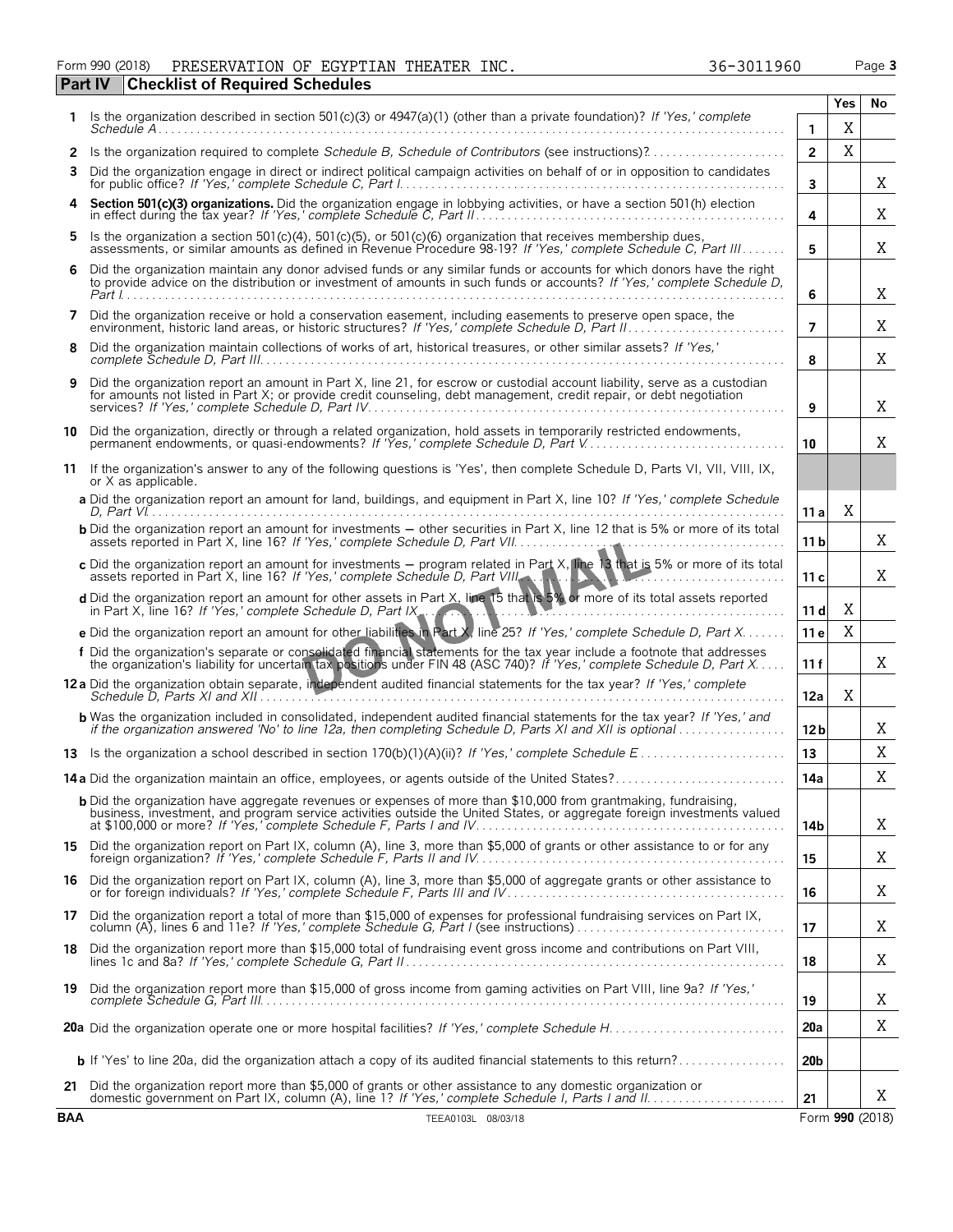Form 990 (2018) Page **4** PRESERVATION OF EGYPTIAN THEATER INC.  $36-3011960$ 

|            | <b>Checklist of Required Schedules</b> (continued)<br>Part IV                                                                                                                                                                                         |                 |            |                 |
|------------|-------------------------------------------------------------------------------------------------------------------------------------------------------------------------------------------------------------------------------------------------------|-----------------|------------|-----------------|
|            | 22 Did the organization report more than \$5,000 of grants or other assistance to or for domestic individuals on Part IX,                                                                                                                             | 22              | Yes        | No<br>X         |
|            | 23 Did the organization answer 'Yes' to Part VII, Section A, line 3, 4, or 5 about compensation of the organization's current<br>and former officers, directors, trustees, key employees, and highest compensated employees? If 'Yes,' complete       | 23              |            | Χ               |
|            | 24 a Did the organization have a tax-exempt bond issue with an outstanding principal amount of more than \$100,000 as of<br>the last day of the year, that was issued after December 31, 2002? If Yes,' answer lines 24b through 24d and              | 24a             |            | X               |
|            | <b>b</b> Did the organization invest any proceeds of tax-exempt bonds beyond a temporary period exception?                                                                                                                                            | 24 <sub>b</sub> |            |                 |
|            | c Did the organization maintain an escrow account other than a refunding escrow at any time during the year to defease                                                                                                                                | 24c             |            |                 |
|            | d Did the organization act as an 'on behalf of' issuer for bonds outstanding at any time during the year?                                                                                                                                             | 24d             |            |                 |
|            | 25 a Section 501(c)(3), 501(c)(4), and 501(c)(29) organizations. Did the organization engage in an excess benefit                                                                                                                                     | 25a             |            | X               |
|            | b Is the organization aware that it engaged in an excess benefit transaction with a disqualified person in a prior year, and<br>that the transaction has not been reported on any of the organization's prior Forms 990 or 990-EZ? If 'Yes,' complete | 25 <sub>b</sub> |            | X               |
|            | 26 Did the organization report any amount on Part X, line 5, 6, or 22 for receivables from or payables to any current or former officers, directors, trustees, key employees, highest compensated employees, or disqualified p                        | 26              |            | X               |
| 27         | Did the organization provide a grant or other assistance to an officer, director, trustee, key employee, substantial<br>contributor or employee thereof, a grant selection committee member, or to a 35% controlled entity or fam                     | 27              |            | X               |
|            | 28 Was the organization a party to a business transaction with one of the following parties (see Schedule L, Part IV<br>instructions for applicable filing thresholds, conditions, and exceptions):                                                   |                 |            |                 |
|            | a A current or former officer, director, trustee, or key employee? If 'Yes,' complete Schedule L, Part IV                                                                                                                                             | 28a             |            | X               |
|            | <b>b</b> A family member of a current or former officer, director, trustee, or key employee? If Yes, 'complete<br>Schedule L, Part IV.                                                                                                                | 28 <sub>b</sub> |            | X               |
|            | c An entity of which a current or former officer, director, trustee, or key employee (or a family member thereof) was an officer, director, trustee, or direct or indirect owner? If 'Yes,' complete Schedule L, Part IV                              | 28c             |            | X               |
| 29         | Did the organization receive more than \$25,000 in non-cash contributions? If 'Yes,' complete Schedule M                                                                                                                                              | 29              |            | $\overline{X}$  |
| 30         | Did the organization receive contributions of art, historical treasures, or other similar assets, or qualified conservation                                                                                                                           | 30              |            | X               |
| 31         | Did the organization liquidate, terminate, or dissolve and cease operations? If 'Yes,' complete Schedule N, Part I                                                                                                                                    | 31              |            | $\overline{X}$  |
| 32         | Did the organization sell, exchange, dispose of, or transfer more than 25% of its net assets? If 'Yes,' complete                                                                                                                                      | 32              |            | X               |
| 33         | Did the organization own 100% of an entity disregarded as separate from the organization under Regulations sections                                                                                                                                   | 33              |            | X               |
|            | 34 Was the organization related to any tax-exempt or taxable entity? If 'Yes,' complete Schedule R, Part II, III, or IV,                                                                                                                              | 34              |            | Χ               |
|            |                                                                                                                                                                                                                                                       | 35a             |            | $\overline{X}$  |
|            | <b>b</b> If 'Yes' to line 35a, did the organization receive any payment from or engage in any transaction with a controlled entity within the meaning of section 512(b)(13)? If 'Yes,' complete Schedule R, Part V, line 2.                           | 35 <sub>b</sub> |            |                 |
| 36         | Section 501(c)(3) organizations. Did the organization make any transfers to an exempt non-charitable related                                                                                                                                          | 36              |            | X               |
|            | 37 Did the organization conduct more than 5% of its activities through an entity that is not a related organization and that is<br>treated as a partnership for federal income tax purposes? If 'Yes,' complete Schedule R, Part VI                   | 37              |            | X               |
| 38         | Did the organization complete Schedule O and provide explanations in Schedule O for Part VI, lines 11b and 19?                                                                                                                                        | 38              |            | X               |
|            | Part V Statements Regarding Other IRS Filings and Tax Compliance                                                                                                                                                                                      |                 |            |                 |
|            |                                                                                                                                                                                                                                                       |                 | <b>Yes</b> | No              |
|            | <b>1a</b> Enter the number reported in Box 3 of Form 1096. Enter -0- if not applicable<br>1 a<br>25                                                                                                                                                   |                 |            |                 |
|            | <b>b</b> Enter the number of Forms W-2G included in line 1a. Enter -0- if not applicable<br>1 <sub>b</sub><br>0                                                                                                                                       |                 |            |                 |
|            | c Did the organization comply with backup withholding rules for reportable payments to vendors and reportable gaming                                                                                                                                  | 1 с             | Χ          |                 |
| <b>BAA</b> | TEEA0104L 08/03/18                                                                                                                                                                                                                                    |                 |            | Form 990 (2018) |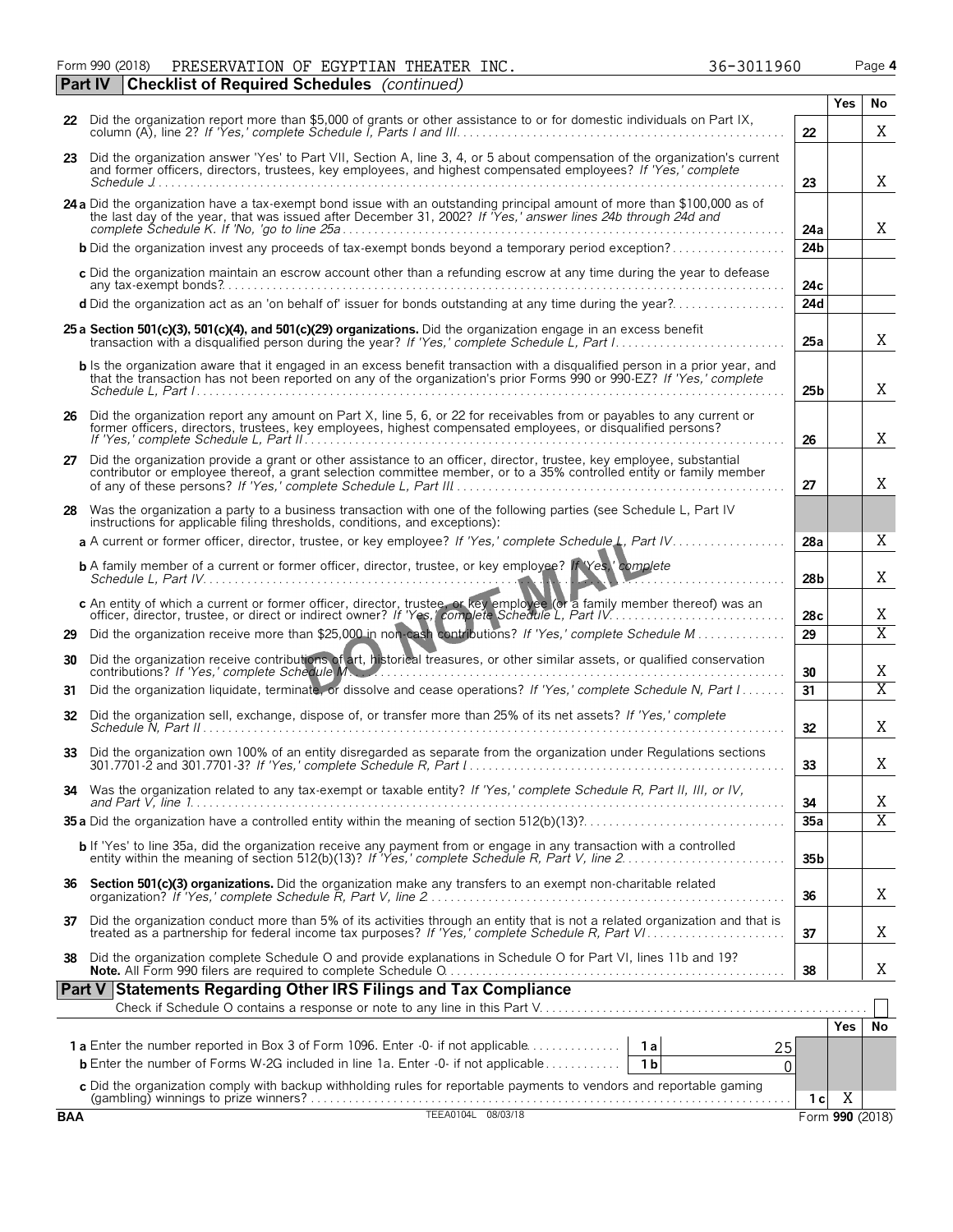|               | PRESERVATION OF EGYPTIAN THEATER INC.<br>36-3011960<br>Form 990 (2018)                                                                                                                                                         |                |     | Page 5              |
|---------------|--------------------------------------------------------------------------------------------------------------------------------------------------------------------------------------------------------------------------------|----------------|-----|---------------------|
| <b>Part V</b> | Statements Regarding Other IRS Filings and Tax Compliance (continued)                                                                                                                                                          |                |     |                     |
|               |                                                                                                                                                                                                                                |                | Yes | No                  |
|               | 2a Enter the number of employees reported on Form W-3, Transmittal of Wage and Tax State-                                                                                                                                      |                |     |                     |
|               | ments, filed for the calendar year ending with or within the year covered by this return<br>2а<br>8                                                                                                                            |                |     |                     |
|               | <b>b</b> If at least one is reported on line 2a, did the organization file all required federal employment tax returns?                                                                                                        | 2 <sub>b</sub> | Χ   |                     |
|               | Note. If the sum of lines 1a and 2a is greater than 250, you may be required to e-file (see instructions)                                                                                                                      |                |     |                     |
|               | 3a Did the organization have unrelated business gross income of \$1,000 or more during the year?                                                                                                                               | 3a             |     | X                   |
|               |                                                                                                                                                                                                                                | 3 <sub>b</sub> |     |                     |
|               | 4 a At any time during the calendar year, did the organization have an interest in, or a signature or other authority over, a financial account in a foreign country (such as a bank account, securities account, or other fin | 4 a            |     | Χ                   |
|               | <b>b</b> If 'Yes,' enter the name of the foreign country: ►                                                                                                                                                                    |                |     |                     |
|               | See instructions for filing requirements for FinCEN Form 114, Report of Foreign Bank and Financial Accounts (FBAR).                                                                                                            |                |     |                     |
|               | 5a Was the organization a party to a prohibited tax shelter transaction at any time during the tax year?                                                                                                                       | 5 a            |     | Χ                   |
|               | <b>b</b> Did any taxable party notify the organization that it was or is a party to a prohibited tax shelter transaction?                                                                                                      | 5 <sub>b</sub> |     | $\overline{X}$      |
|               |                                                                                                                                                                                                                                | 5с             |     |                     |
|               | 6 a Does the organization have annual gross receipts that are normally greater than \$100,000, and did the organization solicit any contributions that were not tax deductible as charitable contributions?                    | 6 a            |     | X                   |
|               | b If 'Yes,' did the organization include with every solicitation an express statement that such contributions or gifts were                                                                                                    |                |     |                     |
|               |                                                                                                                                                                                                                                | 6b             |     |                     |
|               | 7 Organizations that may receive deductible contributions under section 170(c).                                                                                                                                                |                |     |                     |
|               | a Did the organization receive a payment in excess of \$75 made partly as a contribution and partly for goods and                                                                                                              |                |     |                     |
|               |                                                                                                                                                                                                                                | 7а             |     | Χ                   |
|               |                                                                                                                                                                                                                                | 7 <sub>b</sub> |     |                     |
|               | c Did the organization sell, exchange, or otherwise dispose of tangible personal property for which it was required to file                                                                                                    |                |     |                     |
|               |                                                                                                                                                                                                                                | 7 с            |     | Χ                   |
|               | 7d                                                                                                                                                                                                                             |                |     |                     |
|               | e Did the organization receive any funds, directly or indirectly, to pay premiums on a personal benefit contract?                                                                                                              | 7е             |     | Χ<br>$\overline{X}$ |
|               | f Did the organization, during the year, pay premiums, directly or indirectly, on a personal benefit contract?                                                                                                                 | 7f             |     |                     |
|               | q If the organization received a contribution of qualified intellectual property, did the organization file Form 8899                                                                                                          | 7 <sub>q</sub> |     |                     |
|               | h If the organization received a contribution of cars, boats, alrplanes, or other vehicles, did the organization file a                                                                                                        | 7 h            |     |                     |
| 8.            | Sponsoring organizations maintaining donor advised funds. Did a donor advised fund maintained by the sponsoring                                                                                                                |                |     |                     |
|               |                                                                                                                                                                                                                                | 8              |     |                     |
| 9             | Sponsoring organizations maintaining donor advised funds.                                                                                                                                                                      |                |     |                     |
|               |                                                                                                                                                                                                                                | 9a             |     |                     |
|               | <b>b</b> Did the sponsoring organization make a distribution to a donor, donor advisor, or related person?                                                                                                                     | 9 <sub>b</sub> |     |                     |
|               | 10 Section 501(c)(7) organizations. Enter:                                                                                                                                                                                     |                |     |                     |
|               | 10 a                                                                                                                                                                                                                           |                |     |                     |
|               | <b>b</b> Gross receipts, included on Form 990, Part VIII, line 12, for public use of club facilities<br>10 <sub>b</sub>                                                                                                        |                |     |                     |
| 11            | Section 501(c)(12) organizations. Enter:                                                                                                                                                                                       |                |     |                     |
|               | 11a                                                                                                                                                                                                                            |                |     |                     |
|               | <b>b</b> Gross income from other sources (Do not net amounts due or paid to other sources                                                                                                                                      |                |     |                     |
|               | 11 <sub>b</sub>                                                                                                                                                                                                                |                |     |                     |
|               |                                                                                                                                                                                                                                | 12 a           |     |                     |
|               | <b>b</b> If 'Yes,' enter the amount of tax-exempt interest received or accrued during the year<br>12 <sub>b</sub>                                                                                                              |                |     |                     |
|               | 13 Section 501(c)(29) qualified nonprofit health insurance issuers.                                                                                                                                                            |                |     |                     |
|               |                                                                                                                                                                                                                                | 13 a           |     |                     |
|               | <b>Note.</b> See the instructions for additional information the organization must report on Schedule O.                                                                                                                       |                |     |                     |
|               | <b>b</b> Enter the amount of reserves the organization is required to maintain by the states in<br>13 <sub>b</sub>                                                                                                             |                |     |                     |
|               | 13c                                                                                                                                                                                                                            |                |     |                     |
|               | <b>14a</b> Did the organization receive any payments for indoor tanning services during the tax year?                                                                                                                          | 14 a           |     | X                   |
|               | <b>b</b> If 'Yes,' has it filed a Form 720 to report these payments? If 'No,' provide an explanation in Schedule O                                                                                                             | 14 b           |     |                     |
|               | 15 Is the organization subject to the section 4960 tax on payment(s) of more than \$1,000,000 in remuneration or                                                                                                               |                |     |                     |
|               | If 'Yes,' see instructions and file Form 4720, Schedule N.                                                                                                                                                                     | 15             |     | Χ                   |
|               | 16 Is the organization an educational institution subject to the section 4968 excise tax on net investment income?                                                                                                             | 16             |     | Χ                   |
|               | If 'Yes,' complete Form 4720, Schedule O.                                                                                                                                                                                      |                |     |                     |
| <b>BAA</b>    | TEEA0105L 12/31/18                                                                                                                                                                                                             |                |     | Form 990 (2018)     |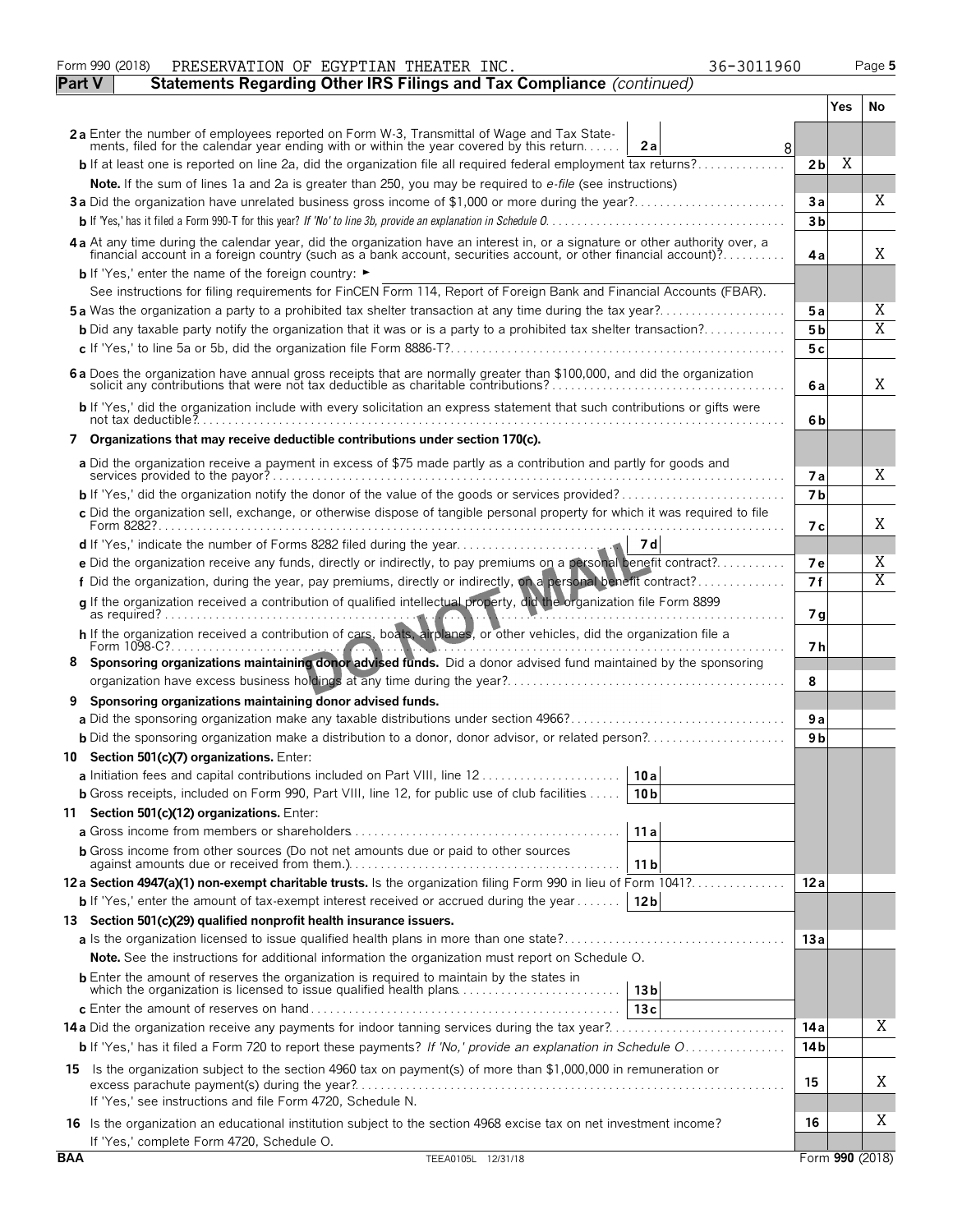|    | <b>Part VI</b><br>Governance, Management, and Disclosure For each 'Yes' response to lines 2 through 7b below, and for<br>a 'No' response to line 8a, 8b, or 10b below, describe the circumstances, processes, or changes in<br>Schedule O. See instructions.                                                                       |                 |            |                |
|----|------------------------------------------------------------------------------------------------------------------------------------------------------------------------------------------------------------------------------------------------------------------------------------------------------------------------------------|-----------------|------------|----------------|
|    |                                                                                                                                                                                                                                                                                                                                    |                 |            | X              |
|    | <b>Section A. Governing Body and Management</b>                                                                                                                                                                                                                                                                                    |                 |            |                |
|    | <b>1a</b> Enter the number of voting members of the governing body at the end of the tax year<br>1 a<br>10<br>If there are material differences in voting rights among members<br>of the governing body, or if the governing body delegated broad authority to an executive committee or similar committee, explain in Schedule O. |                 | <b>Yes</b> | No.            |
|    | <b>b</b> Enter the number of voting members included in line 1a, above, who are independent<br>1 b                                                                                                                                                                                                                                 |                 |            |                |
|    | 2 Did any officer, director, trustee, or key employee have a family relationship or a business relationship with any other                                                                                                                                                                                                         | 2               |            | Χ              |
| 3  | Did the organization delegate control over management duties customarily performed by or under the direct supervision<br>of officers, directors, or trustees, or key employees to a management company or other person?                                                                                                            | 3               |            | Χ              |
|    | Did the organization make any significant changes to its governing documents                                                                                                                                                                                                                                                       |                 |            |                |
|    |                                                                                                                                                                                                                                                                                                                                    | 4               |            | Χ              |
|    | Did the organization become aware during the year of a significant diversion of the organization's assets?                                                                                                                                                                                                                         | 5               |            | X              |
| 6  | 7a Did the organization have members, stockholders, or other persons who had the power to elect or appoint one or more                                                                                                                                                                                                             | 6               |            | $\overline{X}$ |
|    |                                                                                                                                                                                                                                                                                                                                    | 7 a             |            | Χ              |
|    | <b>b</b> Are any governance decisions of the organization reserved to (or subject to approval by) members,                                                                                                                                                                                                                         | 7 b             |            | Χ              |
|    | Did the organization contemporaneously document the meetings held or written actions undertaken during the year by<br>the following:                                                                                                                                                                                               |                 |            |                |
|    |                                                                                                                                                                                                                                                                                                                                    | 8а              | Χ          |                |
|    |                                                                                                                                                                                                                                                                                                                                    | 8 <sub>b</sub>  | X          |                |
| 9  | Is there any officer, director, trustee, or key employee listed in Part VII, Section A, who cannot be reached at the<br>organization's mailing address? If 'Yes,' provide the names and addresses in Schedule O. National contractions                                                                                             | 9               |            | Χ              |
|    | Section B. Policies (This Section B requests information about policies not required by the Internal Revenue Code.)                                                                                                                                                                                                                |                 |            |                |
|    |                                                                                                                                                                                                                                                                                                                                    |                 | <b>Yes</b> | No             |
|    | 10 a Did the organization have local chapters, branches, or affiliates?                                                                                                                                                                                                                                                            | 10a             |            | X              |
|    | b If 'Yes,' did the organization have written policies and procedures governing the activities of such chapters, affiliates, and branches to ensure their<br>operations are consistent with the organization's exempt purposes? \                                                                                                  | 10 b            |            |                |
|    |                                                                                                                                                                                                                                                                                                                                    | 11 a            |            | X              |
|    | <b>b</b> Describe in Schedule O the process, if any, used by the organization to review this Form 990. See Schedule O                                                                                                                                                                                                              |                 |            |                |
|    |                                                                                                                                                                                                                                                                                                                                    | 12 a            |            | Χ              |
|    | <b>b</b> Were officers, directors, or trustees, and key employees required to disclose annually interests that could give rise                                                                                                                                                                                                     | 12 <sub>b</sub> |            |                |
|    | c Did the organization regularly and consistently monitor and enforce compliance with the policy? If 'Yes,' describe in                                                                                                                                                                                                            | 12 c            |            |                |
| 13 |                                                                                                                                                                                                                                                                                                                                    | 13              |            | Χ              |
| 14 |                                                                                                                                                                                                                                                                                                                                    | 14              |            | X              |
| 15 | Did the process for determining compensation of the following persons include a review and approval by independent<br>persons, comparability data, and contemporaneous substantiation of the deliberation and decision?                                                                                                            |                 |            |                |
|    |                                                                                                                                                                                                                                                                                                                                    | 15 a            |            | Χ              |
|    |                                                                                                                                                                                                                                                                                                                                    | 15 b            |            | X              |
|    | If 'Yes' to line 15a or 15b, describe the process in Schedule O (see instructions).                                                                                                                                                                                                                                                |                 |            |                |
|    | 16 a Did the organization invest in, contribute assets to, or participate in a joint venture or similar arrangement with a                                                                                                                                                                                                         | 16 a            |            | Χ              |
|    | <b>b</b> If 'Yes,' did the organization follow a written policy or procedure requiring the organization to evaluate its<br>participation in joint venture arrangements under applicable federal tax law, and take steps to safeguard the                                                                                           | 16 b            |            |                |
|    | <b>Section C. Disclosure</b>                                                                                                                                                                                                                                                                                                       |                 |            |                |
|    | 17 List the states with which a copy of this Form 990 is required to be filed $\blacktriangleright$ IL                                                                                                                                                                                                                             |                 |            |                |
| 18 | Section 6104 requires an organization to make its Forms 1023 (1024 or 1024-A if applicable), 990, and 990-T (Section 501(c)(3)s only)<br>available for public inspection. Indicate how you made these available. Check all that apply.<br>X<br>Another's website<br>Upon request<br>Own website<br>Other (explain in Schedule O)   |                 |            |                |
| 19 | Describe in Schedule O whether (and if so, how) the organization made its governing documents, conflict of interest policy, and financial statements available to<br>the public during the tax year.<br>See Schedule 0                                                                                                             |                 |            |                |
| 20 | State the name, address, and telephone number of the person who possesses the organization's books and records ►                                                                                                                                                                                                                   |                 |            |                |

BOONE & JOHNSON CPAS 128 N. THIRD ST DEKALB IL 60115 815-756-2737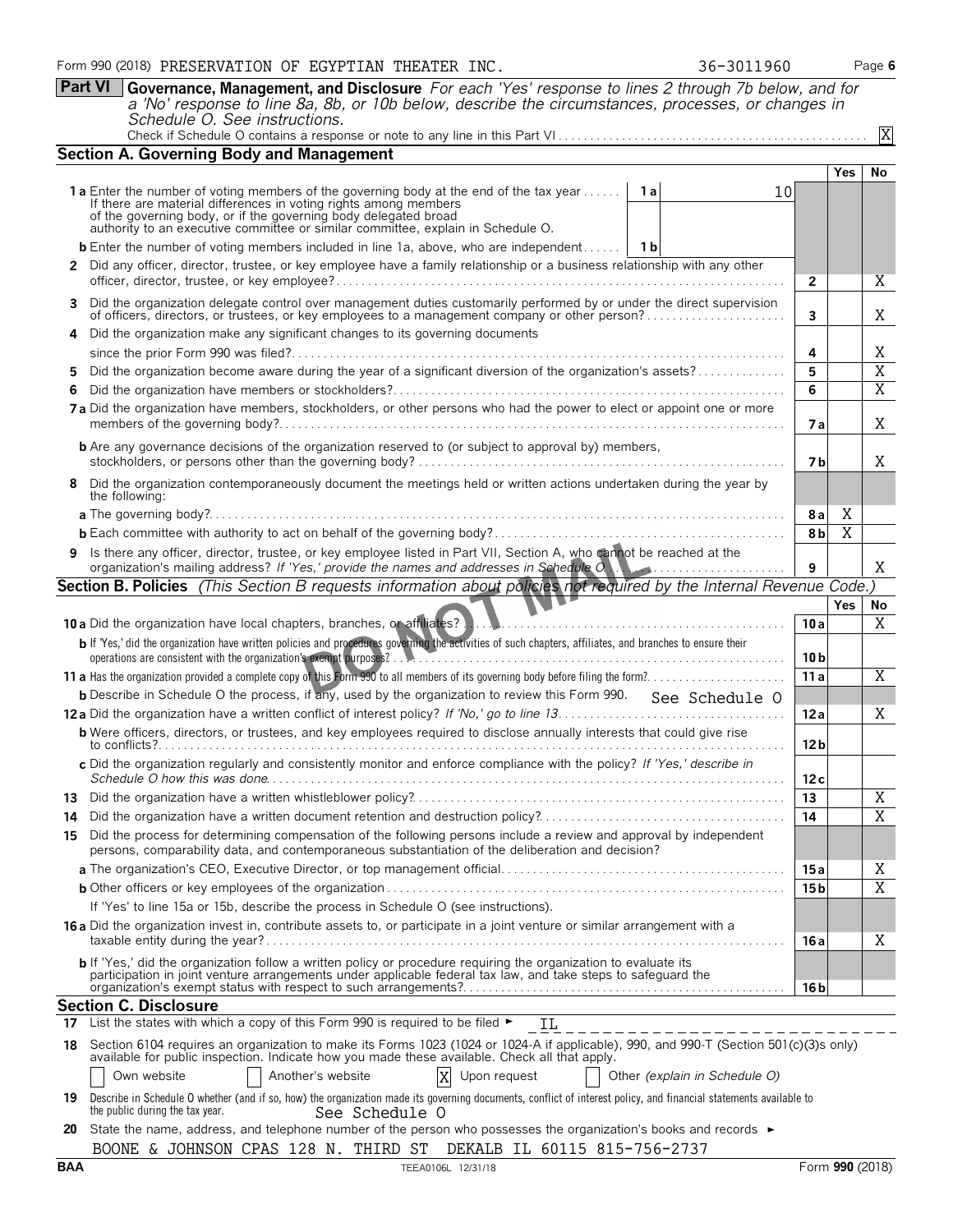| Part VII Compensation of Officers, Directors, Trustees, Key Employees, Highest Compensated Employees, and<br><b>Independent Contractors</b>                                                                                                                                                                                                                                                                                                       |                                                                                                                               |                   |                                                                                        |                          |              |                                            |  |                                        |                                          |                                                                          |
|---------------------------------------------------------------------------------------------------------------------------------------------------------------------------------------------------------------------------------------------------------------------------------------------------------------------------------------------------------------------------------------------------------------------------------------------------|-------------------------------------------------------------------------------------------------------------------------------|-------------------|----------------------------------------------------------------------------------------|--------------------------|--------------|--------------------------------------------|--|----------------------------------------|------------------------------------------|--------------------------------------------------------------------------|
|                                                                                                                                                                                                                                                                                                                                                                                                                                                   |                                                                                                                               |                   |                                                                                        |                          |              |                                            |  |                                        |                                          |                                                                          |
| Section A. Officers, Directors, Trustees, Key Employees, and Highest Compensated Employees                                                                                                                                                                                                                                                                                                                                                        |                                                                                                                               |                   |                                                                                        |                          |              |                                            |  |                                        |                                          |                                                                          |
| 1 a Complete this table for all persons required to be listed. Report compensation for the calendar year ending with or within the<br>organization's tax year.<br>• List all of the organization's current officers, directors, trustees (whether individuals or organizations), regardless of amount of<br>compensation. Enter -0- in columns (D), (E), and (F) if no compensation was paid.                                                     |                                                                                                                               |                   |                                                                                        |                          |              |                                            |  |                                        |                                          |                                                                          |
| • List all of the organization's current key employees, if any. See instructions for definition of 'key employee.'                                                                                                                                                                                                                                                                                                                                |                                                                                                                               |                   |                                                                                        |                          |              |                                            |  |                                        |                                          |                                                                          |
| • List the organization's five current highest compensated employees (other than an officer, director, trustee, or key employee)<br>who received reportable compensation (Box 5 of Form W-2 and/or Box 7 of Form 1099-MISC) of more than \$100,000 from the<br>organization and any related organizations.<br>• List all of the organization's former officers, key employees, and highest compensated employees who received more than \$100,000 |                                                                                                                               |                   |                                                                                        |                          |              |                                            |  |                                        |                                          |                                                                          |
| of reportable compensation from the organization and any related organizations.<br>• List all of the organization's former directors or trustees that received, in the capacity as a former director or trustee of the                                                                                                                                                                                                                            |                                                                                                                               |                   |                                                                                        |                          |              |                                            |  |                                        |                                          |                                                                          |
| organization, more than \$10,000 of reportable compensation from the organization and any related organizations.                                                                                                                                                                                                                                                                                                                                  |                                                                                                                               |                   |                                                                                        |                          |              |                                            |  |                                        |                                          |                                                                          |
| List persons in the following order: individual trustees or directors; institutional trustees; officers; key employees; highest compensated<br>employees; and former such persons.                                                                                                                                                                                                                                                                |                                                                                                                               |                   |                                                                                        |                          |              |                                            |  |                                        |                                          |                                                                          |
| Check this box if neither the organization nor any related organization compensated any current officer, director, or trustee.                                                                                                                                                                                                                                                                                                                    |                                                                                                                               |                   |                                                                                        |                          |              |                                            |  |                                        |                                          |                                                                          |
| (A)<br>Name and Title                                                                                                                                                                                                                                                                                                                                                                                                                             | (B)<br>Average<br>hours                                                                                                       |                   | Position (do not check more<br>than one box, unless person<br>is both an officer and a | (C)<br>director/trustee) |              |                                            |  | (D)<br>Reportable<br>compensation from | (E)<br>Reportable<br>compensation from   | (F)<br>Estimated<br>amount of other                                      |
|                                                                                                                                                                                                                                                                                                                                                                                                                                                   | per<br>week<br>$\frac{1}{\text{times for}}$<br>hours for related<br>related<br>organiza-<br>tions<br>below<br>dotted<br>line) | ndividual trustee | nstitutional trustee                                                                   | Officer                  | Key employee | Former<br>Highest compensated<br> employee |  | the organization<br>(W-2/1099-MISC)    | related organizations<br>(W-2/1099-MISC) | compensation<br>from the<br>organization<br>and related<br>organizations |
| (1) JAY RIIPPI                                                                                                                                                                                                                                                                                                                                                                                                                                    | 1                                                                                                                             |                   |                                                                                        |                          |              |                                            |  |                                        |                                          |                                                                          |
| Director                                                                                                                                                                                                                                                                                                                                                                                                                                          | 0                                                                                                                             | Χ                 |                                                                                        |                          |              |                                            |  | 0                                      | 0                                        | $0$ .                                                                    |
| (2) Vernese Edghill-Weldon                                                                                                                                                                                                                                                                                                                                                                                                                        | $\mathbf{1}$                                                                                                                  |                   |                                                                                        |                          |              |                                            |  |                                        |                                          |                                                                          |
| Director                                                                                                                                                                                                                                                                                                                                                                                                                                          | Ω                                                                                                                             | X                 |                                                                                        |                          |              |                                            |  | 0                                      | 0                                        | 0.                                                                       |
| (3) ROSA BALLI                                                                                                                                                                                                                                                                                                                                                                                                                                    |                                                                                                                               |                   |                                                                                        |                          |              |                                            |  |                                        |                                          |                                                                          |
| Director                                                                                                                                                                                                                                                                                                                                                                                                                                          | $\sigma$                                                                                                                      | 'X                |                                                                                        |                          |              |                                            |  | 0                                      | 0                                        | 0.                                                                       |
| (4) AMY DOLL<br>Director                                                                                                                                                                                                                                                                                                                                                                                                                          | 1<br>0                                                                                                                        | X                 |                                                                                        |                          |              |                                            |  | 0                                      | 0                                        | 0.                                                                       |
| (5) PAUL KASSEL                                                                                                                                                                                                                                                                                                                                                                                                                                   | $\mathbf{1}$                                                                                                                  |                   |                                                                                        |                          |              |                                            |  |                                        |                                          |                                                                          |
| Vice President                                                                                                                                                                                                                                                                                                                                                                                                                                    | 0                                                                                                                             | X                 |                                                                                        | Χ                        |              |                                            |  | 0                                      | 0                                        | $0$ .                                                                    |
| DAN SCHEWE<br>(6)                                                                                                                                                                                                                                                                                                                                                                                                                                 | 4                                                                                                                             |                   |                                                                                        |                          |              |                                            |  |                                        |                                          |                                                                          |
| President                                                                                                                                                                                                                                                                                                                                                                                                                                         | $\Omega$                                                                                                                      | Χ                 |                                                                                        | X                        |              |                                            |  | $\mathbf{0}$ .                         | 0                                        | $0$ .                                                                    |
| (7) JUSTYNA PALASIEWICZ                                                                                                                                                                                                                                                                                                                                                                                                                           | 1                                                                                                                             |                   |                                                                                        |                          |              |                                            |  |                                        |                                          |                                                                          |
| Director                                                                                                                                                                                                                                                                                                                                                                                                                                          | 0                                                                                                                             | Χ                 |                                                                                        |                          |              |                                            |  | 0.                                     | 0.                                       | 0.                                                                       |
| (8) STEVE PARKER                                                                                                                                                                                                                                                                                                                                                                                                                                  | 4                                                                                                                             |                   |                                                                                        |                          |              |                                            |  |                                        |                                          |                                                                          |
| Treasurer                                                                                                                                                                                                                                                                                                                                                                                                                                         | $\Omega$                                                                                                                      | X                 |                                                                                        | Χ                        |              |                                            |  | $\mathbf 0$ .                          | 0.                                       | $0$ .                                                                    |
| (9) DENISE WEIMANN                                                                                                                                                                                                                                                                                                                                                                                                                                | 1                                                                                                                             |                   |                                                                                        |                          |              |                                            |  |                                        |                                          |                                                                          |
| Secretary<br>(10) ALEX NERAD                                                                                                                                                                                                                                                                                                                                                                                                                      | $\mathbf 0$<br>40                                                                                                             | X                 |                                                                                        | X                        |              |                                            |  | 0.                                     | 0.                                       | $0$ .                                                                    |
| Executive Dir.                                                                                                                                                                                                                                                                                                                                                                                                                                    | $\overline{0}$                                                                                                                |                   |                                                                                        | X                        |              |                                            |  | 66,592.                                | 0.                                       | 0.                                                                       |
| (11)                                                                                                                                                                                                                                                                                                                                                                                                                                              |                                                                                                                               |                   |                                                                                        |                          |              |                                            |  |                                        |                                          |                                                                          |
| (12)                                                                                                                                                                                                                                                                                                                                                                                                                                              |                                                                                                                               |                   |                                                                                        |                          |              |                                            |  |                                        |                                          |                                                                          |
| (13)                                                                                                                                                                                                                                                                                                                                                                                                                                              |                                                                                                                               |                   |                                                                                        |                          |              |                                            |  |                                        |                                          |                                                                          |
|                                                                                                                                                                                                                                                                                                                                                                                                                                                   |                                                                                                                               |                   |                                                                                        |                          |              |                                            |  |                                        |                                          |                                                                          |

Form 990 (2018) PRESERVATION OF EGYPTIAN THEATER INC. 36-3011960 Page **7** 

PRESERVATION OF EGYPTIAN THEATER INC.  $36-3011960$ 

**BAA** TEEA0107L 08/03/18 Form **990** (2018)

**(14)**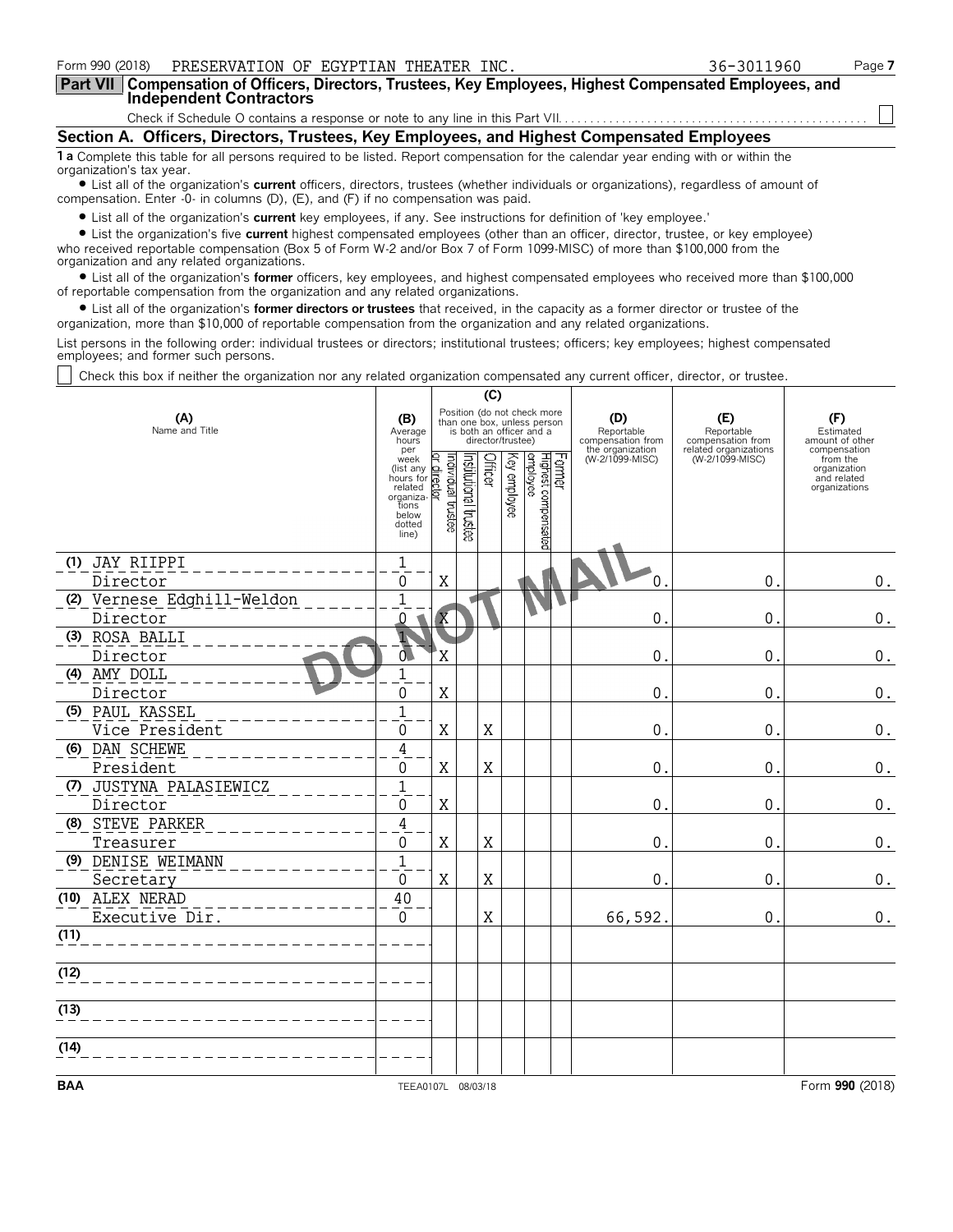#### Form 990 (2018) Page **8** PRESERVATION OF EGYPTIAN THEATER INC. 36-3011960

| 5-3011960 |
|-----------|
|           |

| Part VII Section A. Officers, Directors, Trustees, Key Employees, and Highest Compensated Employees (continued)                                                                                                      | (B)                                                                                             |                                |                                                                                                             | (C)          |                                  |        |                                        |                                          |                                                                          |
|----------------------------------------------------------------------------------------------------------------------------------------------------------------------------------------------------------------------|-------------------------------------------------------------------------------------------------|--------------------------------|-------------------------------------------------------------------------------------------------------------|--------------|----------------------------------|--------|----------------------------------------|------------------------------------------|--------------------------------------------------------------------------|
| (A)<br>Name and title                                                                                                                                                                                                | Average<br>hours<br>per                                                                         |                                | Position<br>(do not check more than one<br>box, unless person is both an<br>officer and a director/trustee) |              |                                  |        | (D)<br>Reportable<br>compensation from | (E)<br>Reportable<br>compensation from   | (F)<br>Estimated<br>amount of other                                      |
|                                                                                                                                                                                                                      | week<br>(list any<br>hours<br>for<br>related<br>organiza<br>- tions<br>below<br>dotted<br>line) | Individual trustee<br>director | nstitutional trustee<br>Officer                                                                             | Key employee | Highest compensated<br> employee | Former | the organization<br>(W-2/1099-MISC)    | related organizations<br>(W-2/1099-MISC) | compensation<br>from the<br>organization<br>and related<br>organizations |
| (15)                                                                                                                                                                                                                 |                                                                                                 |                                |                                                                                                             |              |                                  |        |                                        |                                          |                                                                          |
| (16)                                                                                                                                                                                                                 |                                                                                                 |                                |                                                                                                             |              |                                  |        |                                        |                                          |                                                                          |
| (17)                                                                                                                                                                                                                 |                                                                                                 |                                |                                                                                                             |              |                                  |        |                                        |                                          |                                                                          |
| (18)                                                                                                                                                                                                                 |                                                                                                 |                                |                                                                                                             |              |                                  |        |                                        |                                          |                                                                          |
| (19)                                                                                                                                                                                                                 |                                                                                                 |                                |                                                                                                             |              |                                  |        |                                        |                                          |                                                                          |
| (20)                                                                                                                                                                                                                 |                                                                                                 |                                |                                                                                                             |              |                                  |        |                                        |                                          |                                                                          |
| (21)                                                                                                                                                                                                                 |                                                                                                 |                                |                                                                                                             |              |                                  |        |                                        |                                          |                                                                          |
| (22)                                                                                                                                                                                                                 |                                                                                                 |                                |                                                                                                             |              |                                  |        |                                        |                                          |                                                                          |
| (23)                                                                                                                                                                                                                 |                                                                                                 |                                |                                                                                                             |              |                                  |        |                                        |                                          |                                                                          |
| (24)                                                                                                                                                                                                                 |                                                                                                 |                                |                                                                                                             |              |                                  |        |                                        |                                          |                                                                          |
| (25)                                                                                                                                                                                                                 |                                                                                                 |                                |                                                                                                             |              |                                  |        |                                        |                                          |                                                                          |
| 1 b Sub-total                                                                                                                                                                                                        |                                                                                                 |                                |                                                                                                             |              |                                  |        | 66,592.                                | 0.                                       | $\boldsymbol{0}$ .                                                       |
| c Total from continuation sheets to Part VII, Section A. .                                                                                                                                                           |                                                                                                 |                                |                                                                                                             |              |                                  |        | $0$ .                                  | 0.<br>$\overline{0}$ .                   | $\boldsymbol{0}$ .                                                       |
| Total number of individuals (including but not limited to those listed above) who received more than \$100,000 of reportable compensation<br>$\mathbf{2}$                                                            |                                                                                                 |                                |                                                                                                             |              |                                  |        | 66,592.                                |                                          | $0$ .                                                                    |
| from the organization $\blacktriangleright$<br>0                                                                                                                                                                     |                                                                                                 |                                |                                                                                                             |              |                                  |        |                                        |                                          |                                                                          |
| 3<br>Did the organization list any former officer, director, or trustee, key employee, or highest compensated employee                                                                                               |                                                                                                 |                                |                                                                                                             |              |                                  |        |                                        |                                          | Yes<br>No                                                                |
|                                                                                                                                                                                                                      |                                                                                                 |                                |                                                                                                             |              |                                  |        |                                        |                                          | 3<br>Χ                                                                   |
| 4<br>For any individual listed on line 1a, is the sum of reportable compensation and other compensation from<br>the organization and related organizations greater than \$150,000? If 'Yes,' complete Schedule J for |                                                                                                 |                                |                                                                                                             |              |                                  |        |                                        |                                          | 4<br>Χ                                                                   |
| Did any person listed on line 1a receive or accrue compensation from any unrelated organization or individual<br>5.                                                                                                  |                                                                                                 |                                |                                                                                                             |              |                                  |        |                                        |                                          | 5<br>Χ                                                                   |
| <b>Section B. Independent Contractors</b><br>1 Complete this table for your five highest compensated independent contractors that received more than \$100,000 of                                                    |                                                                                                 |                                |                                                                                                             |              |                                  |        |                                        |                                          |                                                                          |
| compensation from the organization. Report compensation for the calendar year ending with or within the organization's tax year.                                                                                     |                                                                                                 |                                |                                                                                                             |              |                                  |        |                                        |                                          |                                                                          |
| (A)<br>Name and business address                                                                                                                                                                                     |                                                                                                 |                                |                                                                                                             |              |                                  |        | (B)<br>Description of services         |                                          | (C)<br>Compensation                                                      |
|                                                                                                                                                                                                                      |                                                                                                 |                                |                                                                                                             |              |                                  |        |                                        |                                          |                                                                          |
|                                                                                                                                                                                                                      |                                                                                                 |                                |                                                                                                             |              |                                  |        |                                        |                                          |                                                                          |
| 2 Total number of independent contractors (including but not limited to those listed above) who received more than<br>\$100,000 of compensation from the organization $\blacktriangleright$ 0                        |                                                                                                 |                                |                                                                                                             |              |                                  |        |                                        |                                          |                                                                          |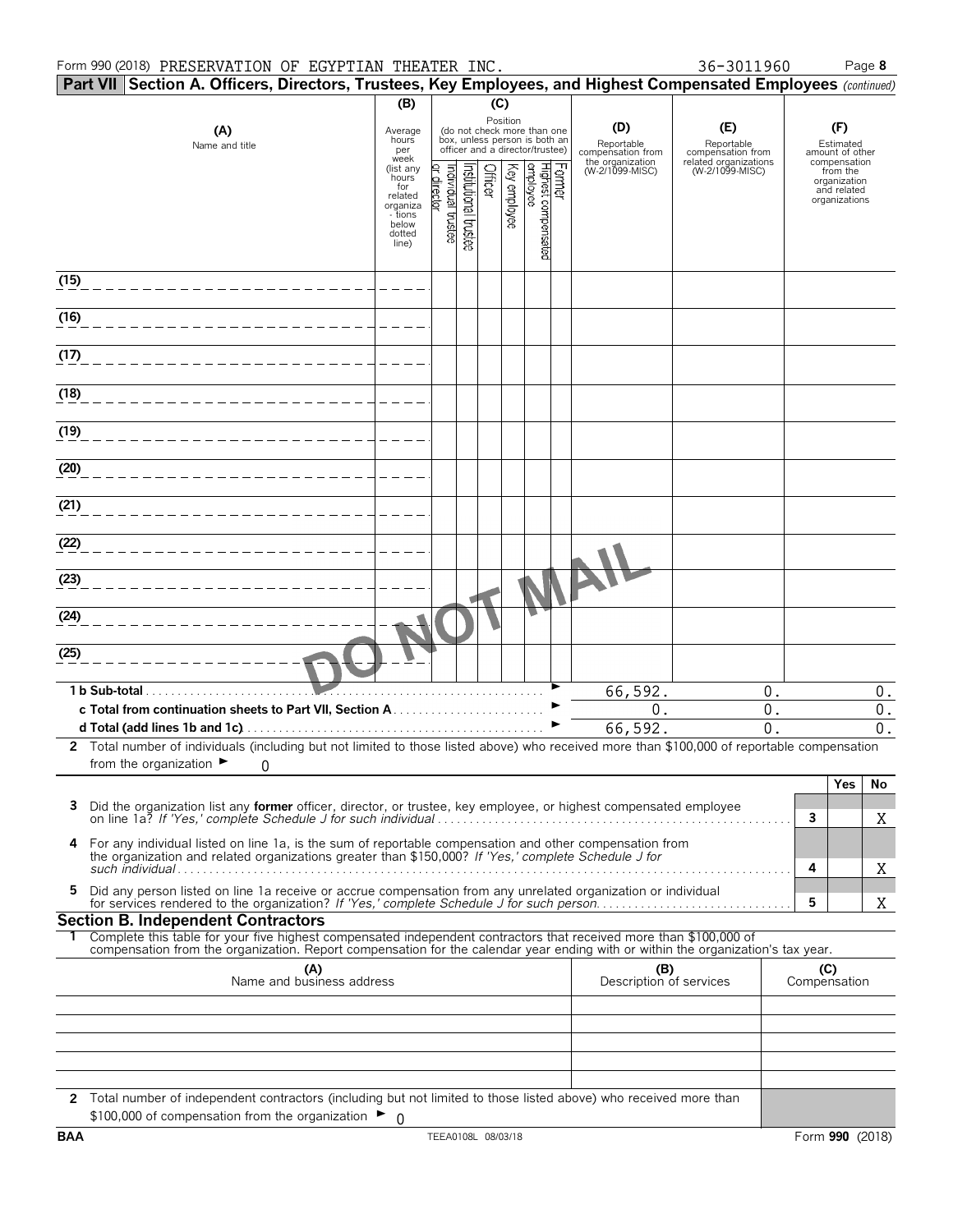#### Form 990 (2018) Page **9** PRESERVATION OF EGYPTIAN THEATER INC. 36-3011960

#### **Part VIII Statement of Revenue**

Check if Schedule O contains a response or note to any line in this Part VIII . . . . . . . . . . . . . . . . . . . . . . . . . . . . . . . . . . . . . . . . . . . . . . . .

|                                                           |        |                                                                                                                                            |                |                       | (A)<br>Total revenue | (B)<br>Related or<br>exempt | (C)<br>Unrelated<br>business | (D)<br>Revenue<br>excluded from tax |
|-----------------------------------------------------------|--------|--------------------------------------------------------------------------------------------------------------------------------------------|----------------|-----------------------|----------------------|-----------------------------|------------------------------|-------------------------------------|
|                                                           |        |                                                                                                                                            |                |                       |                      | function<br>revenue         | revenue                      | under sections<br>512-514           |
|                                                           |        | 1a Federated campaigns                                                                                                                     | 1a             |                       |                      |                             |                              |                                     |
|                                                           |        | <b>b</b> Membership dues                                                                                                                   | 1 <sub>b</sub> | 10,050.               |                      |                             |                              |                                     |
|                                                           |        | c Fundraising events                                                                                                                       | 1 <sub>c</sub> |                       |                      |                             |                              |                                     |
|                                                           |        | d Related organizations                                                                                                                    | 1 <sub>d</sub> |                       |                      |                             |                              |                                     |
|                                                           |        | e Government grants (contributions)                                                                                                        | 1 <sub>e</sub> |                       |                      |                             |                              |                                     |
| Contributions, Gifts, Grants<br>and Other Similar Amounts |        | f All other contributions, gifts, grants, and<br>similar amounts not included above<br>g Noncash contributions included in lines 1a-1f: \$ | 1 f            | 1,000,361.            |                      |                             |                              |                                     |
|                                                           |        |                                                                                                                                            |                |                       | <u>1,010,411</u>     |                             |                              |                                     |
|                                                           |        |                                                                                                                                            |                | <b>Business Code</b>  |                      |                             |                              |                                     |
|                                                           |        | 2a THEATER EVENTS<br>$\sim$ $\sim$ $\sim$ $\sim$ $\sim$ $\sim$                                                                             |                |                       | 726,388.             | 726,388.                    |                              |                                     |
|                                                           | b      | . _ _ _ _ _ _ _ _ _ _ _ _ _ _ _                                                                                                            |                |                       |                      |                             |                              |                                     |
| Program Service Revenue                                   | C<br>d |                                                                                                                                            |                |                       |                      |                             |                              |                                     |
|                                                           |        | f All other program service revenue                                                                                                        |                |                       |                      |                             |                              |                                     |
|                                                           |        |                                                                                                                                            |                |                       | 726,388.             |                             |                              |                                     |
|                                                           | 3      | Investment income (including dividends, interest and                                                                                       |                |                       |                      |                             |                              |                                     |
|                                                           |        |                                                                                                                                            |                |                       | 13,232.              | 13,232.                     |                              |                                     |
|                                                           | 4      | Income from investment of tax-exempt bond proceeds ▶                                                                                       |                |                       |                      |                             |                              |                                     |
|                                                           | 5      | (i) Real                                                                                                                                   |                | (ii) Personal         |                      |                             |                              |                                     |
|                                                           |        | 6a Gross rents                                                                                                                             |                |                       | T MF                 |                             |                              |                                     |
|                                                           |        | <b>b</b> Less: rental expenses                                                                                                             |                |                       |                      |                             |                              |                                     |
|                                                           |        | <b>c</b> Rental income or (loss) $\ldots$                                                                                                  |                |                       |                      |                             |                              |                                     |
|                                                           |        |                                                                                                                                            |                |                       |                      |                             |                              |                                     |
|                                                           |        | (i) Securities<br>7 a Gross amount from sales of<br>assets other than inventory                                                            |                | (ii) Other            |                      |                             |                              |                                     |
|                                                           |        | <b>b</b> Less: cost or other basis<br>and sales expenses                                                                                   |                |                       |                      |                             |                              |                                     |
|                                                           |        | <b>c</b> Gain or (loss). $\ldots$                                                                                                          |                |                       |                      |                             |                              |                                     |
| gmu                                                       |        | 8 a Gross income from fundraising events<br>(not including $\sharp$<br>of contributions reported on line 1c).                              |                |                       |                      |                             |                              |                                     |
| <b>Other Reve</b>                                         |        | See Part IV, line 18. a                                                                                                                    |                |                       |                      |                             |                              |                                     |
|                                                           |        | <b>b</b> Less: direct expenses <b>b</b>                                                                                                    |                |                       |                      |                             |                              |                                     |
|                                                           |        | c Net income or (loss) from fundraising events                                                                                             |                |                       |                      |                             |                              |                                     |
|                                                           |        |                                                                                                                                            |                |                       |                      |                             |                              |                                     |
|                                                           |        | <b>b</b> Less: direct expenses <b>b</b>                                                                                                    |                |                       |                      |                             |                              |                                     |
|                                                           |        | c Net income or (loss) from gaming activities                                                                                              |                |                       |                      |                             |                              |                                     |
|                                                           |        | 10a Gross sales of inventory, less returns                                                                                                 |                |                       |                      |                             |                              |                                     |
|                                                           |        | <b>b</b> Less: cost of goods sold <b>b</b>                                                                                                 |                |                       |                      |                             |                              |                                     |
|                                                           |        | <b>c</b> Net income or (loss) from sales of inventory                                                                                      |                |                       |                      |                             |                              |                                     |
|                                                           |        | Miscellaneous Revenue                                                                                                                      |                | <b>Business Code</b>  |                      |                             |                              |                                     |
|                                                           | 11 a   |                                                                                                                                            |                |                       |                      |                             |                              |                                     |
|                                                           | b      |                                                                                                                                            |                |                       |                      |                             |                              |                                     |
|                                                           |        | <b>d</b> All other revenue $\ldots$ , $\ldots$ , $\ldots$                                                                                  |                |                       |                      |                             |                              |                                     |
|                                                           |        | e Total. Add lines 11a-11d                                                                                                                 |                | $\blacktriangleright$ |                      |                             |                              |                                     |
|                                                           |        |                                                                                                                                            |                |                       | 1,750,031.           | 739,620                     | 0.                           | Ο.                                  |
| <b>BAA</b>                                                |        |                                                                                                                                            |                |                       | TEEA0109L 08/03/18   |                             |                              | Form 990 (2018)                     |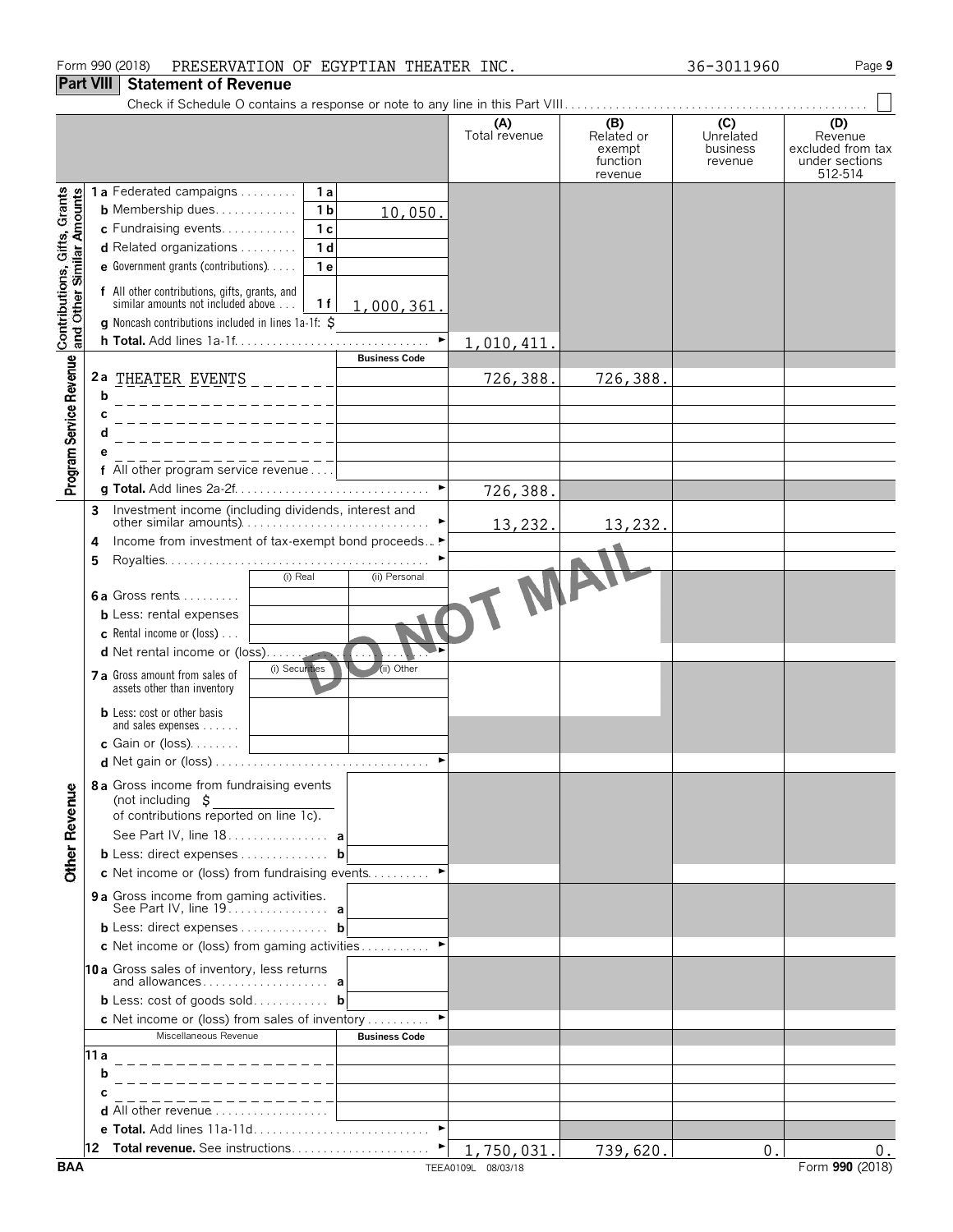| Do not include amounts reported on lines<br>6b, 7b, 8b, 9b, and 10b of Part VIII. |                                                                                                                                                                                                                                                                     | (A)<br>Total expenses | (B)<br>Program service<br>expenses | (C)<br>Management and<br>general expenses | (D)<br>Fundraising<br>expenses |
|-----------------------------------------------------------------------------------|---------------------------------------------------------------------------------------------------------------------------------------------------------------------------------------------------------------------------------------------------------------------|-----------------------|------------------------------------|-------------------------------------------|--------------------------------|
| 1.                                                                                | Grants and other assistance to domestic<br>organizations and domestic governments.                                                                                                                                                                                  |                       |                                    |                                           |                                |
| $\mathfrak{p}$                                                                    | Grants and other assistance to domestic<br>individuals. See Part IV, line 22.                                                                                                                                                                                       |                       |                                    |                                           |                                |
| 3                                                                                 | Grants and other assistance to foreign<br>organizations, foreign governments, and for-<br>eign individuals. See Part IV, lines 15 and 16.                                                                                                                           |                       |                                    |                                           |                                |
| 4                                                                                 | Benefits paid to or for members<br>Compensation of current officers, directors,                                                                                                                                                                                     |                       |                                    |                                           |                                |
| 5                                                                                 | trustees, and key employees                                                                                                                                                                                                                                         | 67,314.               | $0$ .                              | 67,314.                                   | $0$ .                          |
| 6                                                                                 | Compensation not included above, to<br>disqualified persons (as defined under<br>section $4958(f)(1)$ ) and persons described                                                                                                                                       | 0.                    | 0.                                 | 0.                                        | 0.                             |
| 7                                                                                 | Other salaries and wages                                                                                                                                                                                                                                            | 139,953.              |                                    | 88,136.                                   | 51,817.                        |
| 8                                                                                 | Pension plan accruals and contributions<br>(include section 401(k) and 403(b)<br>employer contributions)                                                                                                                                                            |                       |                                    |                                           |                                |
| 9                                                                                 | Other employee benefits                                                                                                                                                                                                                                             | 6, 262.               |                                    | 6,262.                                    |                                |
| 10                                                                                |                                                                                                                                                                                                                                                                     | 16,266.               |                                    | 12,199.                                   | 4,067.                         |
| 11                                                                                | Fees for services (non-employees):                                                                                                                                                                                                                                  |                       |                                    |                                           |                                |
|                                                                                   |                                                                                                                                                                                                                                                                     |                       |                                    |                                           |                                |
|                                                                                   |                                                                                                                                                                                                                                                                     | 2,354.                |                                    | 2,354.                                    |                                |
|                                                                                   |                                                                                                                                                                                                                                                                     | 15,871.               |                                    | 15,871.                                   |                                |
|                                                                                   |                                                                                                                                                                                                                                                                     |                       |                                    |                                           |                                |
|                                                                                   | e Professional fundraising services. See Part IV, line 17.                                                                                                                                                                                                          |                       |                                    |                                           |                                |
|                                                                                   | f Investment management fees<br>g Other. (If line 11q amount exceeds 10% of line 25, column                                                                                                                                                                         |                       |                                    |                                           |                                |
|                                                                                   | (A) amount, list line 11g expenses on Schedule 0.)                                                                                                                                                                                                                  |                       |                                    |                                           |                                |
|                                                                                   | 12 Advertising and promotion                                                                                                                                                                                                                                        | 144,780.              | 130,302.                           |                                           | 14,478.                        |
| 13                                                                                |                                                                                                                                                                                                                                                                     | 5,686.                | 2,843.                             | 2,843.                                    |                                |
| 14                                                                                |                                                                                                                                                                                                                                                                     |                       |                                    |                                           |                                |
| 15                                                                                |                                                                                                                                                                                                                                                                     |                       |                                    |                                           |                                |
| 16                                                                                | Occupancy                                                                                                                                                                                                                                                           |                       |                                    |                                           |                                |
| 17                                                                                | Travel                                                                                                                                                                                                                                                              |                       |                                    |                                           |                                |
| 18                                                                                | Payments of travel or entertainment<br>expenses for any federal, state, or local                                                                                                                                                                                    |                       |                                    |                                           |                                |
| 19                                                                                | Conferences, conventions, and meetings                                                                                                                                                                                                                              | 7,375.                |                                    | 5,900.                                    | 1,475.                         |
| 20                                                                                |                                                                                                                                                                                                                                                                     |                       |                                    |                                           |                                |
| 21                                                                                | Payments to affiliates                                                                                                                                                                                                                                              |                       |                                    |                                           |                                |
| 22                                                                                | Depreciation, depletion, and amortization                                                                                                                                                                                                                           | 111,403.              | 33, 421.                           | 77,982.                                   |                                |
| 23                                                                                | $Insurance. \ldots \ldots \ldots \ldots \ldots \ldots \ldots \ldots \ldots$<br>24 Other expenses. Itemize expenses not<br>covered above (List miscellaneous expenses<br>in line 24e. If line 24e amount exceeds 10%<br>of line 25, column (A) amount, list line 24e | 22, 111.              | 21,005.                            | 1,106.                                    |                                |
|                                                                                   | expenses on Schedule O.)                                                                                                                                                                                                                                            |                       |                                    |                                           |                                |
|                                                                                   | a Production and event costs                                                                                                                                                                                                                                        | 366,285.              | 366,285.                           |                                           |                                |
|                                                                                   | <b>b</b> tic <u>ket System expanse</u>                                                                                                                                                                                                                              | 29,956.               | 29,956.                            |                                           |                                |
|                                                                                   | C Utilities and occupancy costs<br>d Credit card fees                                                                                                                                                                                                               | 28,884.               | 5,747.                             | 23, 137.                                  |                                |
|                                                                                   | e All other expenses                                                                                                                                                                                                                                                | 22,768.<br>54,895.    | 29,777.                            | 22,768.<br>24, 237.                       | 881.                           |
| 25                                                                                | Total functional expenses. Add lines 1 through 24e                                                                                                                                                                                                                  | 1,042,163.            | 619,336.                           | 350,109.                                  | 72,718.                        |
|                                                                                   |                                                                                                                                                                                                                                                                     |                       |                                    |                                           |                                |
| 26                                                                                | Joint costs. Complete this line only if<br>the organization reported in column (B)<br>joint costs from a combined educational<br>campaign and fundraising solicitation.<br>if following<br>Check here $\blacktriangleright$<br>SOP 98-2 (ASC 958-720)               |                       |                                    |                                           |                                |

#### Form 990 (2018) Page **10** PRESERVATION OF EGYPTIAN THEATER INC. 36-3011960 **Part IX | Statement of Functional Expenses**

*Section 501(c)(3) and 501(c)(4) organizations must complete all columns. All other organizations must complete column (A).*

Check if Schedule O contains a response or note to any line in this Part IX. . . . . . . . . . . . . . . . . . . . . . . . . . . . . . . . . . . . . . . . . . .

**BAA** TEEA0110L 08/03/18 Form **990** (2018)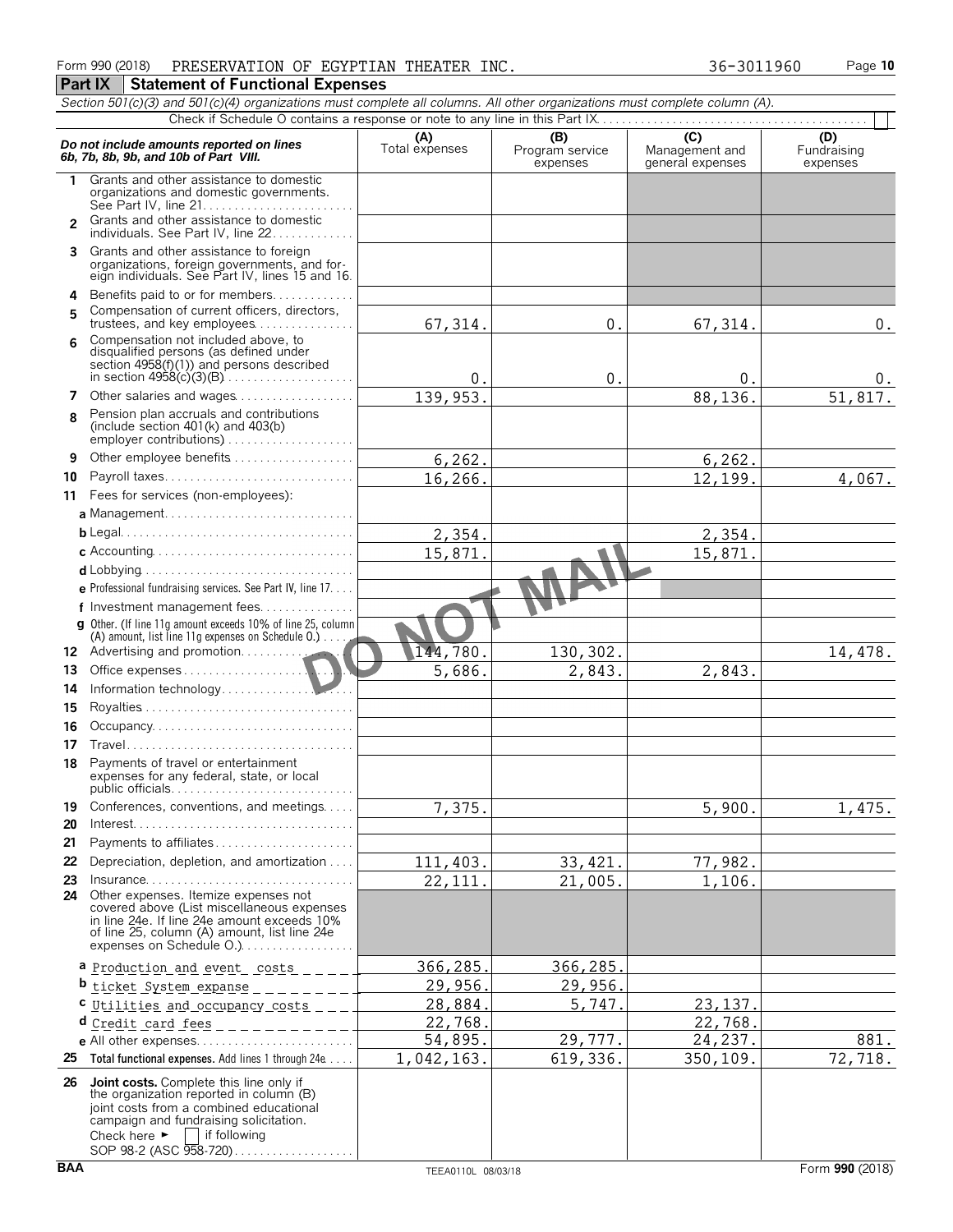#### Form 990 (2018) Page **11** PRESERVATION OF EGYPTIAN THEATER INC. 36-3011960

|                             | Part X | <b>Balance Sheet</b>                                                                                                                                                                                                                                                                                                                        |                 |                    |                          |      |                    |
|-----------------------------|--------|---------------------------------------------------------------------------------------------------------------------------------------------------------------------------------------------------------------------------------------------------------------------------------------------------------------------------------------------|-----------------|--------------------|--------------------------|------|--------------------|
|                             |        |                                                                                                                                                                                                                                                                                                                                             |                 |                    |                          |      |                    |
|                             |        |                                                                                                                                                                                                                                                                                                                                             |                 |                    | (A)<br>Beginning of year |      | (B)<br>End of year |
|                             |        |                                                                                                                                                                                                                                                                                                                                             |                 |                    | 97,880.                  | 1    | 432,459.           |
|                             | 2      |                                                                                                                                                                                                                                                                                                                                             |                 | $\overline{2}$     |                          |      |                    |
|                             | 3      |                                                                                                                                                                                                                                                                                                                                             |                 |                    | 3                        |      |                    |
|                             | 4      |                                                                                                                                                                                                                                                                                                                                             |                 | 4                  |                          |      |                    |
|                             | 5      | Loans and other receivables from current and former officers, directors,<br>trustees, key employees, and highest compensated employees. Complete                                                                                                                                                                                            |                 | 5                  |                          |      |                    |
|                             | 6      | Loans and other receivables from other disqualified persons (as defined under<br>section $4958(f)(1)$ , persons described in section $4958(c)(3)(B)$ , and contributing<br>employers and sponsoring organizations of section 501(c)(9) voluntary employees'<br>beneficiary organizations (see instructions). Complete Part II of Schedule L |                 |                    |                          | 6    |                    |
|                             | 7      |                                                                                                                                                                                                                                                                                                                                             |                 |                    |                          | 7    |                    |
| Assets                      | 8      |                                                                                                                                                                                                                                                                                                                                             |                 |                    |                          | 8    |                    |
|                             | 9      |                                                                                                                                                                                                                                                                                                                                             |                 |                    |                          | 9    |                    |
|                             |        | 10a Land, buildings, and equipment: cost or other basis.<br>Complete Part VI of Schedule D                                                                                                                                                                                                                                                  | 10a             | 2,606,156.         |                          |      |                    |
|                             |        |                                                                                                                                                                                                                                                                                                                                             | 10 <sub>b</sub> | 1,140,925.         | 1,008,847.               | 10 с | 1,465,231.         |
|                             | 11     |                                                                                                                                                                                                                                                                                                                                             |                 |                    |                          | 11   |                    |
|                             | 12     | Investments - other securities. See Part IV, line 11                                                                                                                                                                                                                                                                                        |                 |                    |                          | 12   |                    |
|                             | 13     |                                                                                                                                                                                                                                                                                                                                             |                 | 13                 |                          |      |                    |
|                             | 14     |                                                                                                                                                                                                                                                                                                                                             |                 | 14                 |                          |      |                    |
|                             | 15     |                                                                                                                                                                                                                                                                                                                                             | 186,782.        | 15                 | 165,643.                 |      |                    |
|                             | 16     |                                                                                                                                                                                                                                                                                                                                             |                 |                    |                          | 16   | 2,063,333.         |
|                             | 17     |                                                                                                                                                                                                                                                                                                                                             |                 |                    | 1,995.                   | 17   | 4,557.             |
|                             | 18     |                                                                                                                                                                                                                                                                                                                                             |                 |                    | 18                       |      |                    |
|                             | 19     |                                                                                                                                                                                                                                                                                                                                             |                 |                    | 76,243.                  | 19   | 70,837.            |
|                             | 20     |                                                                                                                                                                                                                                                                                                                                             |                 |                    |                          | 20   |                    |
|                             | 21     | Escrow or custodial account liability. Complete Part IV of Schedule D.                                                                                                                                                                                                                                                                      |                 |                    |                          | 21   |                    |
| Liabilities                 | 22     | Loans and other payables to current and former officers, directors, trustees,<br>key employees, highest compensated employees, and disqualified persons.<br>Complete Part II of Schedule L                                                                                                                                                  |                 |                    |                          | 22   |                    |
|                             | 23     | Secured mortgages and notes payable to unrelated third parties                                                                                                                                                                                                                                                                              |                 |                    |                          | 23   |                    |
|                             | 24     | Unsecured notes and loans payable to unrelated third parties                                                                                                                                                                                                                                                                                |                 |                    |                          | 24   |                    |
|                             | 25     | Other liabilities (including federal income tax, payables to related third parties, and other liabilities not included on lines 17-24). Complete Part X of Schedule D                                                                                                                                                                       |                 |                    | 19,593.                  | 25   | 19,922.            |
|                             | 26     |                                                                                                                                                                                                                                                                                                                                             |                 |                    | 97,831                   | 26   | 95,316.            |
|                             |        | Organizations that follow SFAS 117 (ASC 958), check here $\blacktriangleright \overline{X}$ and complete<br>lines 27 through 29, and lines 33 and 34.                                                                                                                                                                                       |                 |                    |                          |      |                    |
|                             | 27     |                                                                                                                                                                                                                                                                                                                                             |                 |                    | 1,067,524.               | 27   | 1,609,035.         |
|                             | 28     |                                                                                                                                                                                                                                                                                                                                             |                 |                    | 21,820.                  | 28   | 255,862.           |
|                             | 29     |                                                                                                                                                                                                                                                                                                                                             |                 |                    | 106,334.                 | 29   | 103,120.           |
| Net Assets or Fund Balances |        | Organizations that do not follow SFAS 117 (ASC 958), check here ►  <br>and complete lines 30 through 34.                                                                                                                                                                                                                                    |                 |                    |                          |      |                    |
|                             | 30     |                                                                                                                                                                                                                                                                                                                                             |                 |                    |                          | 30   |                    |
|                             | 31     | Paid-in or capital surplus, or land, building, or equipment fund                                                                                                                                                                                                                                                                            |                 |                    |                          | 31   |                    |
|                             | 32     | Retained earnings, endowment, accumulated income, or other funds                                                                                                                                                                                                                                                                            |                 |                    |                          | 32   |                    |
|                             | 33     |                                                                                                                                                                                                                                                                                                                                             |                 |                    | 1, 195, 678.             | 33   | 1,968,017.         |
|                             | 34     |                                                                                                                                                                                                                                                                                                                                             |                 |                    | 1,293,509.               | 34   | 2,063,333.         |
| <b>BAA</b>                  |        |                                                                                                                                                                                                                                                                                                                                             |                 | TEEA0111L 08/03/18 |                          |      | Form 990 (2018)    |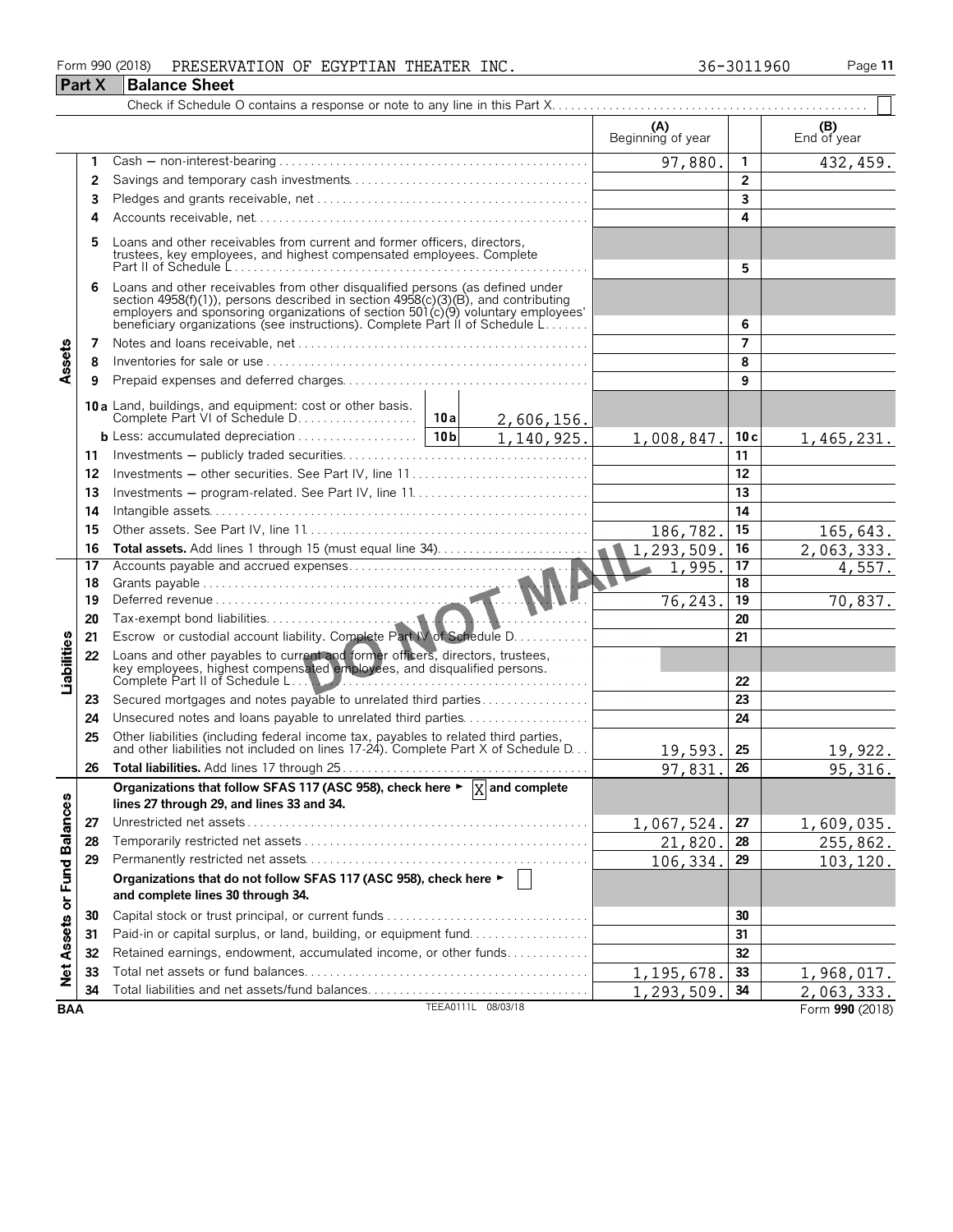|     | Form 990 (2018)<br>PRESERVATION OF EGYPTIAN THEATER INC.                                                                             | 36-3011960     |                |            | Page 12         |
|-----|--------------------------------------------------------------------------------------------------------------------------------------|----------------|----------------|------------|-----------------|
|     | Part XI<br><b>Reconciliation of Net Assets</b>                                                                                       |                |                |            |                 |
|     |                                                                                                                                      |                |                |            |                 |
| 1   |                                                                                                                                      | $\mathbf{1}$   | 1,750,031.     |            |                 |
| 2   |                                                                                                                                      | $\overline{2}$ | 1,042,163.     |            |                 |
| 3   |                                                                                                                                      | 3              |                |            | 707,868.        |
| 4   |                                                                                                                                      | 4              |                |            | 1,195,678.      |
| 5   |                                                                                                                                      | 5              |                |            |                 |
| 6   |                                                                                                                                      | 6              |                |            |                 |
| 7   |                                                                                                                                      | $\overline{7}$ |                |            |                 |
| 8   |                                                                                                                                      | 8              |                |            |                 |
| 9   | Other changes in net assets or fund balances (explain in Schedule O). See Schedule O                                                 | 9              |                |            | 64, 471.        |
| 10  | Net assets or fund balances at end of year. Combine lines 3 through 9 (must equal Part X, line 33,                                   |                |                |            |                 |
|     |                                                                                                                                      | 10             | 1,968,017.     |            |                 |
|     | <b>Part XII Financial Statements and Reporting</b>                                                                                   |                |                |            |                 |
|     |                                                                                                                                      |                |                |            |                 |
|     |                                                                                                                                      |                |                | <b>Yes</b> | No              |
|     | Accounting method used to prepare the Form 990:<br>Cash<br>X Accrual<br>  Other                                                      |                |                |            |                 |
|     | If the organization changed its method of accounting from a prior year or checked 'Other,' explain                                   |                |                |            |                 |
|     | in Schedule O.                                                                                                                       |                |                |            |                 |
|     | 2a Were the organization's financial statements compiled or reviewed by an independent accountant?                                   |                | 2a             |            | X               |
|     | If 'Yes,' check a box below to indicate whether the financial statements for the year were compiled or reviewed on a                 |                |                |            |                 |
|     | separate basis, consolidated basis, or both:                                                                                         |                |                |            |                 |
|     | Consolidated basis<br>Separate basis<br>Both consolidated and separate basis                                                         |                |                |            |                 |
|     |                                                                                                                                      |                | 2 <sub>b</sub> |            | X               |
|     | If 'Yes,' check a box below to indicate whether the financial statements for the year were audited on a separate                     |                |                |            |                 |
|     | basis, consolidated basis, or both:                                                                                                  |                |                |            |                 |
|     | Both consolidated and separate basis<br>Consolidated basis<br>Separate basis                                                         |                |                |            |                 |
|     | c If 'Yes' to line 2a or 2b, does the organization have a committee that assumes responsibility for oversight of the audit,          |                |                |            |                 |
|     | review, or compilation of its financial statements and selection of an independent accountant?.                                      |                | 2c             |            |                 |
|     | If the organization changed either its oversight process or selection process during the tax year, explain<br>in Schedule O.         |                |                |            |                 |
|     | 3a As a result of a federal award, was the organization required to undergo an audit or audits as set forth in the Single            |                |                |            |                 |
|     | Audit Act and OMB Circular A-133?                                                                                                    |                | 3a             |            | X               |
|     | <b>b</b> If 'Yes,' did the organization undergo the required audit or audits? If the organization did not undergo the required audit |                |                |            |                 |
|     | or audits, explain why in Schedule O and describe any steps taken to undergo such audits                                             |                | 3 <sub>b</sub> |            |                 |
| BAA | TEEA0112L 08/03/18                                                                                                                   |                |                |            | Form 990 (2018) |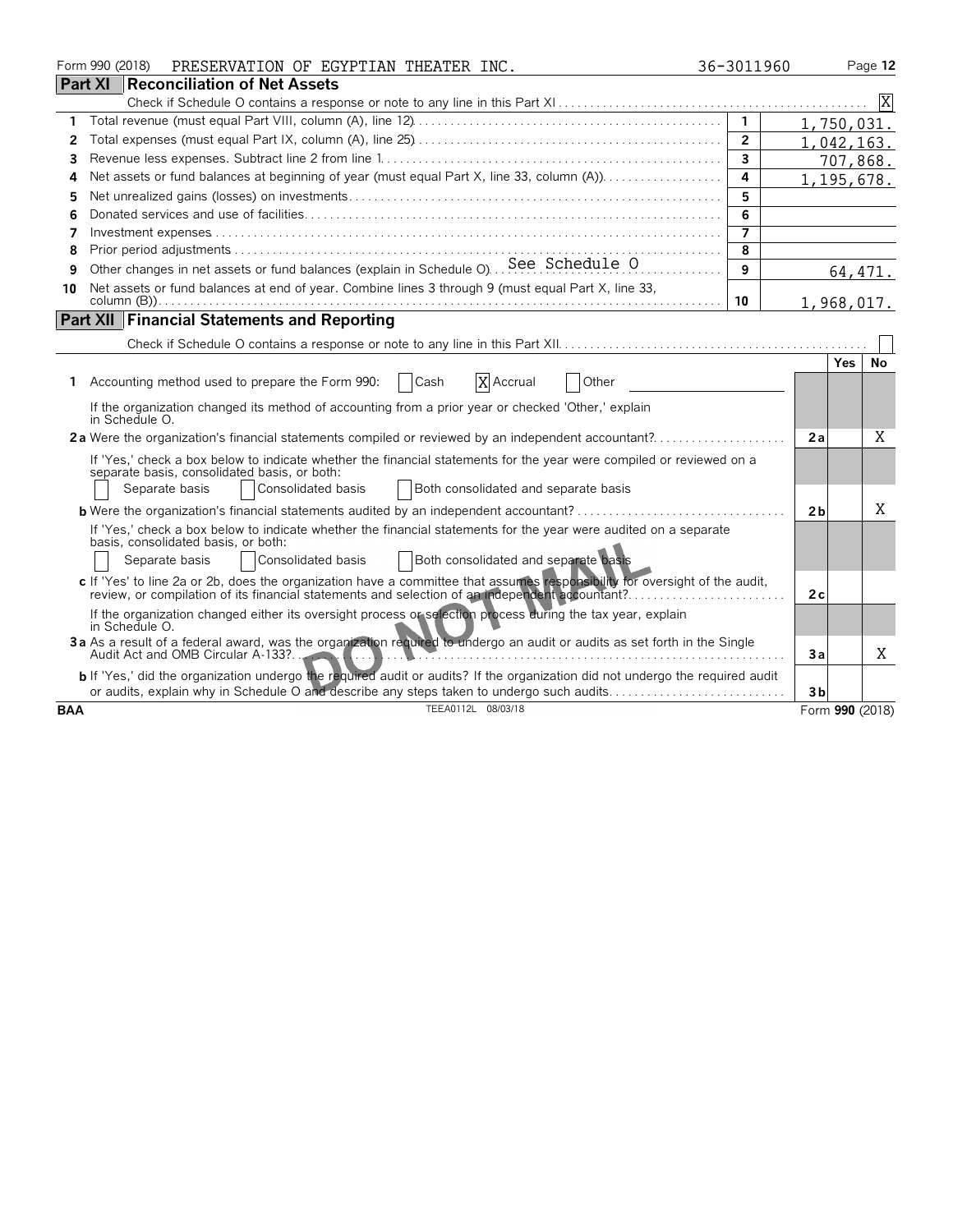# **OMB No. 1545-0047**<br>
Complete if the organization is a section 501(c)(3) organization or a section<br> **SCHEDULE A**<br> **SCHEDULE A**<br> **SCHEDULE A**<br> **SCHEDULE A**<br> **SCHEDULE A**<br> **SCHEDULE A**<br> **SCHEDULE A**

**COMPOUTE A**<br>
(Form 990 or 990-EZ) Complete if the organization is a section 501(c)(3) organization or a section<br>
4947(a)(1) nonexempt charitable trust.

Attach to Form 990 or Form 990-F7

| Name of the organization<br>PRESERVATION OF EGYPTIAN THEATER INC.                                                                                                                                                                                                                                                                                                                                                                                                                                                                                                                                                                                                                                                               | Employer identification number                                                                                                                                                                                                 |  |  |  |  |  |  |  |  |  |  |
|---------------------------------------------------------------------------------------------------------------------------------------------------------------------------------------------------------------------------------------------------------------------------------------------------------------------------------------------------------------------------------------------------------------------------------------------------------------------------------------------------------------------------------------------------------------------------------------------------------------------------------------------------------------------------------------------------------------------------------|--------------------------------------------------------------------------------------------------------------------------------------------------------------------------------------------------------------------------------|--|--|--|--|--|--|--|--|--|--|
|                                                                                                                                                                                                                                                                                                                                                                                                                                                                                                                                                                                                                                                                                                                                 |                                                                                                                                                                                                                                |  |  |  |  |  |  |  |  |  |  |
|                                                                                                                                                                                                                                                                                                                                                                                                                                                                                                                                                                                                                                                                                                                                 | 36-3011960                                                                                                                                                                                                                     |  |  |  |  |  |  |  |  |  |  |
| <b>Reason for Public Charity Status</b> (All organizations must complete this part.) See instructions.<br>Part I                                                                                                                                                                                                                                                                                                                                                                                                                                                                                                                                                                                                                |                                                                                                                                                                                                                                |  |  |  |  |  |  |  |  |  |  |
| The organization is not a private foundation because it is: (For lines 1 through 12, check only one box.)                                                                                                                                                                                                                                                                                                                                                                                                                                                                                                                                                                                                                       |                                                                                                                                                                                                                                |  |  |  |  |  |  |  |  |  |  |
| A church, convention of churches, or association of churches described in <b>section 170(b)(1)(A)(i).</b><br>1                                                                                                                                                                                                                                                                                                                                                                                                                                                                                                                                                                                                                  |                                                                                                                                                                                                                                |  |  |  |  |  |  |  |  |  |  |
| 2<br>A school described in section 170(b)(1)(A)(ii). (Attach Schedule E (Form 990 or 990-EZ).)                                                                                                                                                                                                                                                                                                                                                                                                                                                                                                                                                                                                                                  |                                                                                                                                                                                                                                |  |  |  |  |  |  |  |  |  |  |
| 3<br>A hospital or a cooperative hospital service organization described in section 170(b)(1)(A)(iii).                                                                                                                                                                                                                                                                                                                                                                                                                                                                                                                                                                                                                          |                                                                                                                                                                                                                                |  |  |  |  |  |  |  |  |  |  |
| A medical research organization operated in conjunction with a hospital described in section 170(b)(1)(A)(iii). Enter the hospital's<br>4<br>name, city, and state:                                                                                                                                                                                                                                                                                                                                                                                                                                                                                                                                                             |                                                                                                                                                                                                                                |  |  |  |  |  |  |  |  |  |  |
| 5<br>An organization operated for the benefit of a college or university owned or operated by a governmental unit described in<br>section 170(b)(1)(A)(iv). (Complete Part II.)                                                                                                                                                                                                                                                                                                                                                                                                                                                                                                                                                 |                                                                                                                                                                                                                                |  |  |  |  |  |  |  |  |  |  |
| A federal, state, or local government or governmental unit described in <b>section 170(b)(1)(A)(v).</b><br>6<br>7                                                                                                                                                                                                                                                                                                                                                                                                                                                                                                                                                                                                               |                                                                                                                                                                                                                                |  |  |  |  |  |  |  |  |  |  |
| An organization that normally receives a substantial part of its support from a governmental unit or from the general public described<br>in section 170(b)(1)(A)(vi). (Complete Part II.)                                                                                                                                                                                                                                                                                                                                                                                                                                                                                                                                      |                                                                                                                                                                                                                                |  |  |  |  |  |  |  |  |  |  |
| 8<br>A community trust described in <b>section 170(b)(1)(A)(vi).</b> (Complete Part II.)                                                                                                                                                                                                                                                                                                                                                                                                                                                                                                                                                                                                                                        |                                                                                                                                                                                                                                |  |  |  |  |  |  |  |  |  |  |
| An agricultural research organization described in section 170(b)(1)(A)(ix) operated in conjunction with a land-grant college<br>9<br>or university or a non-land-grant college of agriculture (see instructions). Enter the name, city, and state of the college or<br>university:                                                                                                                                                                                                                                                                                                                                                                                                                                             |                                                                                                                                                                                                                                |  |  |  |  |  |  |  |  |  |  |
| 10<br>ΙX<br>June 30, 1975. See section 509(a)(2). (Complete Part III.)                                                                                                                                                                                                                                                                                                                                                                                                                                                                                                                                                                                                                                                          | An organization that normally receives: (1) more than 33-1/3% of its support from contributions, membership fees, and gross receipts from activities related to its exempt functions—subject to certain exceptions, and (2) no |  |  |  |  |  |  |  |  |  |  |
| 11<br>An organization organized and operated exclusively to test for public safety. See section 509(a)(4).                                                                                                                                                                                                                                                                                                                                                                                                                                                                                                                                                                                                                      |                                                                                                                                                                                                                                |  |  |  |  |  |  |  |  |  |  |
| 12<br>An organization organized and operated exclusively for the benefit of, to perform the functions of, or to carry out the purposes of one<br>or more publicly supported organizations described in <b>section 509(a)(1)</b> of <b>section 509(a)(2)</b> . See section 509(a)(3). Check the box in lines 12a through 12d that describes the type of supporting organization and complet<br>Type I. A supporting organization operated, supervised, or controlled by its supported organization(s), typically by giving the supported<br>a<br>organization(s) the power to regularly appoint or elect a majority of the directors or trustees of the supporting organization. You must<br>complete Part IV, Sections A and B. |                                                                                                                                                                                                                                |  |  |  |  |  |  |  |  |  |  |
| b<br>Type II. A supporting organization supervised or controlled in connection with its supported organization(s), by having control or<br>management of the supporting organization vested in the same persons that control or manage the supported organization(s). You<br>must complete Part IV, Sections A and C.                                                                                                                                                                                                                                                                                                                                                                                                           |                                                                                                                                                                                                                                |  |  |  |  |  |  |  |  |  |  |
| С<br>Type III functionally integrated. A supporting organization operated in connection with, and functionally integrated with, its supported<br>organization(s) (see instructions). You must complete Part IV, Sections A, D, and E.                                                                                                                                                                                                                                                                                                                                                                                                                                                                                           |                                                                                                                                                                                                                                |  |  |  |  |  |  |  |  |  |  |
| d<br>Type III non-functionally integrated. A supporting organization operated in connection with its supported organization(s) that is not<br>functionally integrated. The organization generally must satisfy a distribution requirement and an attentiveness requirement (see<br>instructions). You must complete Part IV, Sections A and D, and Part V.                                                                                                                                                                                                                                                                                                                                                                      |                                                                                                                                                                                                                                |  |  |  |  |  |  |  |  |  |  |
| е<br>Check this box if the organization received a written determination from the IRS that it is a Type I, Type II, Type III functionally<br>integrated, or Type III non-functionally integrated supporting organization.                                                                                                                                                                                                                                                                                                                                                                                                                                                                                                       |                                                                                                                                                                                                                                |  |  |  |  |  |  |  |  |  |  |
| f Enter the number of supported organizations                                                                                                                                                                                                                                                                                                                                                                                                                                                                                                                                                                                                                                                                                   |                                                                                                                                                                                                                                |  |  |  |  |  |  |  |  |  |  |
| g Provide the following information about the supported organization(s).                                                                                                                                                                                                                                                                                                                                                                                                                                                                                                                                                                                                                                                        |                                                                                                                                                                                                                                |  |  |  |  |  |  |  |  |  |  |
| (i) Name of supported organization<br>$(ii)$ $EIN$<br>(v) Amount of monetary<br>(iii) Type of organization<br>(vi) Amount of other<br>$(iv)$ is the<br>(described on lines 1-10<br>organization listed<br>support (see instructions)<br>support (see instructions)<br>above (see instructions))<br>in your governing<br>document?                                                                                                                                                                                                                                                                                                                                                                                               |                                                                                                                                                                                                                                |  |  |  |  |  |  |  |  |  |  |
| Yes<br>No                                                                                                                                                                                                                                                                                                                                                                                                                                                                                                                                                                                                                                                                                                                       |                                                                                                                                                                                                                                |  |  |  |  |  |  |  |  |  |  |
|                                                                                                                                                                                                                                                                                                                                                                                                                                                                                                                                                                                                                                                                                                                                 |                                                                                                                                                                                                                                |  |  |  |  |  |  |  |  |  |  |
| (A)                                                                                                                                                                                                                                                                                                                                                                                                                                                                                                                                                                                                                                                                                                                             |                                                                                                                                                                                                                                |  |  |  |  |  |  |  |  |  |  |
| (B)                                                                                                                                                                                                                                                                                                                                                                                                                                                                                                                                                                                                                                                                                                                             |                                                                                                                                                                                                                                |  |  |  |  |  |  |  |  |  |  |
| (C)                                                                                                                                                                                                                                                                                                                                                                                                                                                                                                                                                                                                                                                                                                                             |                                                                                                                                                                                                                                |  |  |  |  |  |  |  |  |  |  |
| (D)                                                                                                                                                                                                                                                                                                                                                                                                                                                                                                                                                                                                                                                                                                                             |                                                                                                                                                                                                                                |  |  |  |  |  |  |  |  |  |  |
| (E)                                                                                                                                                                                                                                                                                                                                                                                                                                                                                                                                                                                                                                                                                                                             |                                                                                                                                                                                                                                |  |  |  |  |  |  |  |  |  |  |

**Total**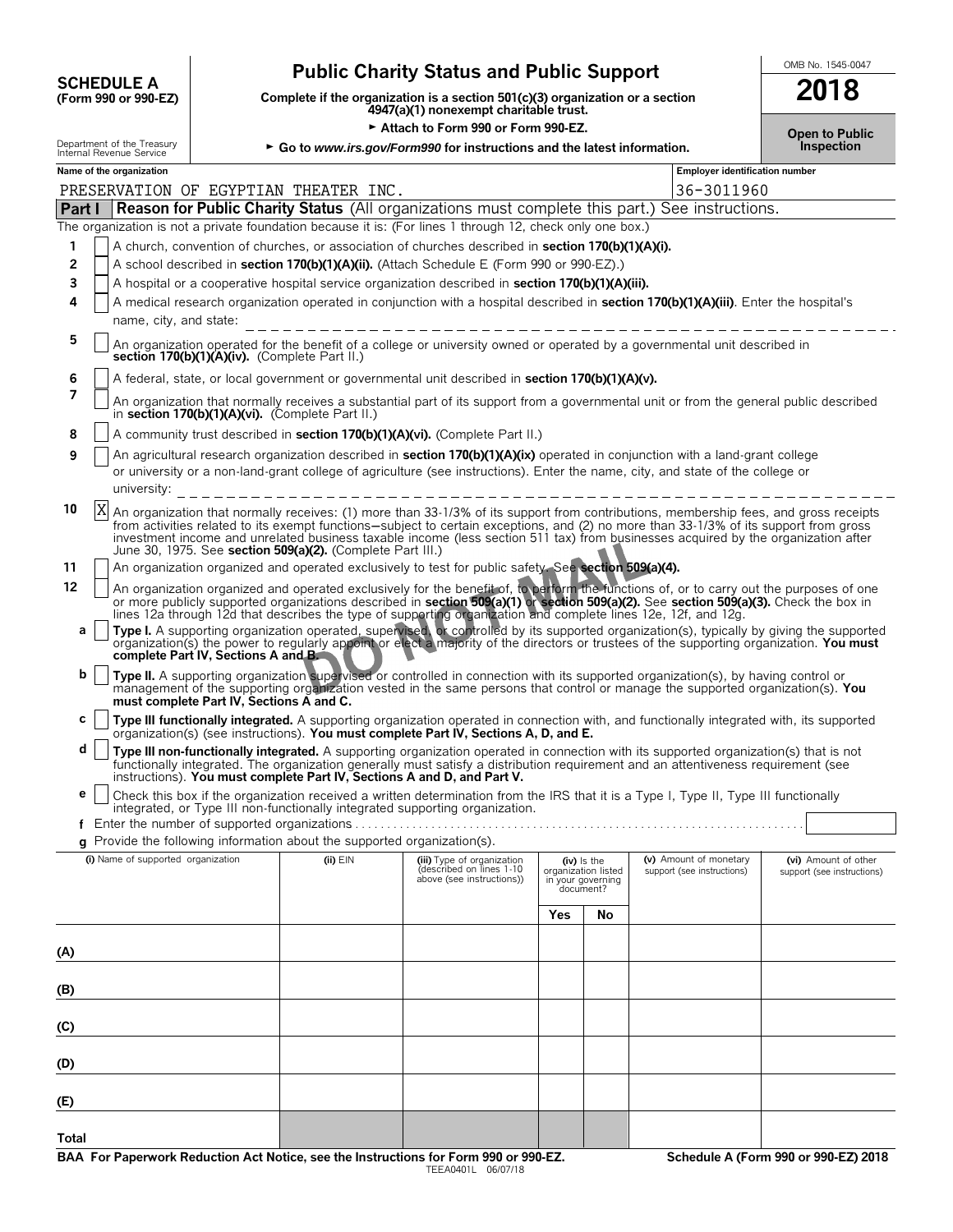#### Schedule A (Form 990 or 990-EZ) 2018 PRESERVATION OF EGYPTIAN THEATER INC. 36-3011960 Page 2

**Part II Support Schedule for Organizations Described in Sections 170(b)(1)(A)(iv) and 170(b)(1)(A)(vi)** (Complete only if you checked the box on line 5, 7, or 8 of Part I or if the organization failed to qualify under Part III. If the organization fails to qualify under the tests listed below, please complete Part III.)

#### **Section A. Public Support**

|    | Calendar year (or fiscal year<br>beginning in) $\blacktriangleright$                                                                                                                                                                                                                                                                                                                                      | (a) $2014$ | (b) $2015$ | $(c)$ 2016 | $(d)$ 2017 | $(e)$ 2018 | (f) Total |
|----|-----------------------------------------------------------------------------------------------------------------------------------------------------------------------------------------------------------------------------------------------------------------------------------------------------------------------------------------------------------------------------------------------------------|------------|------------|------------|------------|------------|-----------|
| 1. | Gifts, grants, contributions, and<br>membership fees received. (Do not<br>include any 'unusual grants.'). $\ldots$                                                                                                                                                                                                                                                                                        |            |            |            |            |            |           |
|    | 2 Tax revenues levied for the<br>organization's benefit and<br>either paid to or expended<br>on its behalf                                                                                                                                                                                                                                                                                                |            |            |            |            |            |           |
| 3  | The value of services or<br>facilities furnished by a<br>governmental unit to the<br>organization without charge                                                                                                                                                                                                                                                                                          |            |            |            |            |            |           |
|    | <b>Total.</b> Add lines 1 through 3                                                                                                                                                                                                                                                                                                                                                                       |            |            |            |            |            |           |
| 5  | The portion of total<br>contributions by each person<br>(other than a governmental<br>unit or publicly supported<br>organization) included on line 1<br>that exceeds 2% of the amount<br>shown on line 11, column $(f)$                                                                                                                                                                                   |            |            |            |            |            |           |
|    | <b>Public support.</b> Subtract line 5                                                                                                                                                                                                                                                                                                                                                                    |            |            |            |            |            |           |
|    | <b>Section B. Total Support</b>                                                                                                                                                                                                                                                                                                                                                                           |            |            |            |            |            |           |
|    | Calendar year (or fiscal year<br>beginning in) $\blacktriangleright$                                                                                                                                                                                                                                                                                                                                      | (a) $2014$ | (b) $2015$ | $(c)$ 2016 | $(d)$ 2017 | (e) 2018   | (f) Total |
|    | <b>7</b> Amounts from line $4, \ldots, \ldots$                                                                                                                                                                                                                                                                                                                                                            |            |            |            |            |            |           |
| 8  | Gross income from interest,<br>dividends, payments received<br>on securities loans, rents,<br>royalties, and income from<br>similar sources                                                                                                                                                                                                                                                               |            |            | OT MAIL    |            |            |           |
| 9  | Net income from unrelated<br>business activities, whether or<br>not the business is regularly<br>carried on                                                                                                                                                                                                                                                                                               |            |            |            |            |            |           |
| 10 | Other income. Do not include<br>gain or loss from the sale of<br>capital assets (Explain in                                                                                                                                                                                                                                                                                                               |            |            |            |            |            |           |
|    | 11 Total support. Add lines 7<br>through $10$                                                                                                                                                                                                                                                                                                                                                             |            |            |            |            |            |           |
| 12 |                                                                                                                                                                                                                                                                                                                                                                                                           |            |            |            |            | 12         |           |
|    | <b>13 First five years.</b> If the Form 990 is for the organization's first, second, third, fourth, or fifth tax year as a section 501(c)(3)                                                                                                                                                                                                                                                              |            |            |            |            |            |           |
|    | <b>Section C. Computation of Public Support Percentage</b>                                                                                                                                                                                                                                                                                                                                                |            |            |            |            |            |           |
|    |                                                                                                                                                                                                                                                                                                                                                                                                           |            |            |            |            | 14         | %         |
|    |                                                                                                                                                                                                                                                                                                                                                                                                           |            |            |            |            | 15         | %         |
|    | 16a 33-1/3% support test-2018. If the organization did not check the box on line 13, and line 14 is 33-1/3% or more, check this box                                                                                                                                                                                                                                                                       |            |            |            |            |            |           |
|    | b 33-1/3% support test-2017. If the organization did not check a box on line 13 or 16a, and line 15 is 33-1/3% or more, check this box                                                                                                                                                                                                                                                                    |            |            |            |            |            |           |
|    | 17a 10%-facts-and-circumstances test-2018. If the organization did not check a box on line 13, 16a, or 16b, and line 14 is 10%<br>or more, and if the organization meets the 'facts-and-circumstances' test, check this box and stop here. Explain in Part VI how<br>the organization meets the 'facts-and-circumstances' test. The organization qualifies as a publicly supported organization           |            |            |            |            |            |           |
|    | <b>b 10%-facts-and-circumstances test-2017.</b> If the organization did not check a box on line 13, 16a, 16b, or 17a, and line 15 is 10%<br>or more, and if the organization meets the 'facts-and-circumstances' test, check this box and stop here. Explain in Part VI how the<br>organization meets the 'facts-and-circumstances' test. The organization qualifies as a publicly supported organization |            |            |            |            |            |           |
|    | 18 Private foundation. If the organization did not check a box on line 13, 16a, 16b, 17a, or 17b, check this box and see instructions                                                                                                                                                                                                                                                                     |            |            |            |            |            |           |

**BAA Schedule A (Form 990 or 990-EZ) 2018**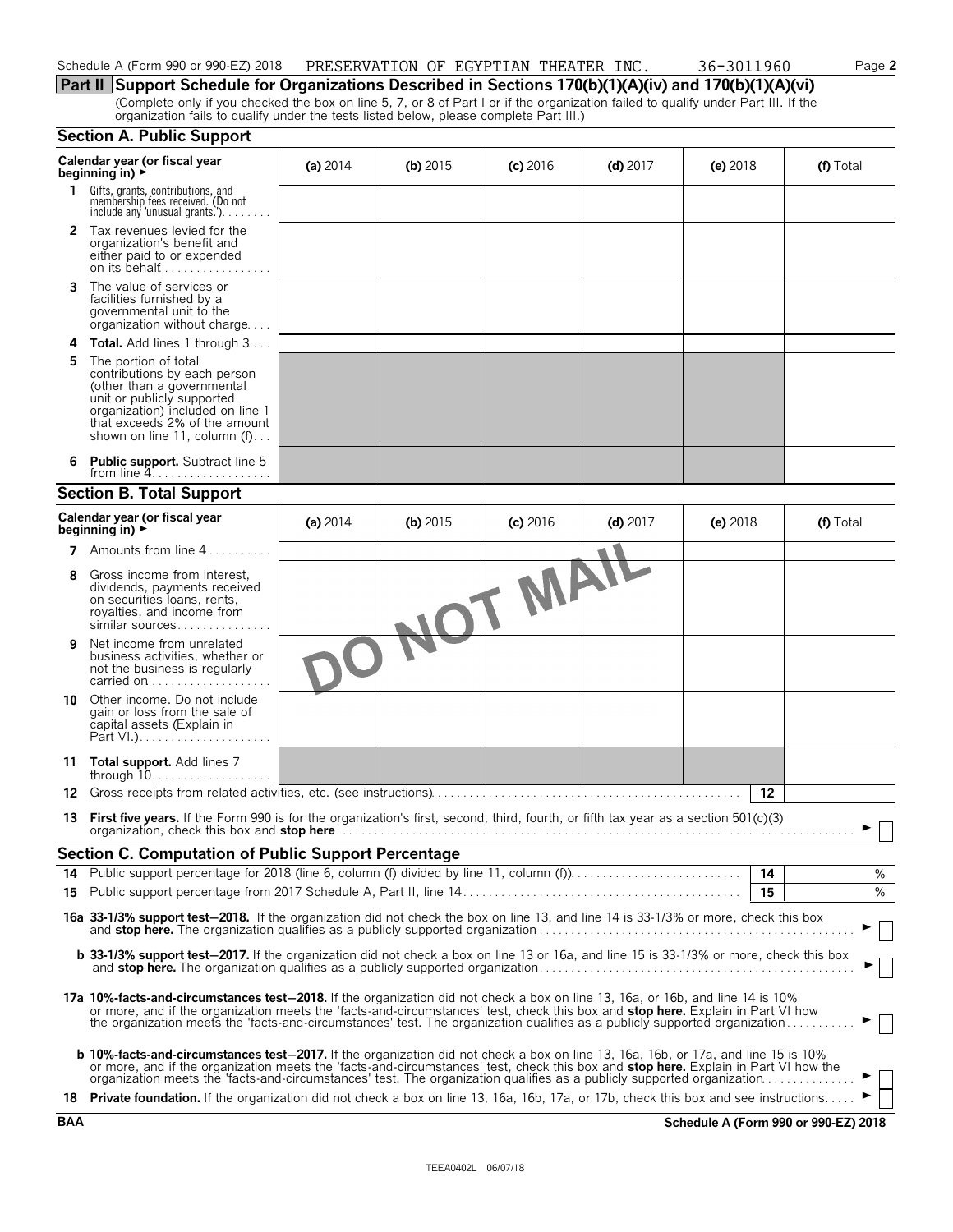#### Schedule A (Form 990 or 990-EZ) 2018 PRESERVATION OF EGYPTIAN THEATER INC. 36-3011960 Page 3

### **Part III Support Schedule for Organizations Described in Section 509(a)(2)**

(Complete only if you checked the box on line 10 of Part I or if the organization failed to qualify under Part II. If the organization fails to qualify under the tests listed below, please complete Part II.)

|           | <b>Section A. Public Support</b>                                                                                                                                                                                                                                          |           |                    |                 |             |                               |                                      |  |  |  |
|-----------|---------------------------------------------------------------------------------------------------------------------------------------------------------------------------------------------------------------------------------------------------------------------------|-----------|--------------------|-----------------|-------------|-------------------------------|--------------------------------------|--|--|--|
|           | Calendar year (or fiscal year beginning in) ►                                                                                                                                                                                                                             | (a) 2014  | (b) $2015$         | $(c)$ 2016      | $(d)$ 2017  | (e) 2018                      | (f) Total                            |  |  |  |
|           | 1 Gifts, grants, contributions,<br>and membership fees                                                                                                                                                                                                                    |           |                    |                 |             |                               |                                      |  |  |  |
|           | received. (Do not include<br>any 'unusual grants.')                                                                                                                                                                                                                       | 25,641.   | 22,630.            | 70,718.         |             | $123, 555. \mid 1, 010, 411.$ | 1,252,955.                           |  |  |  |
|           | 2 Gross receipts from admissions,                                                                                                                                                                                                                                         |           |                    |                 |             |                               |                                      |  |  |  |
|           | merchandise sold or services<br>performed, or facilities                                                                                                                                                                                                                  |           |                    |                 |             |                               |                                      |  |  |  |
|           | furnished in any activity that is                                                                                                                                                                                                                                         |           |                    |                 |             |                               |                                      |  |  |  |
|           | related to the organization's<br>$tax$ -exempt purpose                                                                                                                                                                                                                    |           |                    |                 |             |                               |                                      |  |  |  |
| 3.        | Gross receipts from activities                                                                                                                                                                                                                                            | 273, 127. | 326,554.           | 328,002.        | 592,836.    | 726,388.                      | 2,246,907.                           |  |  |  |
|           | that are not an unrelated trade                                                                                                                                                                                                                                           |           |                    |                 |             |                               |                                      |  |  |  |
|           | or business under section 513.<br>4 Tax revenues levied for the                                                                                                                                                                                                           |           |                    |                 |             |                               | 0.                                   |  |  |  |
|           | organization's benefit and                                                                                                                                                                                                                                                |           |                    |                 |             |                               |                                      |  |  |  |
|           | either paid to or expended on                                                                                                                                                                                                                                             |           |                    |                 |             |                               | $0$ .                                |  |  |  |
| 5.        | The value of services or                                                                                                                                                                                                                                                  |           |                    |                 |             |                               |                                      |  |  |  |
|           | facilities furnished by a<br>governmental unit to the                                                                                                                                                                                                                     |           |                    |                 |             |                               |                                      |  |  |  |
|           | organization without charge                                                                                                                                                                                                                                               |           |                    |                 |             |                               | $0$ .                                |  |  |  |
|           | 6 Total. Add lines 1 through 5                                                                                                                                                                                                                                            | 298,768.  | 349,184.           | 398,720.        | 716,391.    | 1,736,799.                    | 3,499,862.                           |  |  |  |
|           | <b>7a</b> Amounts included on lines 1,<br>2, and 3 received from                                                                                                                                                                                                          |           |                    |                 |             |                               |                                      |  |  |  |
|           | disqualified persons                                                                                                                                                                                                                                                      | 0.        | 0.                 | 0.              | 0.          | 0.                            | $0$ .                                |  |  |  |
|           | <b>b</b> Amounts included on lines 2<br>and 3 received from other than                                                                                                                                                                                                    |           |                    |                 |             |                               |                                      |  |  |  |
|           | disqualified persons that                                                                                                                                                                                                                                                 |           |                    |                 |             |                               |                                      |  |  |  |
|           | exceed the greater of \$5,000 or<br>1% of the amount on line 13                                                                                                                                                                                                           |           |                    |                 |             |                               |                                      |  |  |  |
|           |                                                                                                                                                                                                                                                                           | 0         | 0                  | $\Omega$        | $\mathbf 0$ | $\mathbf{0}$                  | 0.                                   |  |  |  |
|           | c Add lines 7a and 7b                                                                                                                                                                                                                                                     | 0         | 0                  | በ               | 0           | $\mathbf 0$                   | 0.                                   |  |  |  |
| 8         | <b>Public support.</b> (Subtract line<br>7c from line 6.)                                                                                                                                                                                                                 |           |                    |                 |             |                               | 3,499,862.                           |  |  |  |
|           | <b>Section B. Total Support</b>                                                                                                                                                                                                                                           |           |                    |                 |             |                               |                                      |  |  |  |
|           | Calendar year (or fiscal year beginning in) ►                                                                                                                                                                                                                             | (a) 2014  | (b) 2015           | $(c)$ 2016      | $(d)$ 2017  | (e) 2018                      | (f) Total                            |  |  |  |
|           | 9 Amounts from line 6                                                                                                                                                                                                                                                     | 298,768   | 349,184.           | 398,720.        | 716,391.    | 1,736,799.                    | 3,499,862.                           |  |  |  |
|           | <b>10a</b> Gross income from interest, dividends,                                                                                                                                                                                                                         |           |                    |                 |             |                               |                                      |  |  |  |
|           | payments received on securities loans,<br>rents, royalties, and income from                                                                                                                                                                                               |           |                    |                 |             |                               |                                      |  |  |  |
|           | similar sources.<br><b>b</b> Unrelated business taxable                                                                                                                                                                                                                   | 15.       | 14.                | 11.             | 11,583.     | 13,232.                       | 24,855.                              |  |  |  |
|           | income (less section 511)                                                                                                                                                                                                                                                 |           |                    |                 |             |                               |                                      |  |  |  |
|           | taxes) from businesses<br>acquired after June 30, 1975                                                                                                                                                                                                                    |           |                    |                 |             |                               |                                      |  |  |  |
|           | c Add lines $10a$ and $10b$                                                                                                                                                                                                                                               | 15.       | 14                 | 11 <sub>1</sub> | 11,583.     | 13,232.                       | 0.<br>24,855.                        |  |  |  |
|           | 11 Net income from unrelated business                                                                                                                                                                                                                                     |           |                    |                 |             |                               |                                      |  |  |  |
|           | activities not included in line 10b,<br>whether or not the business is                                                                                                                                                                                                    |           |                    |                 |             |                               |                                      |  |  |  |
|           | regularly carried on. $\ldots \ldots \ldots \ldots$                                                                                                                                                                                                                       |           |                    |                 |             |                               | 0.                                   |  |  |  |
|           | 12 Other income. Do not include<br>gain or loss from the sale of                                                                                                                                                                                                          |           |                    |                 |             |                               |                                      |  |  |  |
|           | capital assets (Explain in                                                                                                                                                                                                                                                |           |                    |                 |             |                               |                                      |  |  |  |
|           | 13 Total support. (Add lines 9,                                                                                                                                                                                                                                           |           |                    |                 |             |                               | 0.                                   |  |  |  |
|           | 10c, 11, and $12.$ )                                                                                                                                                                                                                                                      | 298,783.  | 349, 198.          | 398, 731.       |             | $727, 974.$ 1, 750, 031.      | 3,524,717.                           |  |  |  |
|           | 14 First five years. If the Form 990 is for the organization's first, second, third, fourth, or fifth tax year as a section 501(c)(3)                                                                                                                                     |           |                    |                 |             |                               |                                      |  |  |  |
|           | Section C. Computation of Public Support Percentage                                                                                                                                                                                                                       |           |                    |                 |             |                               |                                      |  |  |  |
| 15        | Public support percentage for 2018 (line 8, column (f), divided by line 13, column (f)                                                                                                                                                                                    |           |                    |                 |             | 15                            | 99.29 $%$                            |  |  |  |
| 16        |                                                                                                                                                                                                                                                                           |           |                    |                 |             | 16                            | $100.00$ %                           |  |  |  |
|           | Section D. Computation of Investment Income Percentage                                                                                                                                                                                                                    |           |                    |                 |             |                               |                                      |  |  |  |
| 17        | Investment income percentage for 2018 (line 10c, column (f), divided by line 13, column (f)                                                                                                                                                                               |           |                    |                 |             | 17                            | $0.71$ $%$                           |  |  |  |
| 18        |                                                                                                                                                                                                                                                                           |           |                    |                 |             | 18                            | $0.00 \frac{8}{3}$                   |  |  |  |
|           | 19a 33-1/3% support tests-2018. If the organization did not check the box on line 14, and line 15 is more than 33-1/3%, and line 17<br>is not more than 33-1/3%, check this box and stop here. The organization qualifies as a publicly supported organization $\ldots$   |           |                    |                 |             |                               | X                                    |  |  |  |
|           | <b>b</b> 33-1/3% support tests-2017. If the organization did not check a box on line 14 or line 19a, and line 16 is more than 33-1/3%, and                                                                                                                                |           |                    |                 |             |                               |                                      |  |  |  |
|           | line 18 is not more than 33-1/3%, check this box and <b>stop here.</b> The organization qualifies as a publicly supported organization<br><b>Private foundation.</b> If the organization did not check a box on line 14, 19a, or 19b, check this box and see instructions |           |                    |                 |             |                               |                                      |  |  |  |
| 20<br>BAA |                                                                                                                                                                                                                                                                           |           | TEEA0403L 06/07/18 |                 |             |                               | Schedule A (Form 990 or 990-EZ) 2018 |  |  |  |
|           |                                                                                                                                                                                                                                                                           |           |                    |                 |             |                               |                                      |  |  |  |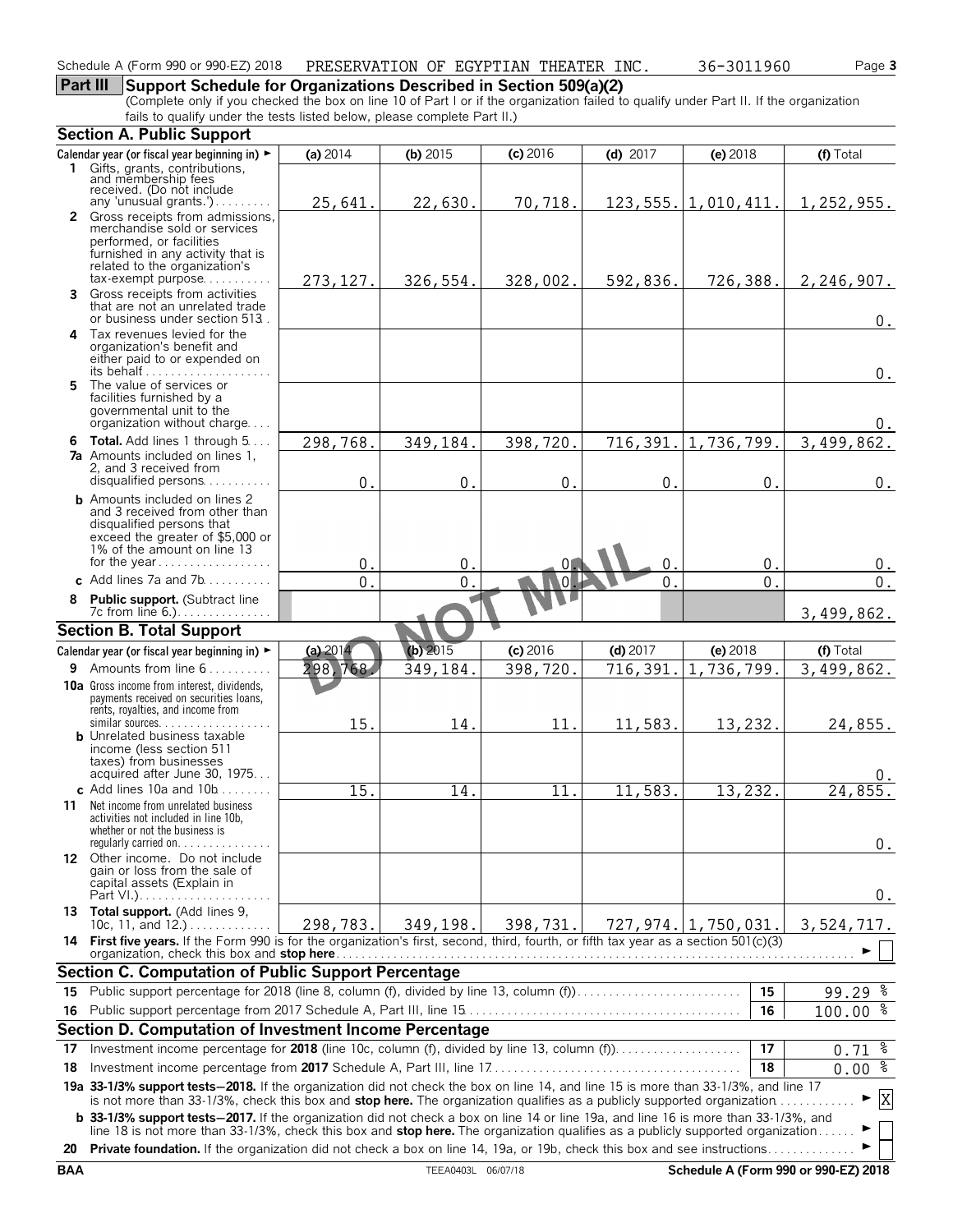#### **Part IV Supporting Organizations**

(Complete only if you checked a box in line 12 on Part I. If you checked 12a of Part I, complete Sections A and B. If you checked 12b of Part I, complete Sections A and C. If you checked 12c of Part I, complete Sections A, D, and E. If you checked 12d of Part I, complete Sections A and D, and complete Part V.)

#### **Section A. All Supporting Organizations**

|              |                                                                                                                                                                                                                                                                                                                                                                                                                                                                                                |                | Yes | No |
|--------------|------------------------------------------------------------------------------------------------------------------------------------------------------------------------------------------------------------------------------------------------------------------------------------------------------------------------------------------------------------------------------------------------------------------------------------------------------------------------------------------------|----------------|-----|----|
|              | Are all of the organization's supported organizations listed by name in the organization's governing documents?<br>If 'No,' describe in Part VI how the supported organizations are designated. If designated by class or purpose, describe<br>the designation. If historic and continuing relationship, explain.                                                                                                                                                                              | 1              |     |    |
|              | 2 Did the organization have any supported organization that does not have an IRS determination of status under section<br>$509(a)(1)$ or (2)? If 'Yes,' explain in <b>Part VI</b> how the organization determined that the supported organization was<br>described in section $509(a)(1)$ or (2).                                                                                                                                                                                              | $\overline{2}$ |     |    |
|              | <b>3a</b> Did the organization have a supported organization described in section 501(c)(4), (5), or (6)? If 'Yes,' answer (b)<br>and (c) below.                                                                                                                                                                                                                                                                                                                                               | За             |     |    |
|              | <b>b</b> Did the organization confirm that each supported organization qualified under section 501(c)(4), (5), or (6) and<br>satisfied the public support tests under section 509(a)(2)? If 'Yes,' describe in Part VI when and how the organization<br>made the determination.                                                                                                                                                                                                                | 3b             |     |    |
|              | c Did the organization ensure that all support to such organizations was used exclusively for section $170(c)(2)(B)$<br>purposes? If 'Yes,' explain in <b>Part VI</b> what controls the organization put in place to ensure such use.                                                                                                                                                                                                                                                          | Зc             |     |    |
|              | 4a Was any supported organization not organized in the United States ('foreign supported organization')? If 'Yes' and<br>if you checked 12a or 12b in Part I, answer (b) and (c) below.                                                                                                                                                                                                                                                                                                        | 4a             |     |    |
|              | <b>b</b> Did the organization have ultimate control and discretion in deciding whether to make grants to the foreign supported<br>organization? If 'Yes,' describe in Part VI how the organization had such control and discretion despite being controlled<br>or supervised by or in connection with its supported organizations.                                                                                                                                                             | 4b             |     |    |
|              | c Did the organization support any foreign supported organization that does not have an IRS determination under<br>sections 501(c)(3) and 509(a)(1) or (2)? If 'Yes,' explain in <b>Part VI</b> what controls the organization used to ensure that<br>all support to the foreign supported organization was used exclusively for section 170(c)(2)(B) purposes.                                                                                                                                | 4c             |     |    |
|              | 5a Did the organization add, substitute, or remove any supported organizations during the tax year? If 'Yes,' answer (b)<br>and (c) below (if applicable). Also, provide detail in Part VI, including (i) the hames and EIN numbers of the supported<br>organizations added, substituted, or removed; (ii) the reasons for each such action; (iii) the authority under the<br>organization's organizing document authorizing such action; and (iv) how the action was accomplished (such as by |                |     |    |
|              | amendment to the organizing document).                                                                                                                                                                                                                                                                                                                                                                                                                                                         |                |     |    |
|              | <b>b Type I or Type II only.</b> Was any added or substituted supported organization part of a class already designated in the<br>organization's organizing document?                                                                                                                                                                                                                                                                                                                          | 5b             |     |    |
|              | c Substitutions only. Was the substitution the result of an event beyond the organization's control?                                                                                                                                                                                                                                                                                                                                                                                           | 5c             |     |    |
| 6            | Did the organization provide support (whether in the form of grants or the provision of services or facilities) to<br>anyone other than (i) its supported organizations, (ii) individuals that are part of the charitable class benefited by one<br>or more of its supported organizations, or (iii) other supporting organizations that also support or benefit one or more of<br>the filing organization's supported organizations? If 'Yes,' provide detail in Part VI.                     | 6              |     |    |
| $\mathbf{7}$ | Did the organization provide a grant, loan, compensation, or other similar payment to a substantial contributor<br>(as defined in section $4958(c)(3)(C)$ ), a family member of a substantial contributor, or a 35% controlled entity with<br>regard to a substantial contributor? If 'Yes,' complete Part I of Schedule L (Form 990 or 990-EZ).                                                                                                                                               | $\overline{7}$ |     |    |
| 8            | Did the organization make a loan to a disqualified person (as defined in section 4958) not described in line 7? If 'Yes,'<br>complete Part I of Schedule L (Form 990 or 990-EZ).                                                                                                                                                                                                                                                                                                               | 8              |     |    |
|              | 9a Was the organization controlled directly or indirectly at any time during the tax year by one or more disqualified persons<br>as defined in section 4946 (other than foundation managers and organizations described in section 509(a)(1) or (2))?<br>If 'Yes,' provide detail in <b>Part VI</b> .                                                                                                                                                                                          | 9а             |     |    |
|              | <b>b</b> Did one or more disqualified persons (as defined in line 9a) hold a controlling interest in any entity in which the<br>supporting organization had an interest? If 'Yes,' provide detail in Part VI.                                                                                                                                                                                                                                                                                  | 9b             |     |    |
|              | c Did a disqualified person (as defined in line 9a) have an ownership interest in, or derive any personal benefit from,<br>assets in which the supporting organization also had an interest? If 'Yes,' provide detail in Part VI.                                                                                                                                                                                                                                                              | 9с             |     |    |
|              | 10a Was the organization subject to the excess business holdings rules of section 4943 because of section 4943(f) (regarding<br>certain Type II supporting organizations, and all Type III non-functionally integrated supporting organizations)? If 'Yes,'<br>answer 10b below.                                                                                                                                                                                                               | 10a            |     |    |
|              | <b>b</b> Did the organization have any excess business holdings in the tax year? (Use Schedule C, Form 4720, to determine<br>whether the organization had excess business holdings.)                                                                                                                                                                                                                                                                                                           | <b>10b</b>     |     |    |
| <b>BAA</b>   | Schedule A (Form 990 or 990-EZ) 2018<br>TEEA0404L 06/07/18                                                                                                                                                                                                                                                                                                                                                                                                                                     |                |     |    |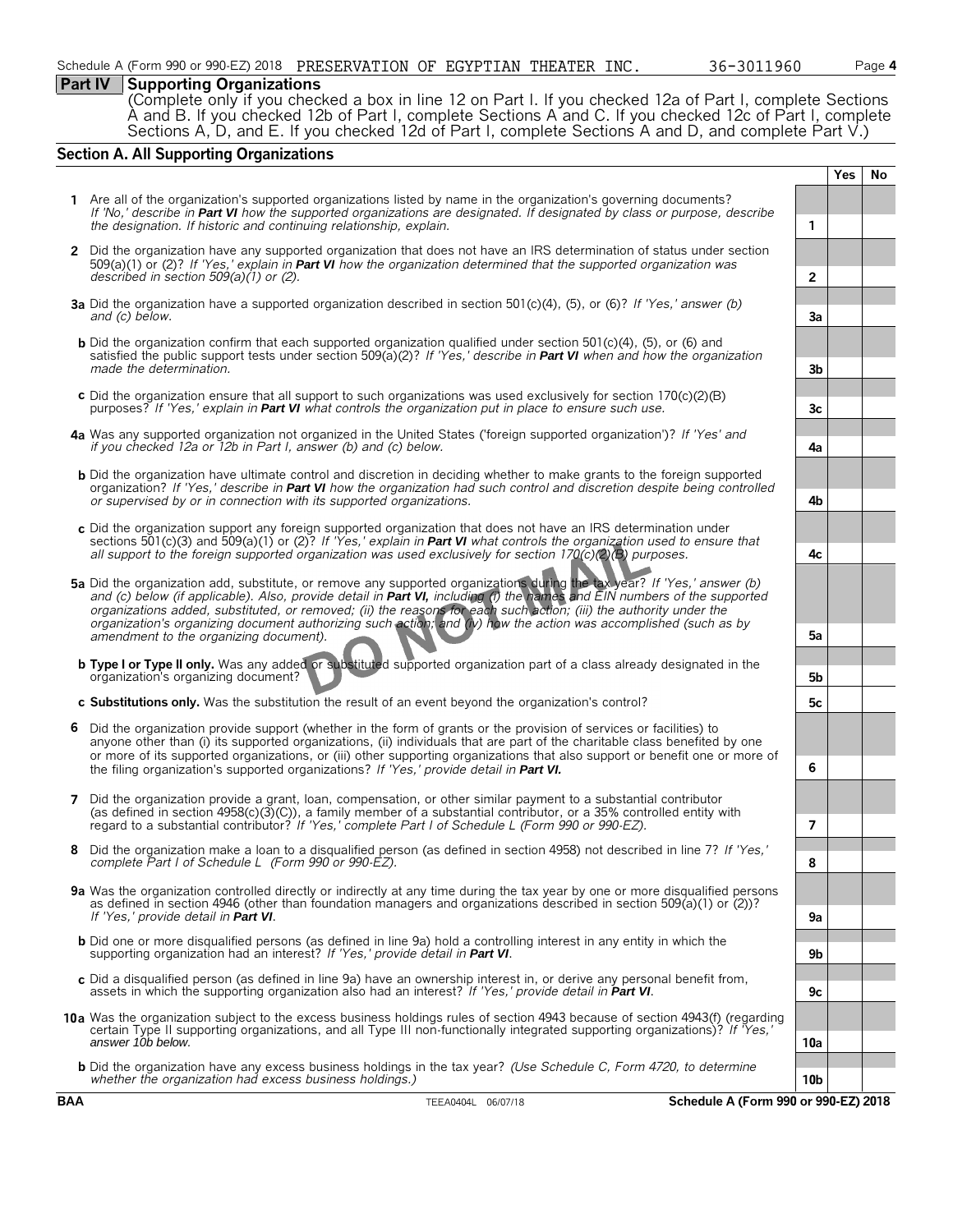#### Schedule A (Form 990 or 990-EZ) 2018 PRESERVATION OF EGYPTIAN THEATER INC. 36-3011960 Page 5 **Part IV Supporting Organizations** *(continued)*

**Yes No**

|                                                                                                                                                                          |                 | Yes | No |
|--------------------------------------------------------------------------------------------------------------------------------------------------------------------------|-----------------|-----|----|
| 11 Has the organization accepted a gift or contribution from any of the following persons?                                                                               |                 |     |    |
| a A person who directly or indirectly controls, either alone or together with persons described in (b) and (c) below, the<br>governing body of a supported organization? | 11a             |     |    |
| <b>b</b> A family member of a person described in (a) above?                                                                                                             | 11 <sub>b</sub> |     |    |

**c** A 35% controlled entity of a person described in (a) or (b) above? *If 'Yes' to a, b, or c, provide detail in* **Part VI.** 11c

#### **Section B. Type I Supporting Organizations**

- **1** Did the directors, trustees, or membership of one or more supported organizations have the power to regularly appoint or elect at least a majority of the organization's directors or trustees at all times during the tax year? *If 'No,' describe in Part VI how the supported organization(s) effectively operated, supervised, or controlled the organization's activities. If the organization had more than one supported organization, describe how the powers to appoint and/or remove directors or trustees were allocated among the supported organizations and what conditions or restrictions, if any, applied to such powers during the tax* year. **1**
- **2** Did the organization operate for the benefit of any supported organization other than the supported organization(s) that operated, supervised, or controlled the supporting organization? *If 'Yes,' explain in Part VI how providing such benefit carried out the purposes of the supported organization(s) that operated, supervised, or controlled the supporting organization.* **2**

#### **Section C. Type II Supporting Organizations**

|                                                                                                                                                                                                                                                               |  | Yes | Nο |
|---------------------------------------------------------------------------------------------------------------------------------------------------------------------------------------------------------------------------------------------------------------|--|-----|----|
| Were a majority of the organization's directors or trustees during the tax year also a majority of the directors or trustees<br>of each of the organization's supported organization(s)? If 'No,' describe in <b>Part VI</b> how control or management of the |  |     |    |
| supporting organization was vested in the same persons that controlled or managed the supported organization(s).                                                                                                                                              |  |     |    |

#### **Section D. All Type III Supporting Organizations**

|                                                                                                                                                                                                                                                                                                                                                                             | res |  |
|-----------------------------------------------------------------------------------------------------------------------------------------------------------------------------------------------------------------------------------------------------------------------------------------------------------------------------------------------------------------------------|-----|--|
| Did the organization provide to each of its supported organizations, by the last day of the lifth month of the<br>organization's tax year, (i) a written notice describing the type and amount of support provided during the prior tax<br>year, (ii) a copy of the Form 990 that was most recently filed as of the date of notification, and (iii) copies of the           |     |  |
| organization's governing documents in effect on the date of notification, to the extent not previously provided?                                                                                                                                                                                                                                                            |     |  |
| 2 Were any of the organization's officers, directors, or trustees either (i) appointed or elected by the supported                                                                                                                                                                                                                                                          |     |  |
| organization(s) or (ii) serving on the governing body of a supported organization? If 'No,' explain in <b>Part VI</b> how<br>the organization maintained a close and continuous working relationship with the supported organization(s                                                                                                                                      |     |  |
| 3 By reason of the relationship described in (2), did the organization's supported organizations have a significant<br>voice in the organization's investment policies and in directing the use of the organization's income or assets at<br>all times during the tax year? If 'Yes,' describe in <b>Part VI</b> the role the organization's supported organizations played |     |  |
| in this regard.                                                                                                                                                                                                                                                                                                                                                             |     |  |

#### **Section E. Type III Functionally Integrated Supporting Organizations**

- **1** *Check the box next to the method that the organization used to satisfy the Integral Part Test during the year (see instructions).*
- **a** The organization satisfied the Activities Test. *Complete line 2 below.*
- **b** The organization is the parent of each of its supported organizations. *Complete line* 3 *below*.
- **c** The organization supported a governmental entity. *Describe in Part VI how you supported a government entity (see instructions).*

#### **2** Activities Test. **Answer (a) and (b) below. Yes No**

- **a** Did substantially all of the organization's activities during the tax year directly further the exempt purposes of the supported organization(s) to which the organization was responsive? *If 'Yes,' then in Part VI identify those supported organizations and explain how these activities directly furthered their exempt purposes, how the organization was responsive to those supported organizations, and how the organization determined that these activities constituted substantially all of its activities.* **a2**
- **b** Did the activities described in (a) constitute activities that, but for the organization's involvement, one or more of the organization's supported organization(s) would have been engaged in? *If 'Yes,' explain in Part VI the reasons for the organization's position that its supported organization(s) would have engaged in these activities but for the organization's involvement.* **b2**
- **3** Parent of Supported Organizations. *Answer (a) and (b) below.*
- **a** Did the organization have the power to regularly appoint or elect a majority of the officers, directors, or trustees of each of the supported organizations? *Provide details in Part VI.* **a3**
- **b** Did the organization exercise a substantial degree of direction over the policies, programs, and activities of each of its supported organizations? *If 'Yes,' describe in Part VI the role played by the organization in this regard.* **3b**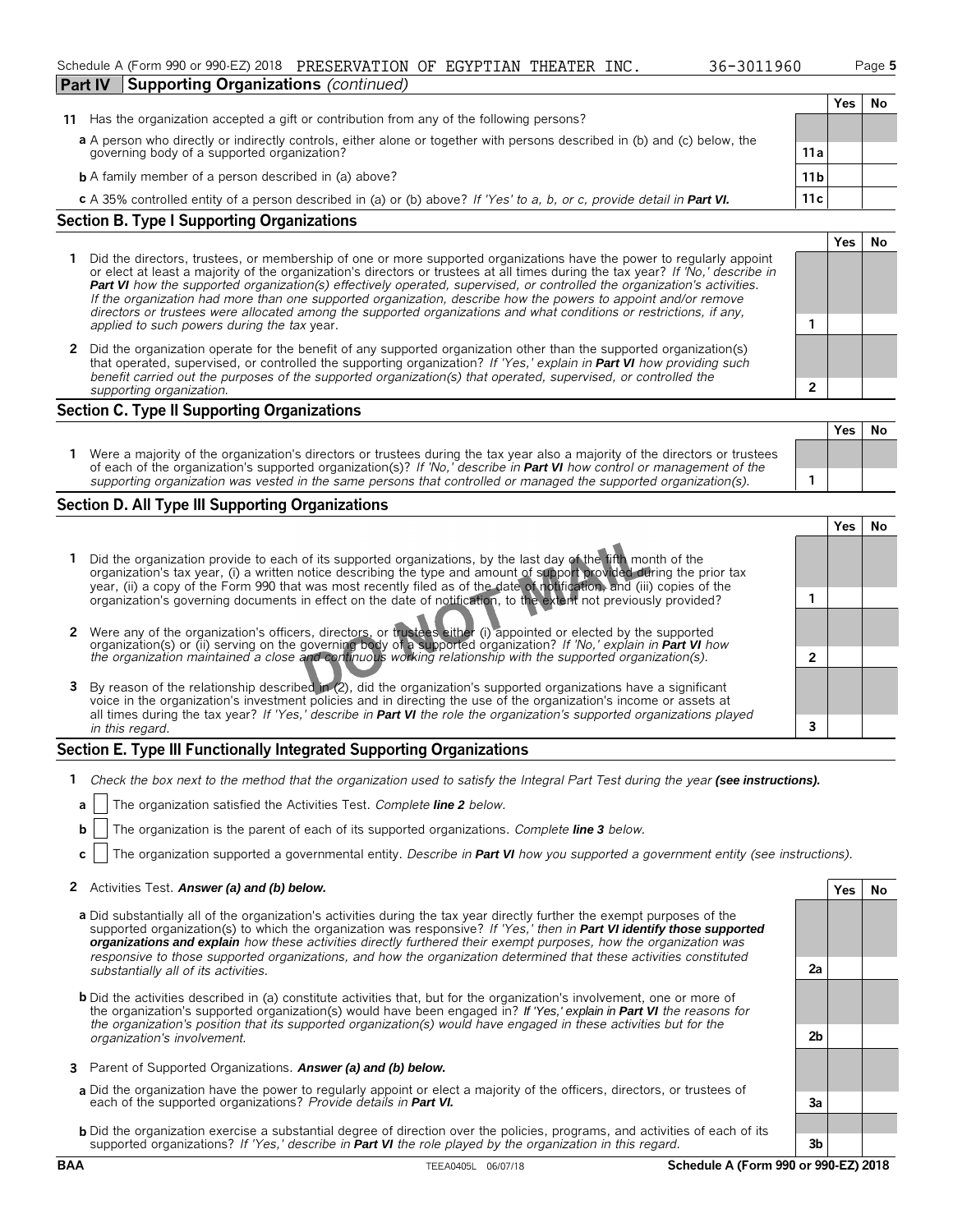#### Schedule A (Form 990 or 990-EZ) 2018 PRESERVATION OF EGYPTIAN THEATER INC. 36-3011960 Page 6 **Part V Type III Non-Functionally Integrated 509(a)(3) Supporting Organizations**

|  |  | 36-3011960 |  |
|--|--|------------|--|
|--|--|------------|--|

| 1            | Check here if the organization satisfied the Integral Part Test as a qualifying trust on Nov. 20, 1970 (explain in Part VI). See<br>instructions. All other Type III non-functionally integrated supporting organizations must complete Sections A through E. |                |                |                                |
|--------------|---------------------------------------------------------------------------------------------------------------------------------------------------------------------------------------------------------------------------------------------------------------|----------------|----------------|--------------------------------|
|              | Section A - Adjusted Net Income                                                                                                                                                                                                                               |                | (A) Prior Year | (B) Current Year<br>(optional) |
| 1            | Net short-term capital gain                                                                                                                                                                                                                                   | 1              |                |                                |
| 2            | Recoveries of prior-year distributions                                                                                                                                                                                                                        | $\overline{2}$ |                |                                |
| 3            | Other gross income (see instructions)                                                                                                                                                                                                                         | 3              |                |                                |
| 4            | Add lines 1 through 3.                                                                                                                                                                                                                                        | 4              |                |                                |
| 5            | Depreciation and depletion                                                                                                                                                                                                                                    | 5              |                |                                |
| 6            | Portion of operating expenses paid or incurred for production or collection of gross<br>income or for management, conservation, or maintenance of property held for<br>production of income (see instructions)                                                | 6              |                |                                |
|              | 7 Other expenses (see instructions)                                                                                                                                                                                                                           | $\overline{7}$ |                |                                |
| 8            | Adjusted Net Income (subtract lines 5, 6, and 7 from line 4)                                                                                                                                                                                                  | 8              |                |                                |
|              | <b>Section B - Minimum Asset Amount</b>                                                                                                                                                                                                                       |                | (A) Prior Year | (B) Current Year<br>(optional) |
| 1.           | Aggregate fair market value of all non-exempt-use assets (see instructions for short<br>tax year or assets held for part of year):                                                                                                                            |                |                |                                |
|              | a Average monthly value of securities                                                                                                                                                                                                                         | 1a             |                |                                |
|              | <b>b</b> Average monthly cash balances                                                                                                                                                                                                                        | 1 <sub>b</sub> |                |                                |
|              | c Fair market value of other non-exempt-use assets                                                                                                                                                                                                            | 1 <sub>c</sub> |                |                                |
|              | <b>d Total</b> (add lines 1a, 1b, and 1c)                                                                                                                                                                                                                     | 1 <sub>d</sub> |                |                                |
|              | e Discount claimed for blockage or other<br>factors (explain in detail in <b>Part VI</b> ):                                                                                                                                                                   |                |                |                                |
| 2            | Acquisition indebtedness applicable to non-exempt-use assets                                                                                                                                                                                                  | 2              |                |                                |
|              | 3 Subtract line 2 from line 1d.                                                                                                                                                                                                                               | B              |                |                                |
| 4            | Cash deemed held for exempt use. Enter 1-1/2% of line 3 (for greater amount,<br>see instructions).                                                                                                                                                            | 4              |                |                                |
| 5            | Net value of non-exempt-use assets (subtract line 4 from line 3)                                                                                                                                                                                              | 5              |                |                                |
| 6            | Multiply line 5 by .035.                                                                                                                                                                                                                                      | 6              |                |                                |
| 7            | Recoveries of prior-year distributions                                                                                                                                                                                                                        | $\overline{7}$ |                |                                |
| 8            | Minimum Asset Amount (add line 7 to line 6)                                                                                                                                                                                                                   | 8              |                |                                |
|              | Section C - Distributable Amount                                                                                                                                                                                                                              |                |                | <b>Current Year</b>            |
| 1.           | Adjusted net income for prior year (from Section A, line 8, Column A)                                                                                                                                                                                         | $\mathbf{1}$   |                |                                |
| $\mathbf{2}$ | Enter 85% of line 1.                                                                                                                                                                                                                                          | $\overline{2}$ |                |                                |
| 3            | Minimum asset amount for prior year (from Section B, line 8, Column A)                                                                                                                                                                                        | 3              |                |                                |
| 4            | Enter greater of line 2 or line 3.                                                                                                                                                                                                                            | 4              |                |                                |
| 5            | Income tax imposed in prior year                                                                                                                                                                                                                              | 5              |                |                                |
| 6            | <b>Distributable Amount.</b> Subtract line 5 from line 4, unless subject to emergency<br>temporary reduction (see instructions).                                                                                                                              | 6              |                |                                |

**7**  $\Box$  Check here if the current year is the organization's first as a non-functionally integrated Type III supporting organization (see instructions).

**BAA Schedule A (Form 990 or 990-EZ) 2018**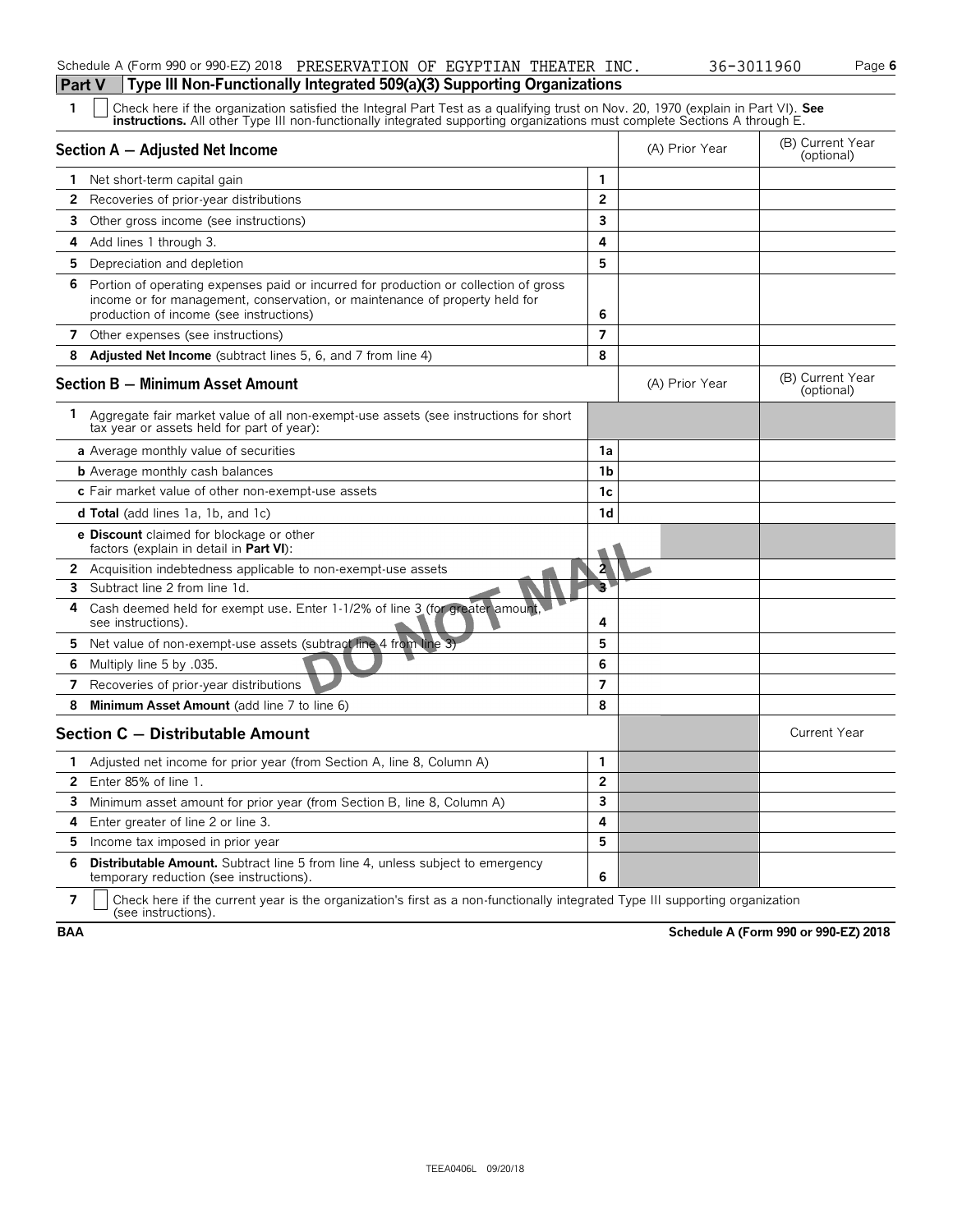#### Schedule A (Form 990 or 990-EZ) 2018 PRESERVATION OF EGYPTIAN THEATER INC. 36-3011960 Page **7**

| 6-3011960<br>Рa |
|-----------------|
|-----------------|

| Part V       | Type III Non-Functionally Integrated 509(a)(3) Supporting Organizations (continued)                                                                                           |                                              |                                               |                                                         |
|--------------|-------------------------------------------------------------------------------------------------------------------------------------------------------------------------------|----------------------------------------------|-----------------------------------------------|---------------------------------------------------------|
|              | <b>Section D - Distributions</b>                                                                                                                                              |                                              |                                               | <b>Current Year</b>                                     |
| 1.           | Amounts paid to supported organizations to accomplish exempt purposes                                                                                                         |                                              |                                               |                                                         |
|              | 2 Amounts paid to perform activity that directly furthers exempt purposes of supported organizations,<br>in excess of income from activity                                    |                                              |                                               |                                                         |
| 3            | Administrative expenses paid to accomplish exempt purposes of supported organizations                                                                                         |                                              |                                               |                                                         |
| 4            | Amounts paid to acquire exempt-use assets                                                                                                                                     |                                              |                                               |                                                         |
| 5            | Qualified set-aside amounts (prior IRS approval required)                                                                                                                     |                                              |                                               |                                                         |
| 6            | Other distributions (describe in Part VI). See instructions.                                                                                                                  |                                              |                                               |                                                         |
| 7            | Total annual distributions. Add lines 1 through 6.                                                                                                                            |                                              |                                               |                                                         |
| 8            | Distributions to attentive supported organizations to which the organization is responsive (provide details<br>in Part VI). See instructions.                                 |                                              |                                               |                                                         |
| 9            | Distributable amount for 2018 from Section C, line 6                                                                                                                          |                                              |                                               |                                                         |
| 10           | Line 8 amount divided by line 9 amount                                                                                                                                        |                                              |                                               |                                                         |
|              | Section $E -$ Distribution Allocations (see instructions)                                                                                                                     | (i)<br><b>Excess</b><br><b>Distributions</b> | (ii)<br><b>Underdistributions</b><br>Pre-2018 | (iii)<br><b>Distributable</b><br><b>Amount for 2018</b> |
| 1            | Distributable amount for 2018 from Section C, line 6                                                                                                                          |                                              |                                               |                                                         |
| $\mathbf{2}$ | Underdistributions, if any, for years prior to 2018 (reasonable<br>cause required - explain in Part VI). See instructions.                                                    |                                              |                                               |                                                         |
| 3            | Excess distributions carryover, if any, to 2018                                                                                                                               |                                              |                                               |                                                         |
|              | <b>a</b> From 2013.                                                                                                                                                           |                                              |                                               |                                                         |
|              | <b>b</b> From 2014.                                                                                                                                                           |                                              |                                               |                                                         |
|              | <b>c</b> From 2015.                                                                                                                                                           |                                              |                                               |                                                         |
|              | $d$ From 2016.                                                                                                                                                                |                                              |                                               |                                                         |
|              | <b>e</b> From 2017.                                                                                                                                                           |                                              |                                               |                                                         |
|              | f Total of lines 3a through e                                                                                                                                                 |                                              |                                               |                                                         |
|              | g Applied to underdistributions of prior years                                                                                                                                |                                              |                                               |                                                         |
|              | h Applied to 2018 distributable amount                                                                                                                                        |                                              |                                               |                                                         |
|              | <i>i</i> Carryover from 2013 not applied (see instructions)                                                                                                                   |                                              |                                               |                                                         |
|              | j Remainder. Subtract lines 3g, 3h, and 3i from 3f.                                                                                                                           |                                              |                                               |                                                         |
| 4            | Distributions for 2018 from Section D,<br>$line 7$ :                                                                                                                          |                                              |                                               |                                                         |
|              | a Applied to underdistributions of prior years                                                                                                                                |                                              |                                               |                                                         |
|              | <b>b</b> Applied to 2018 distributable amount                                                                                                                                 |                                              |                                               |                                                         |
|              | c Remainder, Subtract lines 4a and 4b from 4.                                                                                                                                 |                                              |                                               |                                                         |
| 5.           | Remaining underdistributions for years prior to 2018, if any.<br>Subtract lines 3g and 4a from line 2. For result greater than<br>zero, explain in Part VI. See instructions. |                                              |                                               |                                                         |
| 6            | Remaining underdistributions for 2018. Subtract lines 3h and 4b<br>from line 1. For result greater than zero, explain in Part VI. See<br>instructions.                        |                                              |                                               |                                                         |
|              | 7 Excess distributions carryover to 2019. Add lines 3j and 4c.                                                                                                                |                                              |                                               |                                                         |
| 8            | Breakdown of line 7:                                                                                                                                                          |                                              |                                               |                                                         |
|              | <b>a</b> Excess from 2014                                                                                                                                                     |                                              |                                               |                                                         |
|              | $b$ Excess from 2015                                                                                                                                                          |                                              |                                               |                                                         |
|              | $c$ Excess from 2016                                                                                                                                                          |                                              |                                               |                                                         |
|              | <b>d</b> Excess from 2017                                                                                                                                                     |                                              |                                               |                                                         |
|              | <b>e</b> Excess from $2018$                                                                                                                                                   |                                              |                                               |                                                         |

**BAA Schedule A (Form 990 or 990-EZ) 2018**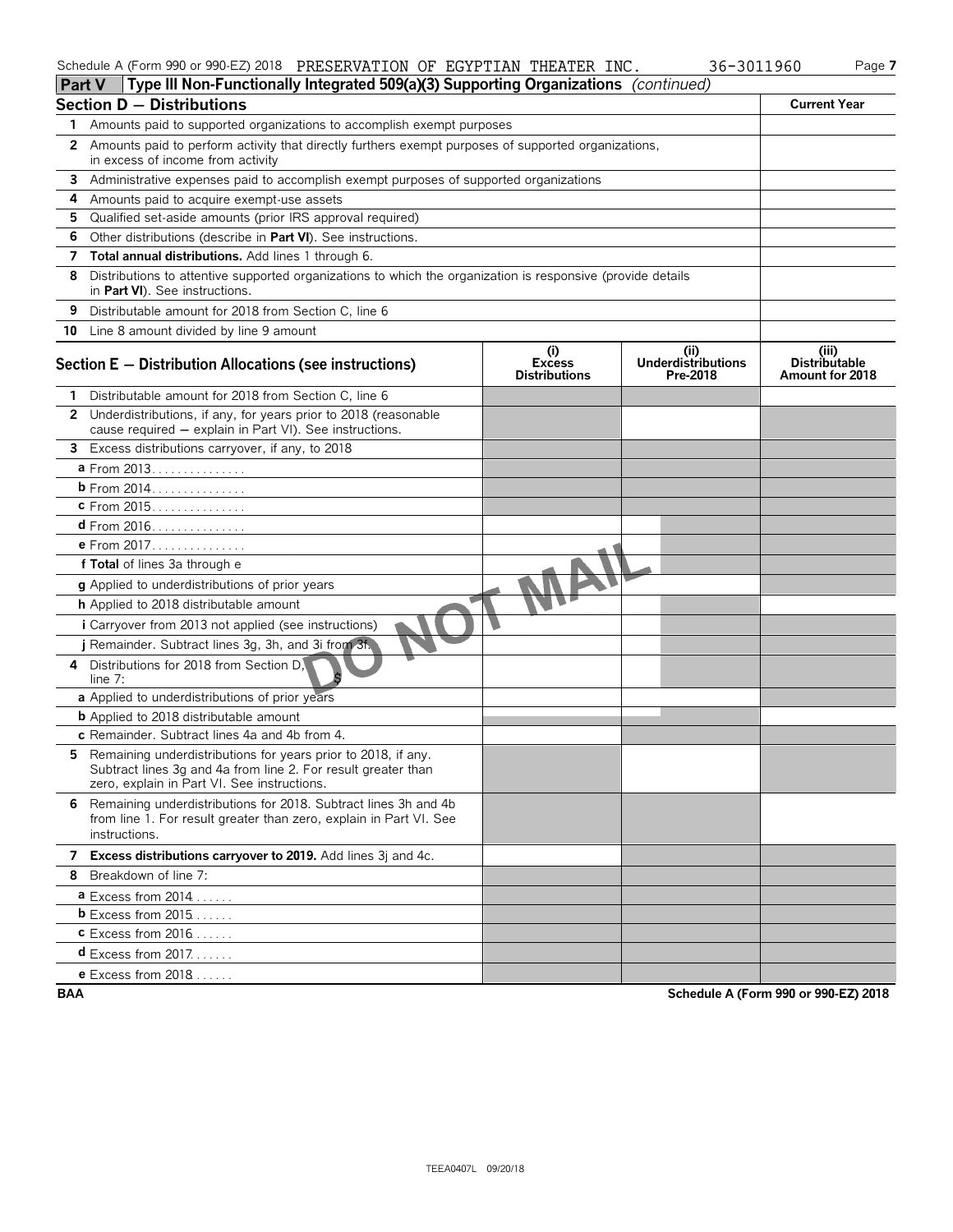|                | Schedule A (Form 990 or 990-EZ) 2018                                                                                                                                                                                                                                                                                                                                                                                                                                                                                                                                                        | PRESERVATION OF EGYPTIAN THEATER INC. |  | 36-3011960 | Page 8 |
|----------------|---------------------------------------------------------------------------------------------------------------------------------------------------------------------------------------------------------------------------------------------------------------------------------------------------------------------------------------------------------------------------------------------------------------------------------------------------------------------------------------------------------------------------------------------------------------------------------------------|---------------------------------------|--|------------|--------|
| <b>Part VI</b> | Supplemental Information. Provide the explanations required by Part II, line 10; Part II, line 17a or 17b; Part III, line 12; Part IV,<br>Section A, lines 1, 2, 3b, 3c, 4b, 4c, 5a, 6, 9a, 9b, 9c, 11a, 11b, and 11c; Part IV, Section B, lines 1 and 2; Part IV, Section C, line 1;<br>Part IV, Section D, lines 2 and 3; Part IV, Section E, lines 1c, 2a, 2b, 3a, and 3b; Part V, line 1; Part V, Section B, line 1e; Part V,<br>Section D, lines 5, 6, and 8; and Part V, Section E, lines 2, 5, and 6. Also complete this part for any additional information.<br>(See instructions.) |                                       |  |            |        |

DO NOT MAIL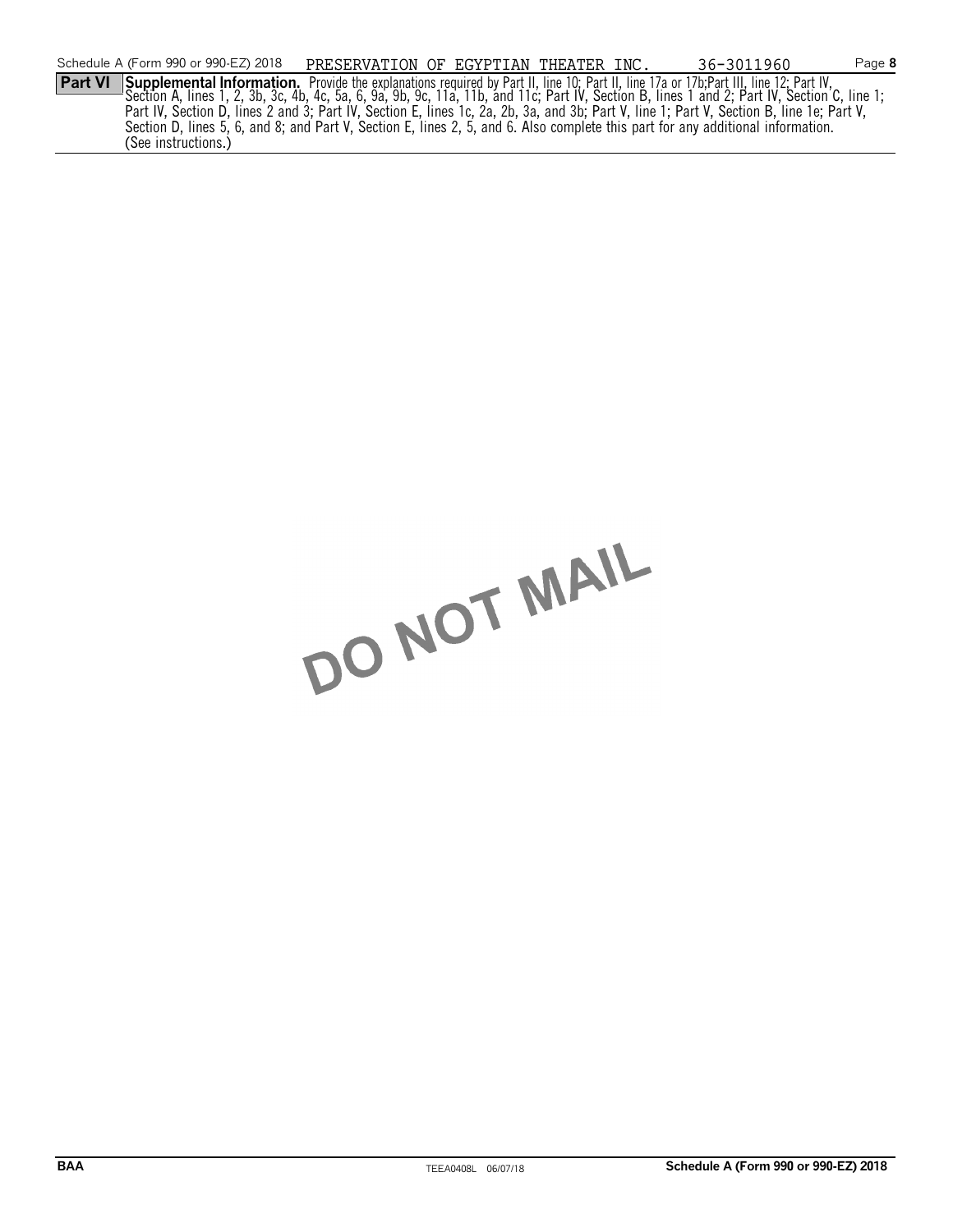<sup>G</sup> **Attach to Form 990, Form 990-EZ, or Form 990-PF. 2018** ▶ Go to *www.irs.gov/Form990* for the latest information.

Department of the Treasury<br>Internal Revenue Service

| Name of the organization              |                                                                                          | Employer identification number |
|---------------------------------------|------------------------------------------------------------------------------------------|--------------------------------|
| PRESERVATION OF EGYPTIAN THEATER INC. |                                                                                          | 36-3011960                     |
| <b>Organization type</b> (check one): |                                                                                          |                                |
| Filers of:                            | Section:                                                                                 |                                |
| Form 990 or 990-EZ                    | $ X $ 501(c)( 3) (enter number) organization                                             |                                |
|                                       | $\vert$ 4947(a)(1) nonexempt charitable trust <b>not</b> treated as a private foundation |                                |
|                                       | 527 political organization                                                               |                                |
| Form 990-PF                           | $501(c)(3)$ exempt private foundation                                                    |                                |
|                                       | $4947(a)(1)$ nonexempt charitable trust treated as a private foundation                  |                                |
|                                       | 501(c)(3) taxable private foundation                                                     |                                |
|                                       |                                                                                          |                                |

Check if your organization is covered by the **General Rule** or a **Special Rule.**

**Note:** Only a section 501(c)(7), (8), or (10) organization can check boxes for both the General Rule and a Special Rule. See instructions.

#### **General Rule**

X] For an organization filing Form 990, 990-EZ, or 990-PF that received, during the year, contributions totaling \$5,000 or more (in money or<br>— property) from any one contributor. Complete Parts I and II. See instructions

#### **Special Rules**

For an organization described in section 501(c)(3) filing Form 990 or 990-EZ that met the 33-1/3% support test of the regulations under sections 509(a)(1) and 170(b)(1)(A)(vi), that checked Schedule A (Form 990 or 990-EZ), Part II, line 13, 16a, or 16b, and that<br>received from any one contributor, during the year, total contributions of the greater of

For an organization described in section 501(c)(7), (8), or (10) filing Form 990 or 990-EZ that received from any one contributor,<br>during the year, total contributions of more than \$1,000 exc*lusively* for religious, chari contributor name and address), II, and III.

For an organization described in section 501(c)(7), (8), or (10) filing Form 990 or 990-EZ that received from any one contributor, during the year, contributions *exclusively* for religious, charitable, etc., purposes, but no such contributions totaled more than \$1,000. If this box is checked, enter here the total contributions that were received during the year for an *exclusively* religious, charitable, etc., purpose. Don't complete any of the parts unless the **General Rule** applies to this organization because it received *nonexclusively* religious, charitable, etc., contributions totaling \$5,000 or more during the year. . . . . . .  $\blacktriangleright$ 

**Caution:** An organization that isn't covered by the General Rule and/or the Special Rules doesn't file Schedule B (Form 990, 990-EZ, or 990-PF), but it **must** answer 'No' on Part IV, line 2, of its Form 990; or check the box on line H of its Form 990-EZ or on its Form 990-PF,<br>Part I, line 2, to certify that it doesn't meet the filing requirements of Schedu

**BAA For Paperwork Reduction Act Notice, see the instructions for Form 990, 990-EZ, or 990-PF. Schedule B (Form 990, 990-EZ, or 990-PF) (2018)**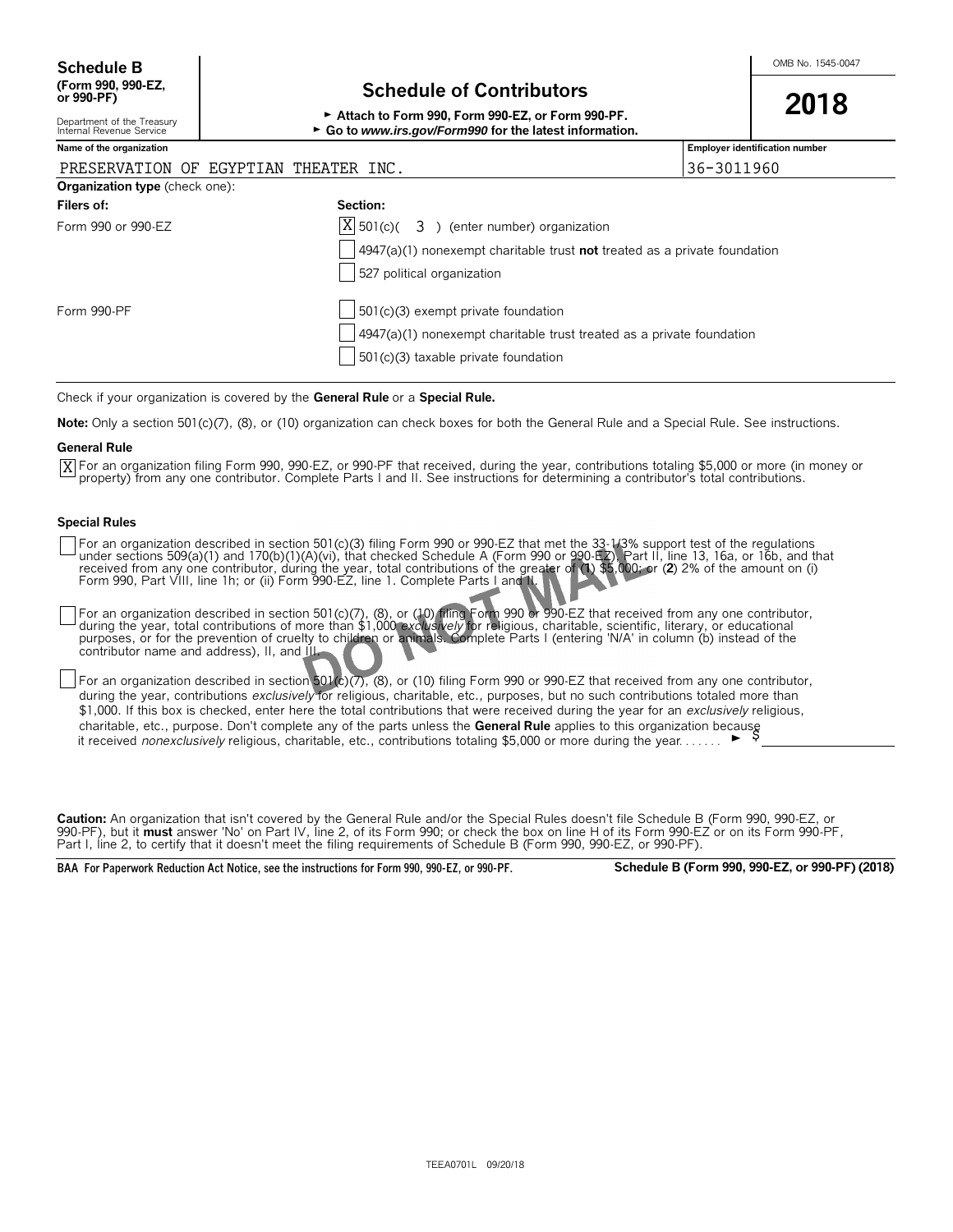| Schedule B (Form 990,<br>990-EZ<br>or 990-PF $^{\circ}$ .<br>(2018) |                                |  |
|---------------------------------------------------------------------|--------------------------------|--|
| Name of organization                                                | Employer identification number |  |

PRESERVATION OF EGYPTIAN THEATER INC. 2008 2011960

| Part I               | Contributors (see instructions). Use duplicate copies of Part I if additional space is needed. |     |                               |                                                  |
|----------------------|------------------------------------------------------------------------------------------------|-----|-------------------------------|--------------------------------------------------|
| (a)<br>Number        | (b)<br>Name, address, and ZIP + 4                                                              |     | (c)<br>Total<br>contributions | (d)<br>Type of contribution                      |
| 1                    | RON & NANCY PROESEL<br>_ _ _ _ _ _ _ _ _ _ _ _ _ _ _ _ _                                       |     |                               | X<br>Person<br>Payroll                           |
|                      | 1799 PICKWICK LN                                                                               |     | 500,000.                      | Noncash                                          |
|                      | DEKALB, IL 60115<br>________________________                                                   |     |                               | (Complete Part II for<br>noncash contributions.) |
| (a)<br>Number        | (b)<br>Name, address, and ZIP + 4                                                              |     | (c)<br>Total<br>contributions | (d)<br>Type of contribution                      |
| $2^{\circ}$          | & KATHY SCHEWE<br>DAN<br>______________________                                                |     |                               | X<br>Person<br>Payroll                           |
|                      | 1316 ELIZABETH                                                                                 | ¦\$ | 100,000.                      | Noncash                                          |
|                      | DEKALB, IL 60115<br>______________________                                                     |     |                               | (Complete Part II for<br>noncash contributions.) |
| (a)<br><b>Number</b> | (b)<br>Name, address, and ZIP + 4                                                              |     | (c)<br>Total<br>contributions | (d)<br>Type of contribution                      |
| 3 <sup>7</sup>       | STEVE & TJ IRVING<br>_ _ _ _ _ _ _ _ _ _ _ _ _                                                 |     |                               | X<br>Person                                      |
|                      | 4 ARROWHEAD                                                                                    |     | 100,000.                      | Payroll<br>Noncash                               |
|                      | JOT MAI<br>DEKALB, IL 60115                                                                    |     |                               | (Complete Part II for<br>noncash contributions.) |
| (a)<br><b>Number</b> | Name, address, and ZIP + 4                                                                     |     | (c)<br>Total<br>contributions | (d)<br>Type of contribution                      |
| 4                    | DEKALB COMMUNITY FOUNDATION                                                                    |     |                               | X<br>Person<br>Payroll                           |
|                      | 475 DEKALB AVE                                                                                 | \$  | 24,770.                       | Noncash                                          |
|                      | SYCAMORE, IL 60178                                                                             |     |                               | (Complete Part II for<br>noncash contributions.) |
| (a)<br><b>Number</b> | (b)<br>Name, address, and ZIP + 4                                                              |     | (c)<br>Total<br>contributions | (d)<br>Type of contribution                      |
| $\overline{5}$ .     | FIRST NATIONAL BANK OF OMAHA                                                                   |     |                               | Χ<br>Person<br>Payroll                           |
|                      | 141 W LINCOLN HWY                                                                              | l\$ | 25,000.                       | Noncash                                          |
|                      | DEKALB, IL 60115                                                                               |     |                               | (Complete Part II for<br>noncash contributions.) |
| (a)<br>Number        | (b)<br>Name, address, and ZIP + 4                                                              |     | (c)<br>Total<br>contributions | (d)<br>Type of contribution                      |
| 6                    | NORTHWESTERN MEDICINE                                                                          |     |                               | Χ<br>Person                                      |
|                      | 1 KISH HOSPITAL DR                                                                             | l\$ | 25,000.                       | Payroll<br>Noncash                               |
|                      | DEKALB, IL 60115                                                                               |     |                               | (Complete Part II for<br>noncash contributions.) |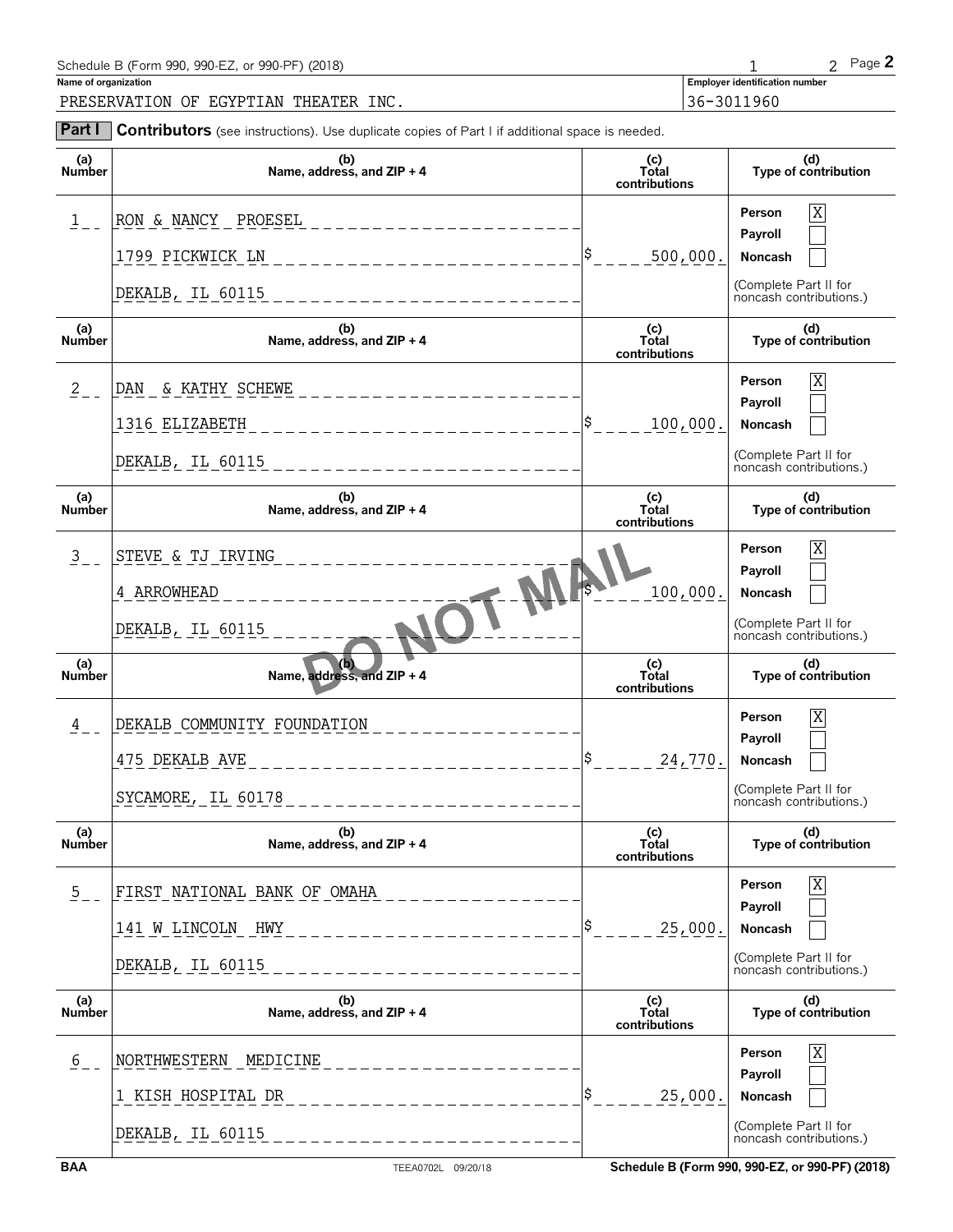| Schedule B (Form 990, 990-EZ, or 990-PF) (2018) |                                       | Page $\blacktriangle$ |
|-------------------------------------------------|---------------------------------------|-----------------------|
| Name of organization                            | <b>Employer identification number</b> |                       |
| PRESERVATION OF EGYPTIAN THEATER INC.           | 36-3011960                            |                       |

| <b>Part I</b>        | Contributors (see instructions). Use duplicate copies of Part I if additional space is needed. |                               |                                                                                  |
|----------------------|------------------------------------------------------------------------------------------------|-------------------------------|----------------------------------------------------------------------------------|
| (a)<br>Number        | (b)<br>Name, address, and ZIP + 4                                                              | (c)<br>Total<br>contributions | (d)<br>Type of contribution                                                      |
| 7                    | ZEA MAYS HOLDINGS                                                                              |                               | $\overline{X}$<br>Person<br>Payroll                                              |
|                      | 308 W STATE ST SUITE 301                                                                       | ¦\$<br>25,000.                | Noncash                                                                          |
|                      | SYCAMORE, IL 60178                                                                             |                               | (Complete Part II for<br>noncash contributions.)                                 |
| (a)<br>Number        | (b)<br>Name, address, and ZIP + 4                                                              | (c)<br>Total<br>contributions | (d)<br>Type of contribution                                                      |
| $\frac{8}{ }$        | AMERICAN ENDOWMENT FOUND                                                                       |                               | Χ<br>Person                                                                      |
|                      | 5700 DARROW RD SUITE 118                                                                       | S.<br>50,000.                 | Payroll<br>Noncash                                                               |
|                      | HUDSON, OH 44236                                                                               |                               | (Complete Part II for<br>noncash contributions.)                                 |
| (a)<br>Number        | (b)<br>Name, address, and ZIP + 4                                                              | (c)<br>Total<br>contributions | (d)<br>Type of contribution                                                      |
|                      | JOT MAIL                                                                                       |                               | Person<br>Payroll<br>Noncash<br>(Complete Part II for<br>noncash contributions.) |
| (a)<br><b>Number</b> | Name, address, and ZIP + 4                                                                     | (c)<br>Total<br>contributions | (d)<br>Type of contribution                                                      |
|                      |                                                                                                |                               | Person<br>Payroll<br>Noncash<br>(Complete Part II for<br>noncash contributions.) |
| (a)<br><b>Number</b> | (b)<br>Name, address, and ZIP + 4                                                              | (c)<br>Total<br>contributions | (d)<br>Type of contribution                                                      |
|                      |                                                                                                |                               | Person<br>Payroll<br>Noncash<br>(Complete Part II for<br>noncash contributions.) |
| (a)<br>Number        | (b)<br>Name, address, and ZIP + 4                                                              | (c)<br>Total<br>contributions | (d)<br>Type of contribution                                                      |
|                      |                                                                                                | S                             | Person<br>Payroll<br>Noncash<br>(Complete Part II for<br>noncash contributions.) |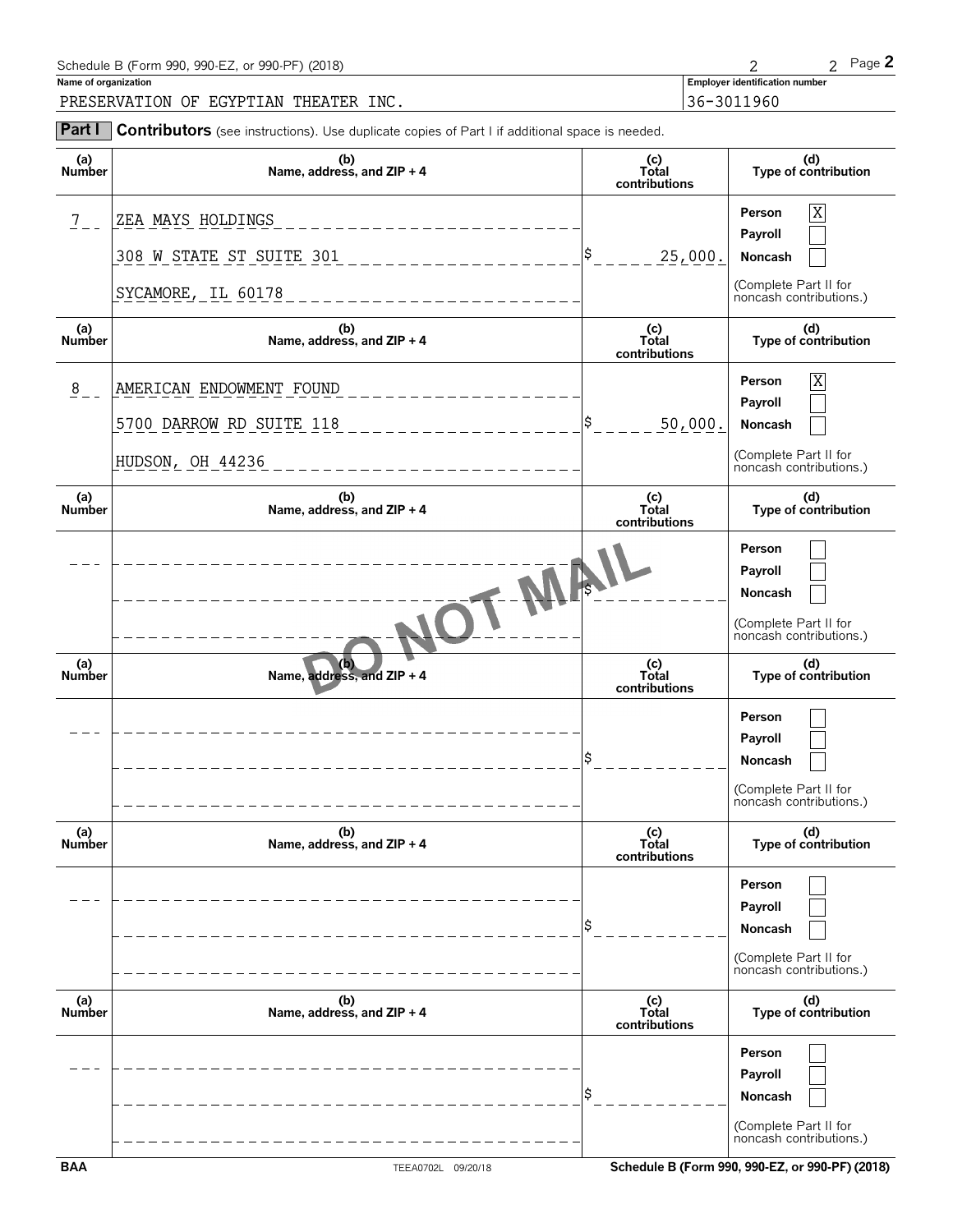| Schedule B (Form 990, 990-EZ, or 990-PF) (2018) |                                       | Page 3 |
|-------------------------------------------------|---------------------------------------|--------|
| Name of organization                            | <b>Employer identification number</b> |        |
| PRESERVATION OF EGYPTIAN THEATER INC.           | 36-3011960                            |        |

**Part II** Noncash Property (see instructions). Use duplicate copies of Part II if additional space is needed.

| (a) No.<br>from<br>Part I | (b)<br>Description of noncash property given | (c)<br>FMV (or estimate)<br>(See instructions.) | (d)<br>Date received |
|---------------------------|----------------------------------------------|-------------------------------------------------|----------------------|
|                           | N/A                                          |                                                 |                      |
|                           |                                              |                                                 |                      |
|                           |                                              |                                                 |                      |
| (a) No.<br>from<br>Part I | (b)<br>Description of noncash property given | (c)<br>FMV (or estimate)<br>(See instructions.) | (d)<br>Date received |
|                           |                                              |                                                 |                      |
|                           |                                              | \$                                              |                      |
| (a) No.<br>from<br>Part I | (b)<br>Description of noncash property given | (c)<br>FMV (or estimate)<br>(See instructions.) | (d)<br>Date received |
|                           |                                              |                                                 |                      |
|                           |                                              |                                                 |                      |
| (a) No.<br>from<br>Part I | (b)<br>Description of noncash property given | (c)<br>FMV (or estimate)<br>(See instructions.) | (d)<br>Date received |
|                           |                                              |                                                 |                      |
|                           |                                              | \$                                              |                      |
| (a) No.<br>from<br>Part I | (b)<br>Description of noncash property given | (c)<br>FMV (or estimate)<br>(See instructions.) | (d)<br>Date received |
|                           |                                              |                                                 |                      |
|                           |                                              | \$                                              |                      |
| (a) No.<br>from<br>Part I | (b)<br>Description of noncash property given | (c)<br>FMV (or estimate)<br>(See instructions.) | (d)<br>Date received |
|                           |                                              |                                                 |                      |
|                           |                                              | \$                                              |                      |
| <b>BAA</b>                |                                              | Schedule B (Form 990, 990-EZ, or 990-PF) (2018) |                      |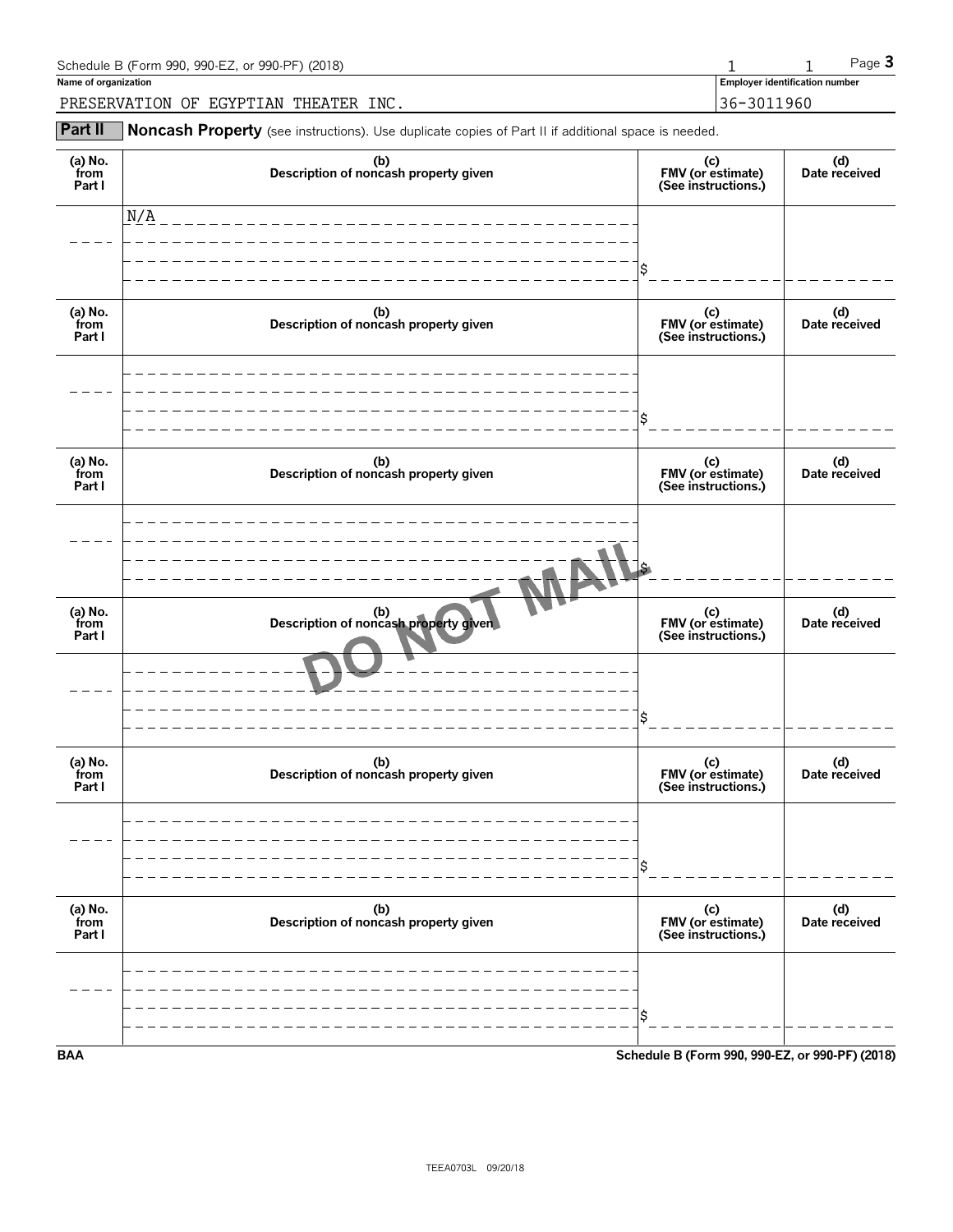|                           | Schedule B (Form 990, 990-EZ, or 990-PF) (2018)                                                                                                                                                                                                                                                                     |                         |                                                                                                              | Page 4 |
|---------------------------|---------------------------------------------------------------------------------------------------------------------------------------------------------------------------------------------------------------------------------------------------------------------------------------------------------------------|-------------------------|--------------------------------------------------------------------------------------------------------------|--------|
| Name of organization      | PRESERVATION OF EGYPTIAN THEATER INC.                                                                                                                                                                                                                                                                               |                         | <b>Employer identification number</b><br>36-3011960                                                          |        |
| Part III                  | or (10) that total more than \$1,000 for the year from any one contributor. Complete columns (a) through (e) and<br>the following line entry. For organizations completing Part III, enter the total of exclusively religious, charitable, etc.,<br>Use duplicate copies of Part III if additional space is needed. |                         | Exclusively religious, charitable, etc., contributions to organizations described in section 501(c)(7), (8), | N/A    |
| (a)<br>No. from<br>Part I | (b)<br>Purpose of gift                                                                                                                                                                                                                                                                                              | (c)<br>Use of gift      | (d)<br>Description of how gift is held                                                                       |        |
|                           | N/A                                                                                                                                                                                                                                                                                                                 |                         |                                                                                                              |        |
|                           |                                                                                                                                                                                                                                                                                                                     |                         |                                                                                                              |        |
|                           | Transferee's name, address, and ZIP + 4                                                                                                                                                                                                                                                                             | (e)<br>Transfer of gift | Relationship of transferor to transferee                                                                     |        |
|                           |                                                                                                                                                                                                                                                                                                                     |                         |                                                                                                              |        |
| (a)<br>No. from<br>Part I | (b)<br>Purpose of gift                                                                                                                                                                                                                                                                                              | (c)<br>Use of gift      | (d)<br>Description of how gift is held                                                                       |        |
|                           | Transferee's name, address, and ZIP + 4                                                                                                                                                                                                                                                                             | (e)<br>Transfer of gift | Relationship of transferor to transferee                                                                     |        |
| (a)<br>No. from<br>Part I | (b)<br>Purpose of gift                                                                                                                                                                                                                                                                                              | (c)<br>Use of gift      | (d)<br>Description of how gift is held                                                                       |        |
|                           | Transferee's name, address, and ZIP + 4                                                                                                                                                                                                                                                                             | (e)<br>Transfer of gift | Relationship of transferor to transferee                                                                     |        |
| (a)<br>No. from<br>Part I | (b)<br>Purpose of gift                                                                                                                                                                                                                                                                                              | (c)<br>Use of gift      | (d)<br>Description of how gift is held                                                                       |        |
|                           | Transferee's name, address, and ZIP + 4                                                                                                                                                                                                                                                                             | (e)<br>Transfer of gift | Relationship of transferor to transferee                                                                     |        |
| <b>BAA</b>                |                                                                                                                                                                                                                                                                                                                     |                         | Schedule B (Form 990, 990-EZ, or 990-PF) (2018)                                                              |        |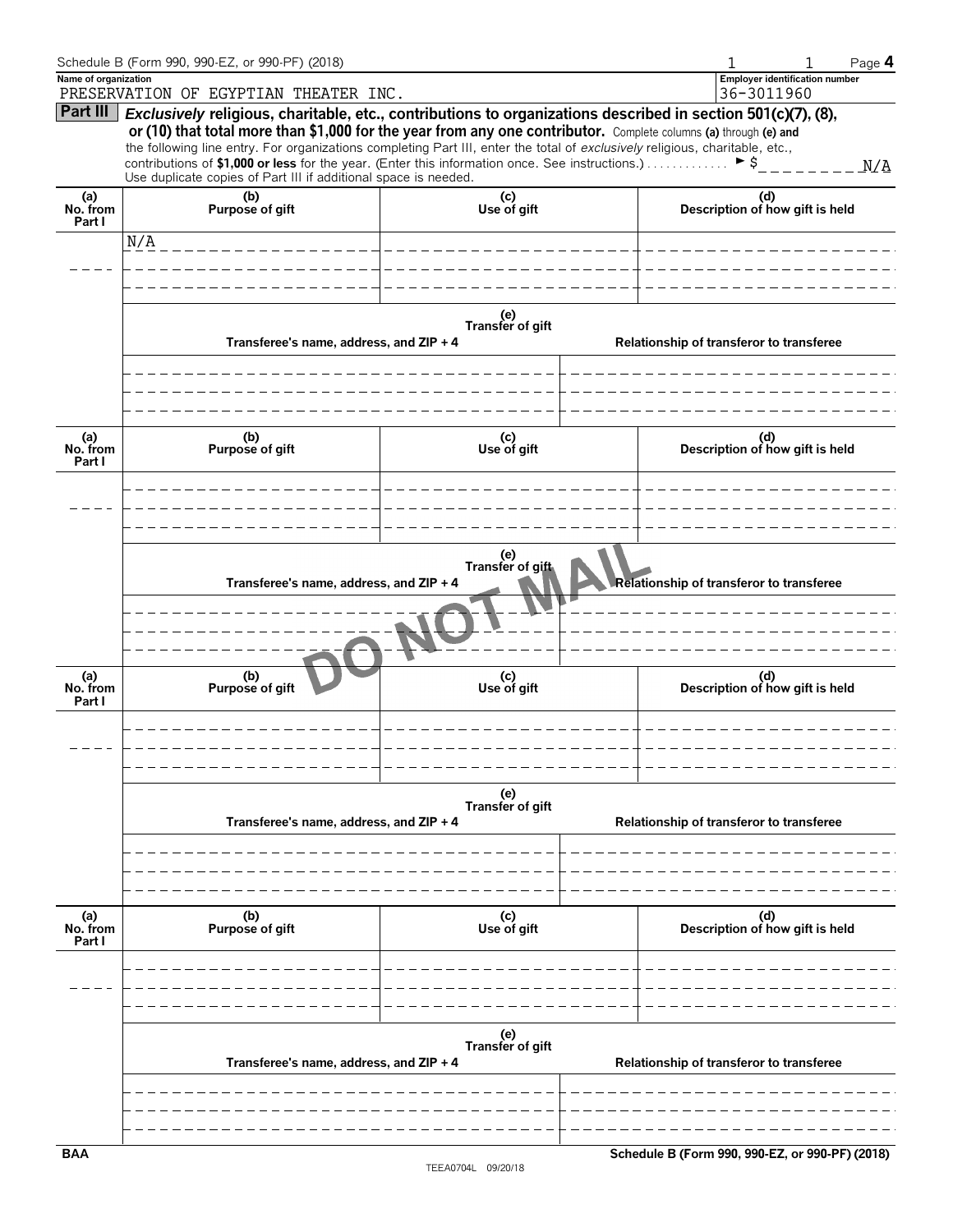| 2018<br>(Form 990)<br>► Complete if the organization answered 'Yes' on Form 990,<br>Part IV, line 6, 7, 8, 9, 10, 11a, 11b, 11c, 11d, 11e, 11f, 12a, or 12b.<br>Attach to Form 990.<br><b>Open to Public</b><br>Department of the Treasury<br>► Go to www.irs.gov/Form990 for instructions and the latest information.<br><b>Inspection</b><br>Internal Revenue Service<br>Employer identification number<br>Name of the organization<br>PRESERVATION OF EGYPTIAN THEATER INC.<br>36-3011960<br>Organizations Maintaining Donor Advised Funds or Other Similar Funds or Accounts.<br>Complete if the organization answered 'Yes' on Form 990, Part IV, line 6.<br><b>Part I</b><br>(a) Donor advised funds<br>(b) Funds and other accounts<br>Total number at end of year<br>1<br>Aggregate value of contributions to (during year)<br>2<br>3<br>Aggregate value of grants from (during year)<br>Aggregate value at end of year<br>4<br>5<br>Did the organization inform all donors and donor advisors in writing that the assets held in donor advised funds<br>Yes<br>are the organization's property, subject to the organization's exclusive legal control?<br>No<br>6<br>Did the organization inform all grantees, donors, and donor advisors in writing that grant funds can be used only<br>for charitable purposes and not for the benefit of the donor or donor advisor, or for any other purpose conf<br>Yes<br>No<br><b>Conservation Easements.</b><br><b>Part II</b><br>Complete if the organization answered 'Yes' on Form 990, Part IV, line 7.<br>Purpose(s) of conservation easements held by the organization (check all that apply).<br>1<br>Preservation of land for public use (e.g., recreation or education)<br>Preservation of a historically important land area<br>Preservation of a certified historic structure<br>Protection of natural habitat<br>Preservation of open space<br>$\mathbf{2}$<br>Complete lines 2a through 2d if the organization held a qualified conservation contribution in the form of a conservation easement on the<br>last day of the tax year.<br>Held at the End of the Tax Year<br>2a<br>2 <sub>b</sub><br>c Number of conservation easements on a certified historic structure included in (a)<br>2c<br>d Number of conservation easements included in (c) acquired after 7/25/06, and not on a historic<br>2d<br>structure listed in the National Register.<br>Number of conservation easements modified, transferred, released, extinguished, or terminated by the organization during the<br>3<br>tax year ►<br>Number of states where property subject to conservation easement is located ►<br>Does the organization have a written policy regarding the periodic monitoring, inspection, handling of violations,<br>5<br>Yes<br>No<br>Staff and volunteer hours devoted to monitoring, inspecting, handling of violations, and enforcing conservation easements during the year<br>6<br>Amount of expenses incurred in monitoring, inspecting, handling of violations, and enforcing conservation easements during the year<br>$\overline{7}$<br>►\$<br>Does each conservation easement reported on line 2(d) above satisfy the requirements of section 170(h)(4)(B)(i)<br>8<br>Yes<br>No<br>In Part XIII, describe how the organization reports conservation easements in its revenue and expense statement, and balance sheet, and<br>9<br>include, if applicable, the text of the footnote to the organization's financial statements that describes the organization's accounting for<br>conservation easements.<br>Organizations Maintaining Collections of Art, Historical Treasures, or Other Similar Assets.<br>Part III<br>Complete if the organization answered 'Yes' on Form 990, Part IV, line 8. |  | <b>SCHEDULE D</b> |  | <b>Supplemental Financial Statements</b> |  |  |  | OMB No. 1545-0047 |  |
|-----------------------------------------------------------------------------------------------------------------------------------------------------------------------------------------------------------------------------------------------------------------------------------------------------------------------------------------------------------------------------------------------------------------------------------------------------------------------------------------------------------------------------------------------------------------------------------------------------------------------------------------------------------------------------------------------------------------------------------------------------------------------------------------------------------------------------------------------------------------------------------------------------------------------------------------------------------------------------------------------------------------------------------------------------------------------------------------------------------------------------------------------------------------------------------------------------------------------------------------------------------------------------------------------------------------------------------------------------------------------------------------------------------------------------------------------------------------------------------------------------------------------------------------------------------------------------------------------------------------------------------------------------------------------------------------------------------------------------------------------------------------------------------------------------------------------------------------------------------------------------------------------------------------------------------------------------------------------------------------------------------------------------------------------------------------------------------------------------------------------------------------------------------------------------------------------------------------------------------------------------------------------------------------------------------------------------------------------------------------------------------------------------------------------------------------------------------------------------------------------------------------------------------------------------------------------------------------------------------------------------------------------------------------------------------------------------------------------------------------------------------------------------------------------------------------------------------------------------------------------------------------------------------------------------------------------------------------------------------------------------------------------------------------------------------------------------------------------------------------------------------------------------------------------------------------------------------------------------------------------------------------------------------------------------------------------------------------------------------------------------------------------------------------------------------------------------------------------------------------------------------------------------------------------------------------------------------------------------------------------------------------------------------------------------------------------------------------------------------------------------------------------------|--|-------------------|--|------------------------------------------|--|--|--|-------------------|--|
|                                                                                                                                                                                                                                                                                                                                                                                                                                                                                                                                                                                                                                                                                                                                                                                                                                                                                                                                                                                                                                                                                                                                                                                                                                                                                                                                                                                                                                                                                                                                                                                                                                                                                                                                                                                                                                                                                                                                                                                                                                                                                                                                                                                                                                                                                                                                                                                                                                                                                                                                                                                                                                                                                                                                                                                                                                                                                                                                                                                                                                                                                                                                                                                                                                                                                                                                                                                                                                                                                                                                                                                                                                                                                                                                                                             |  |                   |  |                                          |  |  |  |                   |  |
|                                                                                                                                                                                                                                                                                                                                                                                                                                                                                                                                                                                                                                                                                                                                                                                                                                                                                                                                                                                                                                                                                                                                                                                                                                                                                                                                                                                                                                                                                                                                                                                                                                                                                                                                                                                                                                                                                                                                                                                                                                                                                                                                                                                                                                                                                                                                                                                                                                                                                                                                                                                                                                                                                                                                                                                                                                                                                                                                                                                                                                                                                                                                                                                                                                                                                                                                                                                                                                                                                                                                                                                                                                                                                                                                                                             |  |                   |  |                                          |  |  |  |                   |  |
|                                                                                                                                                                                                                                                                                                                                                                                                                                                                                                                                                                                                                                                                                                                                                                                                                                                                                                                                                                                                                                                                                                                                                                                                                                                                                                                                                                                                                                                                                                                                                                                                                                                                                                                                                                                                                                                                                                                                                                                                                                                                                                                                                                                                                                                                                                                                                                                                                                                                                                                                                                                                                                                                                                                                                                                                                                                                                                                                                                                                                                                                                                                                                                                                                                                                                                                                                                                                                                                                                                                                                                                                                                                                                                                                                                             |  |                   |  |                                          |  |  |  |                   |  |
|                                                                                                                                                                                                                                                                                                                                                                                                                                                                                                                                                                                                                                                                                                                                                                                                                                                                                                                                                                                                                                                                                                                                                                                                                                                                                                                                                                                                                                                                                                                                                                                                                                                                                                                                                                                                                                                                                                                                                                                                                                                                                                                                                                                                                                                                                                                                                                                                                                                                                                                                                                                                                                                                                                                                                                                                                                                                                                                                                                                                                                                                                                                                                                                                                                                                                                                                                                                                                                                                                                                                                                                                                                                                                                                                                                             |  |                   |  |                                          |  |  |  |                   |  |
|                                                                                                                                                                                                                                                                                                                                                                                                                                                                                                                                                                                                                                                                                                                                                                                                                                                                                                                                                                                                                                                                                                                                                                                                                                                                                                                                                                                                                                                                                                                                                                                                                                                                                                                                                                                                                                                                                                                                                                                                                                                                                                                                                                                                                                                                                                                                                                                                                                                                                                                                                                                                                                                                                                                                                                                                                                                                                                                                                                                                                                                                                                                                                                                                                                                                                                                                                                                                                                                                                                                                                                                                                                                                                                                                                                             |  |                   |  |                                          |  |  |  |                   |  |
|                                                                                                                                                                                                                                                                                                                                                                                                                                                                                                                                                                                                                                                                                                                                                                                                                                                                                                                                                                                                                                                                                                                                                                                                                                                                                                                                                                                                                                                                                                                                                                                                                                                                                                                                                                                                                                                                                                                                                                                                                                                                                                                                                                                                                                                                                                                                                                                                                                                                                                                                                                                                                                                                                                                                                                                                                                                                                                                                                                                                                                                                                                                                                                                                                                                                                                                                                                                                                                                                                                                                                                                                                                                                                                                                                                             |  |                   |  |                                          |  |  |  |                   |  |
|                                                                                                                                                                                                                                                                                                                                                                                                                                                                                                                                                                                                                                                                                                                                                                                                                                                                                                                                                                                                                                                                                                                                                                                                                                                                                                                                                                                                                                                                                                                                                                                                                                                                                                                                                                                                                                                                                                                                                                                                                                                                                                                                                                                                                                                                                                                                                                                                                                                                                                                                                                                                                                                                                                                                                                                                                                                                                                                                                                                                                                                                                                                                                                                                                                                                                                                                                                                                                                                                                                                                                                                                                                                                                                                                                                             |  |                   |  |                                          |  |  |  |                   |  |
|                                                                                                                                                                                                                                                                                                                                                                                                                                                                                                                                                                                                                                                                                                                                                                                                                                                                                                                                                                                                                                                                                                                                                                                                                                                                                                                                                                                                                                                                                                                                                                                                                                                                                                                                                                                                                                                                                                                                                                                                                                                                                                                                                                                                                                                                                                                                                                                                                                                                                                                                                                                                                                                                                                                                                                                                                                                                                                                                                                                                                                                                                                                                                                                                                                                                                                                                                                                                                                                                                                                                                                                                                                                                                                                                                                             |  |                   |  |                                          |  |  |  |                   |  |
|                                                                                                                                                                                                                                                                                                                                                                                                                                                                                                                                                                                                                                                                                                                                                                                                                                                                                                                                                                                                                                                                                                                                                                                                                                                                                                                                                                                                                                                                                                                                                                                                                                                                                                                                                                                                                                                                                                                                                                                                                                                                                                                                                                                                                                                                                                                                                                                                                                                                                                                                                                                                                                                                                                                                                                                                                                                                                                                                                                                                                                                                                                                                                                                                                                                                                                                                                                                                                                                                                                                                                                                                                                                                                                                                                                             |  |                   |  |                                          |  |  |  |                   |  |
|                                                                                                                                                                                                                                                                                                                                                                                                                                                                                                                                                                                                                                                                                                                                                                                                                                                                                                                                                                                                                                                                                                                                                                                                                                                                                                                                                                                                                                                                                                                                                                                                                                                                                                                                                                                                                                                                                                                                                                                                                                                                                                                                                                                                                                                                                                                                                                                                                                                                                                                                                                                                                                                                                                                                                                                                                                                                                                                                                                                                                                                                                                                                                                                                                                                                                                                                                                                                                                                                                                                                                                                                                                                                                                                                                                             |  |                   |  |                                          |  |  |  |                   |  |
|                                                                                                                                                                                                                                                                                                                                                                                                                                                                                                                                                                                                                                                                                                                                                                                                                                                                                                                                                                                                                                                                                                                                                                                                                                                                                                                                                                                                                                                                                                                                                                                                                                                                                                                                                                                                                                                                                                                                                                                                                                                                                                                                                                                                                                                                                                                                                                                                                                                                                                                                                                                                                                                                                                                                                                                                                                                                                                                                                                                                                                                                                                                                                                                                                                                                                                                                                                                                                                                                                                                                                                                                                                                                                                                                                                             |  |                   |  |                                          |  |  |  |                   |  |
|                                                                                                                                                                                                                                                                                                                                                                                                                                                                                                                                                                                                                                                                                                                                                                                                                                                                                                                                                                                                                                                                                                                                                                                                                                                                                                                                                                                                                                                                                                                                                                                                                                                                                                                                                                                                                                                                                                                                                                                                                                                                                                                                                                                                                                                                                                                                                                                                                                                                                                                                                                                                                                                                                                                                                                                                                                                                                                                                                                                                                                                                                                                                                                                                                                                                                                                                                                                                                                                                                                                                                                                                                                                                                                                                                                             |  |                   |  |                                          |  |  |  |                   |  |
|                                                                                                                                                                                                                                                                                                                                                                                                                                                                                                                                                                                                                                                                                                                                                                                                                                                                                                                                                                                                                                                                                                                                                                                                                                                                                                                                                                                                                                                                                                                                                                                                                                                                                                                                                                                                                                                                                                                                                                                                                                                                                                                                                                                                                                                                                                                                                                                                                                                                                                                                                                                                                                                                                                                                                                                                                                                                                                                                                                                                                                                                                                                                                                                                                                                                                                                                                                                                                                                                                                                                                                                                                                                                                                                                                                             |  |                   |  |                                          |  |  |  |                   |  |
|                                                                                                                                                                                                                                                                                                                                                                                                                                                                                                                                                                                                                                                                                                                                                                                                                                                                                                                                                                                                                                                                                                                                                                                                                                                                                                                                                                                                                                                                                                                                                                                                                                                                                                                                                                                                                                                                                                                                                                                                                                                                                                                                                                                                                                                                                                                                                                                                                                                                                                                                                                                                                                                                                                                                                                                                                                                                                                                                                                                                                                                                                                                                                                                                                                                                                                                                                                                                                                                                                                                                                                                                                                                                                                                                                                             |  |                   |  |                                          |  |  |  |                   |  |
|                                                                                                                                                                                                                                                                                                                                                                                                                                                                                                                                                                                                                                                                                                                                                                                                                                                                                                                                                                                                                                                                                                                                                                                                                                                                                                                                                                                                                                                                                                                                                                                                                                                                                                                                                                                                                                                                                                                                                                                                                                                                                                                                                                                                                                                                                                                                                                                                                                                                                                                                                                                                                                                                                                                                                                                                                                                                                                                                                                                                                                                                                                                                                                                                                                                                                                                                                                                                                                                                                                                                                                                                                                                                                                                                                                             |  |                   |  |                                          |  |  |  |                   |  |
|                                                                                                                                                                                                                                                                                                                                                                                                                                                                                                                                                                                                                                                                                                                                                                                                                                                                                                                                                                                                                                                                                                                                                                                                                                                                                                                                                                                                                                                                                                                                                                                                                                                                                                                                                                                                                                                                                                                                                                                                                                                                                                                                                                                                                                                                                                                                                                                                                                                                                                                                                                                                                                                                                                                                                                                                                                                                                                                                                                                                                                                                                                                                                                                                                                                                                                                                                                                                                                                                                                                                                                                                                                                                                                                                                                             |  |                   |  |                                          |  |  |  |                   |  |
|                                                                                                                                                                                                                                                                                                                                                                                                                                                                                                                                                                                                                                                                                                                                                                                                                                                                                                                                                                                                                                                                                                                                                                                                                                                                                                                                                                                                                                                                                                                                                                                                                                                                                                                                                                                                                                                                                                                                                                                                                                                                                                                                                                                                                                                                                                                                                                                                                                                                                                                                                                                                                                                                                                                                                                                                                                                                                                                                                                                                                                                                                                                                                                                                                                                                                                                                                                                                                                                                                                                                                                                                                                                                                                                                                                             |  |                   |  |                                          |  |  |  |                   |  |
|                                                                                                                                                                                                                                                                                                                                                                                                                                                                                                                                                                                                                                                                                                                                                                                                                                                                                                                                                                                                                                                                                                                                                                                                                                                                                                                                                                                                                                                                                                                                                                                                                                                                                                                                                                                                                                                                                                                                                                                                                                                                                                                                                                                                                                                                                                                                                                                                                                                                                                                                                                                                                                                                                                                                                                                                                                                                                                                                                                                                                                                                                                                                                                                                                                                                                                                                                                                                                                                                                                                                                                                                                                                                                                                                                                             |  |                   |  |                                          |  |  |  |                   |  |
|                                                                                                                                                                                                                                                                                                                                                                                                                                                                                                                                                                                                                                                                                                                                                                                                                                                                                                                                                                                                                                                                                                                                                                                                                                                                                                                                                                                                                                                                                                                                                                                                                                                                                                                                                                                                                                                                                                                                                                                                                                                                                                                                                                                                                                                                                                                                                                                                                                                                                                                                                                                                                                                                                                                                                                                                                                                                                                                                                                                                                                                                                                                                                                                                                                                                                                                                                                                                                                                                                                                                                                                                                                                                                                                                                                             |  |                   |  |                                          |  |  |  |                   |  |
|                                                                                                                                                                                                                                                                                                                                                                                                                                                                                                                                                                                                                                                                                                                                                                                                                                                                                                                                                                                                                                                                                                                                                                                                                                                                                                                                                                                                                                                                                                                                                                                                                                                                                                                                                                                                                                                                                                                                                                                                                                                                                                                                                                                                                                                                                                                                                                                                                                                                                                                                                                                                                                                                                                                                                                                                                                                                                                                                                                                                                                                                                                                                                                                                                                                                                                                                                                                                                                                                                                                                                                                                                                                                                                                                                                             |  |                   |  |                                          |  |  |  |                   |  |
|                                                                                                                                                                                                                                                                                                                                                                                                                                                                                                                                                                                                                                                                                                                                                                                                                                                                                                                                                                                                                                                                                                                                                                                                                                                                                                                                                                                                                                                                                                                                                                                                                                                                                                                                                                                                                                                                                                                                                                                                                                                                                                                                                                                                                                                                                                                                                                                                                                                                                                                                                                                                                                                                                                                                                                                                                                                                                                                                                                                                                                                                                                                                                                                                                                                                                                                                                                                                                                                                                                                                                                                                                                                                                                                                                                             |  |                   |  |                                          |  |  |  |                   |  |
|                                                                                                                                                                                                                                                                                                                                                                                                                                                                                                                                                                                                                                                                                                                                                                                                                                                                                                                                                                                                                                                                                                                                                                                                                                                                                                                                                                                                                                                                                                                                                                                                                                                                                                                                                                                                                                                                                                                                                                                                                                                                                                                                                                                                                                                                                                                                                                                                                                                                                                                                                                                                                                                                                                                                                                                                                                                                                                                                                                                                                                                                                                                                                                                                                                                                                                                                                                                                                                                                                                                                                                                                                                                                                                                                                                             |  |                   |  |                                          |  |  |  |                   |  |
|                                                                                                                                                                                                                                                                                                                                                                                                                                                                                                                                                                                                                                                                                                                                                                                                                                                                                                                                                                                                                                                                                                                                                                                                                                                                                                                                                                                                                                                                                                                                                                                                                                                                                                                                                                                                                                                                                                                                                                                                                                                                                                                                                                                                                                                                                                                                                                                                                                                                                                                                                                                                                                                                                                                                                                                                                                                                                                                                                                                                                                                                                                                                                                                                                                                                                                                                                                                                                                                                                                                                                                                                                                                                                                                                                                             |  |                   |  |                                          |  |  |  |                   |  |
|                                                                                                                                                                                                                                                                                                                                                                                                                                                                                                                                                                                                                                                                                                                                                                                                                                                                                                                                                                                                                                                                                                                                                                                                                                                                                                                                                                                                                                                                                                                                                                                                                                                                                                                                                                                                                                                                                                                                                                                                                                                                                                                                                                                                                                                                                                                                                                                                                                                                                                                                                                                                                                                                                                                                                                                                                                                                                                                                                                                                                                                                                                                                                                                                                                                                                                                                                                                                                                                                                                                                                                                                                                                                                                                                                                             |  |                   |  |                                          |  |  |  |                   |  |
|                                                                                                                                                                                                                                                                                                                                                                                                                                                                                                                                                                                                                                                                                                                                                                                                                                                                                                                                                                                                                                                                                                                                                                                                                                                                                                                                                                                                                                                                                                                                                                                                                                                                                                                                                                                                                                                                                                                                                                                                                                                                                                                                                                                                                                                                                                                                                                                                                                                                                                                                                                                                                                                                                                                                                                                                                                                                                                                                                                                                                                                                                                                                                                                                                                                                                                                                                                                                                                                                                                                                                                                                                                                                                                                                                                             |  |                   |  |                                          |  |  |  |                   |  |
|                                                                                                                                                                                                                                                                                                                                                                                                                                                                                                                                                                                                                                                                                                                                                                                                                                                                                                                                                                                                                                                                                                                                                                                                                                                                                                                                                                                                                                                                                                                                                                                                                                                                                                                                                                                                                                                                                                                                                                                                                                                                                                                                                                                                                                                                                                                                                                                                                                                                                                                                                                                                                                                                                                                                                                                                                                                                                                                                                                                                                                                                                                                                                                                                                                                                                                                                                                                                                                                                                                                                                                                                                                                                                                                                                                             |  |                   |  |                                          |  |  |  |                   |  |
|                                                                                                                                                                                                                                                                                                                                                                                                                                                                                                                                                                                                                                                                                                                                                                                                                                                                                                                                                                                                                                                                                                                                                                                                                                                                                                                                                                                                                                                                                                                                                                                                                                                                                                                                                                                                                                                                                                                                                                                                                                                                                                                                                                                                                                                                                                                                                                                                                                                                                                                                                                                                                                                                                                                                                                                                                                                                                                                                                                                                                                                                                                                                                                                                                                                                                                                                                                                                                                                                                                                                                                                                                                                                                                                                                                             |  |                   |  |                                          |  |  |  |                   |  |
|                                                                                                                                                                                                                                                                                                                                                                                                                                                                                                                                                                                                                                                                                                                                                                                                                                                                                                                                                                                                                                                                                                                                                                                                                                                                                                                                                                                                                                                                                                                                                                                                                                                                                                                                                                                                                                                                                                                                                                                                                                                                                                                                                                                                                                                                                                                                                                                                                                                                                                                                                                                                                                                                                                                                                                                                                                                                                                                                                                                                                                                                                                                                                                                                                                                                                                                                                                                                                                                                                                                                                                                                                                                                                                                                                                             |  |                   |  |                                          |  |  |  |                   |  |
|                                                                                                                                                                                                                                                                                                                                                                                                                                                                                                                                                                                                                                                                                                                                                                                                                                                                                                                                                                                                                                                                                                                                                                                                                                                                                                                                                                                                                                                                                                                                                                                                                                                                                                                                                                                                                                                                                                                                                                                                                                                                                                                                                                                                                                                                                                                                                                                                                                                                                                                                                                                                                                                                                                                                                                                                                                                                                                                                                                                                                                                                                                                                                                                                                                                                                                                                                                                                                                                                                                                                                                                                                                                                                                                                                                             |  |                   |  |                                          |  |  |  |                   |  |
|                                                                                                                                                                                                                                                                                                                                                                                                                                                                                                                                                                                                                                                                                                                                                                                                                                                                                                                                                                                                                                                                                                                                                                                                                                                                                                                                                                                                                                                                                                                                                                                                                                                                                                                                                                                                                                                                                                                                                                                                                                                                                                                                                                                                                                                                                                                                                                                                                                                                                                                                                                                                                                                                                                                                                                                                                                                                                                                                                                                                                                                                                                                                                                                                                                                                                                                                                                                                                                                                                                                                                                                                                                                                                                                                                                             |  |                   |  |                                          |  |  |  |                   |  |
|                                                                                                                                                                                                                                                                                                                                                                                                                                                                                                                                                                                                                                                                                                                                                                                                                                                                                                                                                                                                                                                                                                                                                                                                                                                                                                                                                                                                                                                                                                                                                                                                                                                                                                                                                                                                                                                                                                                                                                                                                                                                                                                                                                                                                                                                                                                                                                                                                                                                                                                                                                                                                                                                                                                                                                                                                                                                                                                                                                                                                                                                                                                                                                                                                                                                                                                                                                                                                                                                                                                                                                                                                                                                                                                                                                             |  |                   |  |                                          |  |  |  |                   |  |
|                                                                                                                                                                                                                                                                                                                                                                                                                                                                                                                                                                                                                                                                                                                                                                                                                                                                                                                                                                                                                                                                                                                                                                                                                                                                                                                                                                                                                                                                                                                                                                                                                                                                                                                                                                                                                                                                                                                                                                                                                                                                                                                                                                                                                                                                                                                                                                                                                                                                                                                                                                                                                                                                                                                                                                                                                                                                                                                                                                                                                                                                                                                                                                                                                                                                                                                                                                                                                                                                                                                                                                                                                                                                                                                                                                             |  |                   |  |                                          |  |  |  |                   |  |
| 1a If the organization elected, as permitted under SFAS 116 (ASC 958), not to report in its revenue statement and balance sheet works of<br>art, historical treasures, or other similar assets held for public exhibition, education, or research in furtherance of public service, provide,<br>in Part XIII, the text of the footnote to its financial statements that describes these items.                                                                                                                                                                                                                                                                                                                                                                                                                                                                                                                                                                                                                                                                                                                                                                                                                                                                                                                                                                                                                                                                                                                                                                                                                                                                                                                                                                                                                                                                                                                                                                                                                                                                                                                                                                                                                                                                                                                                                                                                                                                                                                                                                                                                                                                                                                                                                                                                                                                                                                                                                                                                                                                                                                                                                                                                                                                                                                                                                                                                                                                                                                                                                                                                                                                                                                                                                                              |  |                   |  |                                          |  |  |  |                   |  |
| <b>b</b> If the organization elected, as permitted under SFAS 116 (ASC 958), to report in its revenue statement and balance sheet works of art,<br>historical treasures, or other similar assets held for public exhibition, education, or research in furtherance of public service, provide the<br>following amounts relating to these items:                                                                                                                                                                                                                                                                                                                                                                                                                                                                                                                                                                                                                                                                                                                                                                                                                                                                                                                                                                                                                                                                                                                                                                                                                                                                                                                                                                                                                                                                                                                                                                                                                                                                                                                                                                                                                                                                                                                                                                                                                                                                                                                                                                                                                                                                                                                                                                                                                                                                                                                                                                                                                                                                                                                                                                                                                                                                                                                                                                                                                                                                                                                                                                                                                                                                                                                                                                                                                             |  |                   |  |                                          |  |  |  |                   |  |
|                                                                                                                                                                                                                                                                                                                                                                                                                                                                                                                                                                                                                                                                                                                                                                                                                                                                                                                                                                                                                                                                                                                                                                                                                                                                                                                                                                                                                                                                                                                                                                                                                                                                                                                                                                                                                                                                                                                                                                                                                                                                                                                                                                                                                                                                                                                                                                                                                                                                                                                                                                                                                                                                                                                                                                                                                                                                                                                                                                                                                                                                                                                                                                                                                                                                                                                                                                                                                                                                                                                                                                                                                                                                                                                                                                             |  |                   |  |                                          |  |  |  |                   |  |
| $\triangleright$ \$                                                                                                                                                                                                                                                                                                                                                                                                                                                                                                                                                                                                                                                                                                                                                                                                                                                                                                                                                                                                                                                                                                                                                                                                                                                                                                                                                                                                                                                                                                                                                                                                                                                                                                                                                                                                                                                                                                                                                                                                                                                                                                                                                                                                                                                                                                                                                                                                                                                                                                                                                                                                                                                                                                                                                                                                                                                                                                                                                                                                                                                                                                                                                                                                                                                                                                                                                                                                                                                                                                                                                                                                                                                                                                                                                         |  |                   |  |                                          |  |  |  |                   |  |
| 2 If the organization received or held works of art, historical treasures, or other similar assets for financial gain, provide the following<br>amounts required to be reported under SFAS 116 (ASC 958) relating to these items:                                                                                                                                                                                                                                                                                                                                                                                                                                                                                                                                                                                                                                                                                                                                                                                                                                                                                                                                                                                                                                                                                                                                                                                                                                                                                                                                                                                                                                                                                                                                                                                                                                                                                                                                                                                                                                                                                                                                                                                                                                                                                                                                                                                                                                                                                                                                                                                                                                                                                                                                                                                                                                                                                                                                                                                                                                                                                                                                                                                                                                                                                                                                                                                                                                                                                                                                                                                                                                                                                                                                           |  |                   |  |                                          |  |  |  |                   |  |
|                                                                                                                                                                                                                                                                                                                                                                                                                                                                                                                                                                                                                                                                                                                                                                                                                                                                                                                                                                                                                                                                                                                                                                                                                                                                                                                                                                                                                                                                                                                                                                                                                                                                                                                                                                                                                                                                                                                                                                                                                                                                                                                                                                                                                                                                                                                                                                                                                                                                                                                                                                                                                                                                                                                                                                                                                                                                                                                                                                                                                                                                                                                                                                                                                                                                                                                                                                                                                                                                                                                                                                                                                                                                                                                                                                             |  |                   |  |                                          |  |  |  |                   |  |
| BAA For Paperwork Reduction Act Notice, see the Instructions for Form 990.<br>Schedule D (Form 990) 2018<br>TEEA3301L 10/10/18                                                                                                                                                                                                                                                                                                                                                                                                                                                                                                                                                                                                                                                                                                                                                                                                                                                                                                                                                                                                                                                                                                                                                                                                                                                                                                                                                                                                                                                                                                                                                                                                                                                                                                                                                                                                                                                                                                                                                                                                                                                                                                                                                                                                                                                                                                                                                                                                                                                                                                                                                                                                                                                                                                                                                                                                                                                                                                                                                                                                                                                                                                                                                                                                                                                                                                                                                                                                                                                                                                                                                                                                                                              |  |                   |  |                                          |  |  |  |                   |  |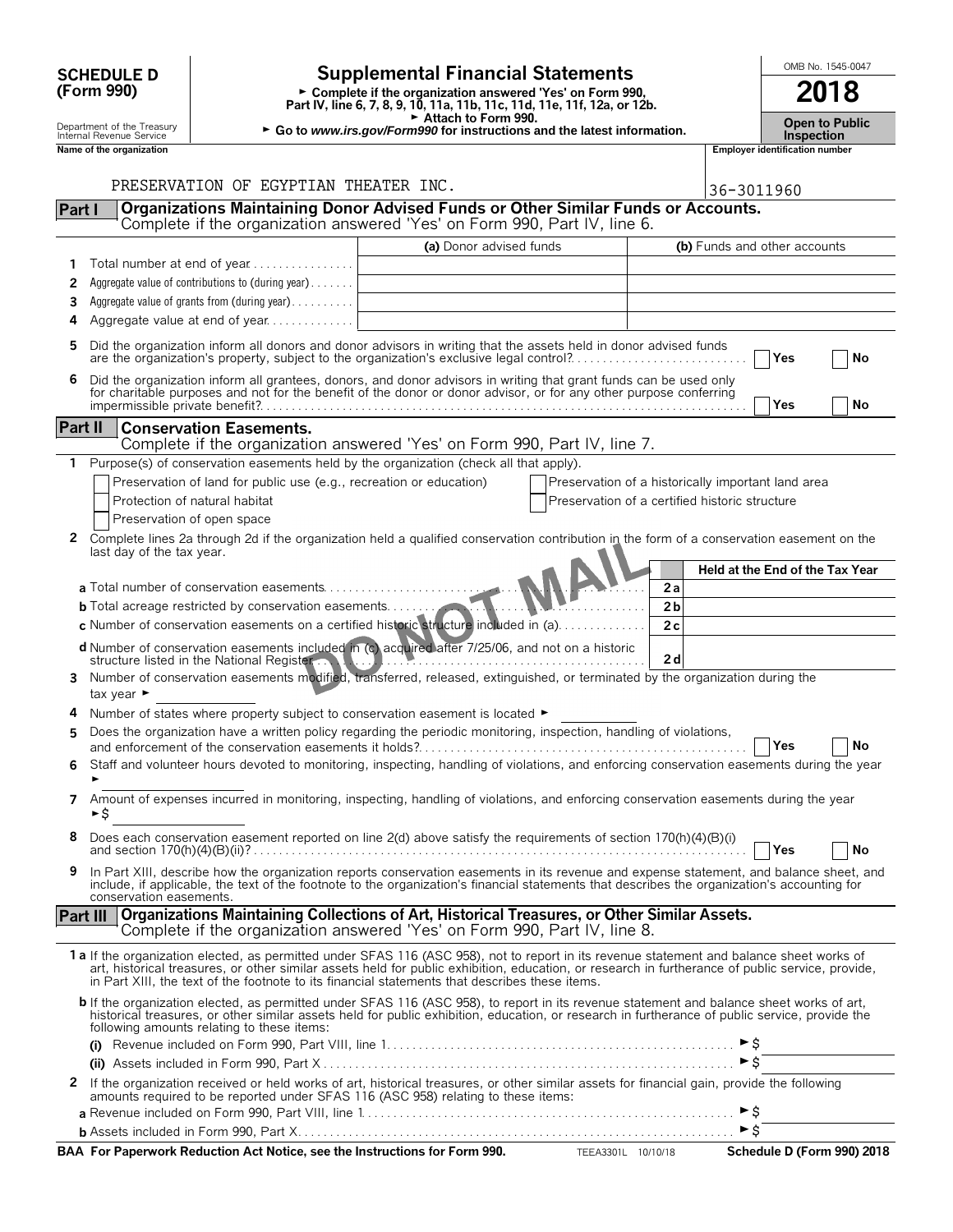| Schedule D (Form 990) 2018  PRESERVATION OF EGYPTIAN THEATER INC.                                                                                                                                                                 |                  |                                         |                                    |                                 | 36-3011960           |        |                     | Page 2                     |
|-----------------------------------------------------------------------------------------------------------------------------------------------------------------------------------------------------------------------------------|------------------|-----------------------------------------|------------------------------------|---------------------------------|----------------------|--------|---------------------|----------------------------|
| Organizations Maintaining Collections of Art, Historical Treasures, or Other Similar Assets (continued)<br><b>Part III</b>                                                                                                        |                  |                                         |                                    |                                 |                      |        |                     |                            |
| Using the organization's acquisition, accession, and other records, check any of the following that are a significant use of its collection<br>3<br>items (check all that apply):                                                 |                  |                                         |                                    |                                 |                      |        |                     |                            |
| Public exhibition<br>a                                                                                                                                                                                                            |                  |                                         | Loan or exchange programs          |                                 |                      |        |                     |                            |
| Scholarly research<br>b                                                                                                                                                                                                           |                  | Other<br>е                              |                                    |                                 |                      |        |                     |                            |
| Preservation for future generations<br>c                                                                                                                                                                                          |                  |                                         |                                    |                                 |                      |        |                     |                            |
| Provide a description of the organization's collections and explain how they further the organization's exempt purpose in<br>4<br>Part XIII.                                                                                      |                  |                                         |                                    |                                 |                      |        |                     |                            |
| During the year, did the organization solicit or receive donations of art, historical treasures, or other similar assets<br>5<br>to be sold to raise funds rather than to be maintained as part of the organization's collection? |                  |                                         |                                    |                                 |                      | Yes    |                     | No                         |
| <b>Escrow and Custodial Arrangements.</b> Complete if the organization answered 'Yes' on Form 990, Part IV,<br><b>Part IV</b>                                                                                                     |                  |                                         |                                    |                                 |                      |        |                     |                            |
| line 9, or reported an amount on Form 990, Part X, line 21.                                                                                                                                                                       |                  |                                         |                                    |                                 |                      |        |                     |                            |
| 1 a Is the organization an agent, trustee, custodian or other intermediary for contributions or other assets not included                                                                                                         |                  |                                         |                                    |                                 |                      | Yes    |                     | No                         |
| <b>b</b> If 'Yes,' explain the arrangement in Part XIII and complete the following table:                                                                                                                                         |                  |                                         |                                    |                                 |                      |        |                     |                            |
|                                                                                                                                                                                                                                   |                  |                                         |                                    |                                 |                      | Amount |                     |                            |
|                                                                                                                                                                                                                                   |                  |                                         |                                    | 1 с                             |                      |        |                     |                            |
|                                                                                                                                                                                                                                   |                  |                                         |                                    | 1 <sub>d</sub>                  |                      |        |                     |                            |
|                                                                                                                                                                                                                                   |                  |                                         |                                    | 1 <sub>e</sub>                  |                      |        |                     |                            |
|                                                                                                                                                                                                                                   |                  |                                         |                                    | 1 f                             |                      |        |                     |                            |
| 2a Did the organization include an amount on Form 990, Part X, line 21, for escrow or custodial account liability?                                                                                                                |                  |                                         |                                    |                                 |                      | Yes    |                     | No                         |
|                                                                                                                                                                                                                                   |                  |                                         |                                    |                                 |                      |        |                     |                            |
|                                                                                                                                                                                                                                   |                  |                                         |                                    |                                 |                      |        |                     |                            |
| <b>Part V</b><br><b>Endowment Funds.</b> Complete if the organization answered 'Yes' on Form 990, Part IV, line 10.                                                                                                               |                  |                                         |                                    |                                 |                      |        |                     |                            |
| <b>1 a</b> Beginning of year balance                                                                                                                                                                                              | (a) Current year | (b) Prior year                          | (c) Two years back                 |                                 | (d) Three years back |        | (e) Four years back |                            |
| <b>b</b> Contributions.                                                                                                                                                                                                           |                  |                                         |                                    |                                 |                      |        |                     |                            |
|                                                                                                                                                                                                                                   |                  |                                         |                                    |                                 |                      |        |                     |                            |
| <b>c</b> Net investment earnings, gains,<br>and losses                                                                                                                                                                            |                  |                                         |                                    |                                 |                      |        |                     |                            |
| <b>d</b> Grants or scholarships                                                                                                                                                                                                   |                  |                                         |                                    |                                 |                      |        |                     |                            |
| e Other expenditures for facilities                                                                                                                                                                                               |                  |                                         |                                    |                                 |                      |        |                     |                            |
| and programs                                                                                                                                                                                                                      |                  |                                         |                                    |                                 |                      |        |                     |                            |
| f Administrative expenses                                                                                                                                                                                                         |                  |                                         |                                    |                                 |                      |        |                     |                            |
| <b>a</b> End of year balance $\dots\dots\dots\dots$                                                                                                                                                                               |                  |                                         |                                    |                                 |                      |        |                     |                            |
| 2 Provide the estimated percentage of the current year end balance (line 1g, column (a)) held as:                                                                                                                                 |                  |                                         |                                    |                                 |                      |        |                     |                            |
| a Board designated or quasi-endowment $\blacktriangleright$                                                                                                                                                                       |                  |                                         |                                    |                                 |                      |        |                     |                            |
| <b>b</b> Permanent endowment $\blacktriangleright$                                                                                                                                                                                | နွ               |                                         |                                    |                                 |                      |        |                     |                            |
| $\epsilon$ Temporarily restricted endowment $\blacktriangleright$                                                                                                                                                                 |                  |                                         |                                    |                                 |                      |        |                     |                            |
| The percentages on lines 2a, 2b, and 2c should equal 100%.                                                                                                                                                                        |                  |                                         |                                    |                                 |                      |        |                     |                            |
| 3a Are there endowment funds not in the possession of the organization that are held and administered for the                                                                                                                     |                  |                                         |                                    |                                 |                      |        |                     |                            |
| organization by:                                                                                                                                                                                                                  |                  |                                         |                                    |                                 |                      |        | Yes                 | No                         |
|                                                                                                                                                                                                                                   |                  |                                         |                                    |                                 |                      | 3a(i)  |                     |                            |
|                                                                                                                                                                                                                                   |                  |                                         |                                    |                                 |                      | 3a(ii) |                     |                            |
| Describe in Part XIII the intended uses of the organization's endowment funds.                                                                                                                                                    |                  |                                         |                                    |                                 |                      | 3b     |                     |                            |
| Part VI Land, Buildings, and Equipment.                                                                                                                                                                                           |                  |                                         |                                    |                                 |                      |        |                     |                            |
| Complete if the organization answered 'Yes' on Form 990, Part IV, line 11a. See Form 990, Part X, line 10.                                                                                                                        |                  |                                         |                                    |                                 |                      |        |                     |                            |
|                                                                                                                                                                                                                                   |                  |                                         |                                    |                                 |                      |        |                     |                            |
| Description of property                                                                                                                                                                                                           |                  | (a) Cost or other basis<br>(investment) | (b) Cost or other<br>basis (other) | (c) Accumulated<br>depreciation |                      |        | (d) Book value      |                            |
|                                                                                                                                                                                                                                   |                  |                                         | 10,000.                            |                                 |                      |        |                     | 10,000.                    |
|                                                                                                                                                                                                                                   |                  |                                         | 1,755,885.                         |                                 | 638,232.             |        |                     | 1, 117, 653.               |
| c Leasehold improvements                                                                                                                                                                                                          |                  |                                         |                                    |                                 |                      |        |                     |                            |
|                                                                                                                                                                                                                                   |                  |                                         | 643, 928.                          |                                 | 404,522.             |        |                     | 239,406.                   |
|                                                                                                                                                                                                                                   |                  |                                         | 196,343.                           |                                 | 98,171.              |        |                     | 98,172.                    |
| Total. Add lines 1a through 1e. (Column (d) must equal Form 990, Part X, column (B), line 10c.)                                                                                                                                   |                  |                                         |                                    |                                 |                      |        |                     | 1,465,231.                 |
| <b>BAA</b>                                                                                                                                                                                                                        |                  |                                         |                                    |                                 |                      |        |                     | Schedule D (Form 990) 2018 |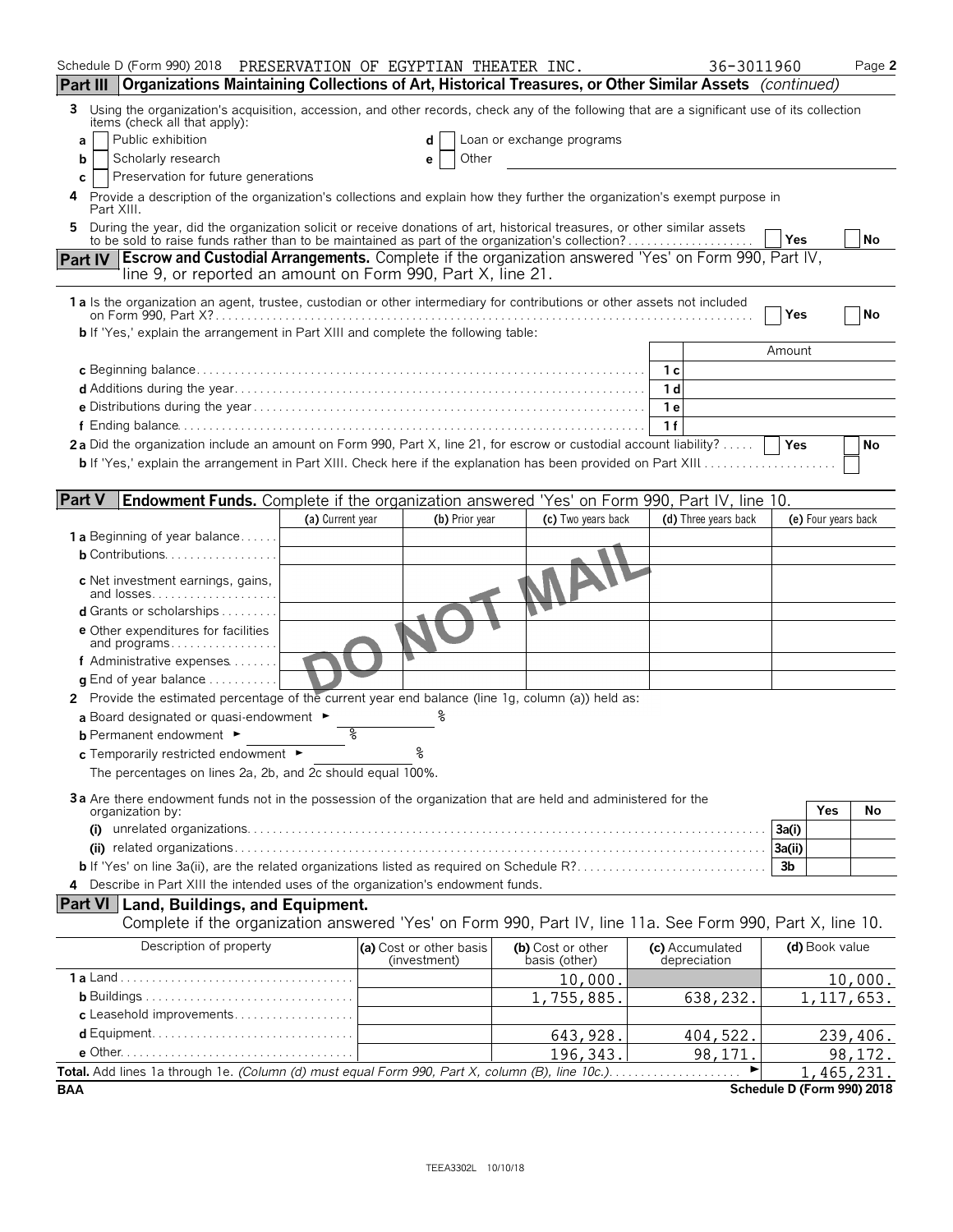| Schedule D (Form 990) 2018<br>PRESERVATION OF EGYPTIAN THEATER INC.                                                                                                                                                                                                    |                |     | 36-3011960                                                | Page 3   |
|------------------------------------------------------------------------------------------------------------------------------------------------------------------------------------------------------------------------------------------------------------------------|----------------|-----|-----------------------------------------------------------|----------|
| <b>Part VII Investments - Other Securities.</b>                                                                                                                                                                                                                        |                | N/A |                                                           |          |
| Complete if the organization answered 'Yes' on Form 990, Part IV, line 11b. See Form 990, Part X, line 12.<br>(a) Description of security or category (including name of security)                                                                                     | (b) Book value |     | (c) Method of valuation: Cost or end-of-year market value |          |
|                                                                                                                                                                                                                                                                        |                |     |                                                           |          |
|                                                                                                                                                                                                                                                                        |                |     |                                                           |          |
| (3) Other                                                                                                                                                                                                                                                              |                |     |                                                           |          |
| (A)                                                                                                                                                                                                                                                                    |                |     |                                                           |          |
| (B)                                                                                                                                                                                                                                                                    |                |     |                                                           |          |
| (C)                                                                                                                                                                                                                                                                    |                |     |                                                           |          |
| (D)                                                                                                                                                                                                                                                                    |                |     |                                                           |          |
| (E)                                                                                                                                                                                                                                                                    |                |     |                                                           |          |
| (F)                                                                                                                                                                                                                                                                    |                |     |                                                           |          |
| (G)                                                                                                                                                                                                                                                                    |                |     |                                                           |          |
| (H)                                                                                                                                                                                                                                                                    |                |     |                                                           |          |
| $($ l $)$                                                                                                                                                                                                                                                              |                |     |                                                           |          |
| Total. (Column (b) must equal Form 990, Part X, column (B) line $12.$ )                                                                                                                                                                                                |                |     |                                                           |          |
| Part VIII Investments - Program Related.<br>Complete if the organization answered 'Yes' on Form 990, Part IV, line 11c. See Form 990, Part X, line 13.                                                                                                                 |                | N/A |                                                           |          |
| (a) Description of investment                                                                                                                                                                                                                                          | (b) Book value |     | (c) Method of valuation: Cost or end-of-year market value |          |
| (1)                                                                                                                                                                                                                                                                    |                |     |                                                           |          |
| (2)                                                                                                                                                                                                                                                                    |                |     |                                                           |          |
| (3)                                                                                                                                                                                                                                                                    |                |     |                                                           |          |
| (4)                                                                                                                                                                                                                                                                    |                |     |                                                           |          |
| (5)                                                                                                                                                                                                                                                                    |                |     |                                                           |          |
| (6)                                                                                                                                                                                                                                                                    |                |     |                                                           |          |
| (7)                                                                                                                                                                                                                                                                    |                |     |                                                           |          |
| (8)                                                                                                                                                                                                                                                                    |                |     |                                                           |          |
| (9)                                                                                                                                                                                                                                                                    |                |     |                                                           |          |
| (10)                                                                                                                                                                                                                                                                   |                |     |                                                           |          |
| Total. (Column (b) must equal Form 990, Part X, column (B) line 13.).<br>▶<br><b>Other Assets.</b>                                                                                                                                                                     |                |     |                                                           |          |
| <b>Part IX</b><br>Complete if the organization answered 'Yes' on Form 990, Part IV, line 11d. See Form 990, Part X, line 15.                                                                                                                                           |                |     |                                                           |          |
| (a) Description                                                                                                                                                                                                                                                        |                |     | (b) Book value                                            |          |
| DCCF Investment Trust<br>(1)                                                                                                                                                                                                                                           |                |     |                                                           | 165,641. |
| (2) Rounding                                                                                                                                                                                                                                                           |                |     |                                                           | 2.       |
| (3)                                                                                                                                                                                                                                                                    |                |     |                                                           |          |
| (4)<br>$\overline{(5)}$                                                                                                                                                                                                                                                |                |     |                                                           |          |
| (6)                                                                                                                                                                                                                                                                    |                |     |                                                           |          |
| (7)                                                                                                                                                                                                                                                                    |                |     |                                                           |          |
| (8)                                                                                                                                                                                                                                                                    |                |     |                                                           |          |
| $\overline{(9)}$                                                                                                                                                                                                                                                       |                |     |                                                           |          |
| (10)                                                                                                                                                                                                                                                                   |                |     |                                                           |          |
|                                                                                                                                                                                                                                                                        |                |     |                                                           | 165,643. |
| <b>Other Liabilities.</b><br><b>Part X</b><br>Complete if the organization answered 'Yes' on Form 990, Part IV, line 11e or 11f. See Form 990, Part X, line 25.                                                                                                        |                |     |                                                           |          |
| (a) Description of liability                                                                                                                                                                                                                                           | (b) Book value |     |                                                           |          |
| (1) Federal income taxes                                                                                                                                                                                                                                               |                |     |                                                           |          |
| (2) Medical reimbursement                                                                                                                                                                                                                                              | 3,600.         |     |                                                           |          |
| (3) Payroll<br>and taxes<br>payable                                                                                                                                                                                                                                    | 15,829.        |     |                                                           |          |
| Sales tax<br>(4)                                                                                                                                                                                                                                                       | 493.           |     |                                                           |          |
| (5)                                                                                                                                                                                                                                                                    |                |     |                                                           |          |
| (6)                                                                                                                                                                                                                                                                    |                |     |                                                           |          |
| (7)                                                                                                                                                                                                                                                                    |                |     |                                                           |          |
| (8)<br>(9)                                                                                                                                                                                                                                                             |                |     |                                                           |          |
|                                                                                                                                                                                                                                                                        |                |     |                                                           |          |
|                                                                                                                                                                                                                                                                        |                |     |                                                           |          |
| (10)                                                                                                                                                                                                                                                                   |                |     |                                                           |          |
| (11)                                                                                                                                                                                                                                                                   |                |     |                                                           |          |
| Total. (Column (b) must equal Form 990, Part X, column (B) line $25.$ )<br>2. Liability for uncertain tax positions. In Part XIII, provide the text of the footnote to the organization's financial statements that reports the organization's liability for uncertain | 19,922.        |     |                                                           |          |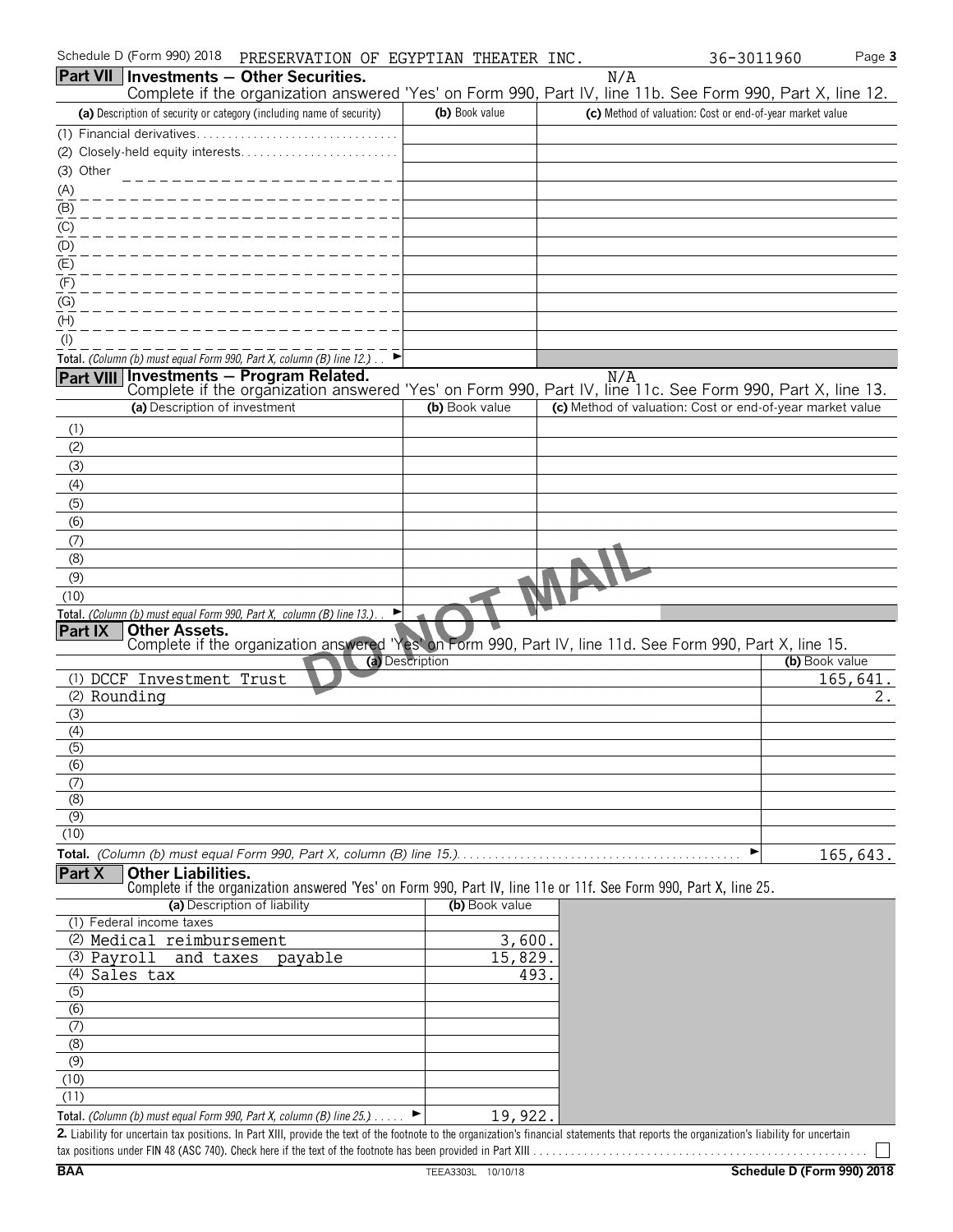| Schedule D (Form 990) 2018  PRESERVATION OF EGYPTIAN THEATER INC                                      | 36-3011960              | Page 4     |
|-------------------------------------------------------------------------------------------------------|-------------------------|------------|
| Part XI   Reconciliation of Revenue per Audited Financial Statements With Revenue per Return.         |                         |            |
| Complete if the organization answered 'Yes' on Form 990, Part IV, line 12a.                           |                         |            |
|                                                                                                       | $\mathbf{1}$            | 1,842,661. |
| 2 Amounts included on line 1 but not on Form 990, Part VIII, line 12:                                 |                         |            |
| 2a                                                                                                    |                         |            |
| 2 <sub>b</sub><br>92,630.                                                                             |                         |            |
| 2c                                                                                                    |                         |            |
| 2d                                                                                                    |                         |            |
|                                                                                                       | 2 e                     | 92,630.    |
|                                                                                                       | $\overline{3}$          | 1,750,031. |
| Amounts included on Form 990, Part VIII, line 12, but not on line 1:<br>4                             |                         |            |
| a Investment expenses not included on Form 990, Part VIII, line 7b. 4a                                |                         |            |
| 4 <sub>h</sub>                                                                                        |                         |            |
|                                                                                                       | 4 c                     |            |
| 5 Total revenue. Add lines 3 and 4c. (This must equal Form 990, Part I, line 12.)                     | 5                       | 1,750,031. |
| <b>Part XII</b> Reconciliation of Expenses per Audited Financial Statements With Expenses per Return. |                         |            |
| Complete if the organization answered 'Yes' on Form 990, Part IV, line 12a.                           |                         |            |
|                                                                                                       | $\mathbf{1}$            | 1,070,322. |
| Amounts included on line 1 but not on Form 990, Part IX, line 25:<br>2                                |                         |            |
| 28, 159.                                                                                              |                         |            |
| 2 <sub>b</sub>                                                                                        |                         |            |
| 2c                                                                                                    |                         |            |
| 2d                                                                                                    |                         |            |
|                                                                                                       | 2e                      | 28, 159.   |
| 3                                                                                                     | $\overline{\mathbf{3}}$ | 1,042,163. |
| Amounts included on Form 990, Part IX, line 25, but not on line 1:<br>4                               |                         |            |
| a Investment expenses not included on Form 990, Part VIII, line 7b.                                   |                         |            |
|                                                                                                       |                         |            |
|                                                                                                       | 4 c                     |            |
| 5 Total expenses. Add lines 3 and 4c. (This must equal Form 990, Part I, line 18.)                    | 5.                      | 1,042,163. |
| Part XIII Supplemental Information.                                                                   |                         |            |

Provide the descriptions required for Part II, lines 3, 5, and 9; Part III, lines 1a and 4; Part IV, lines 1b and 2b; Part V,

line 4; Part X, line 2; Part XI, lines 2d and 4b; and Part XII, lines 2d and 4b. Also complete this part to provide any additional information.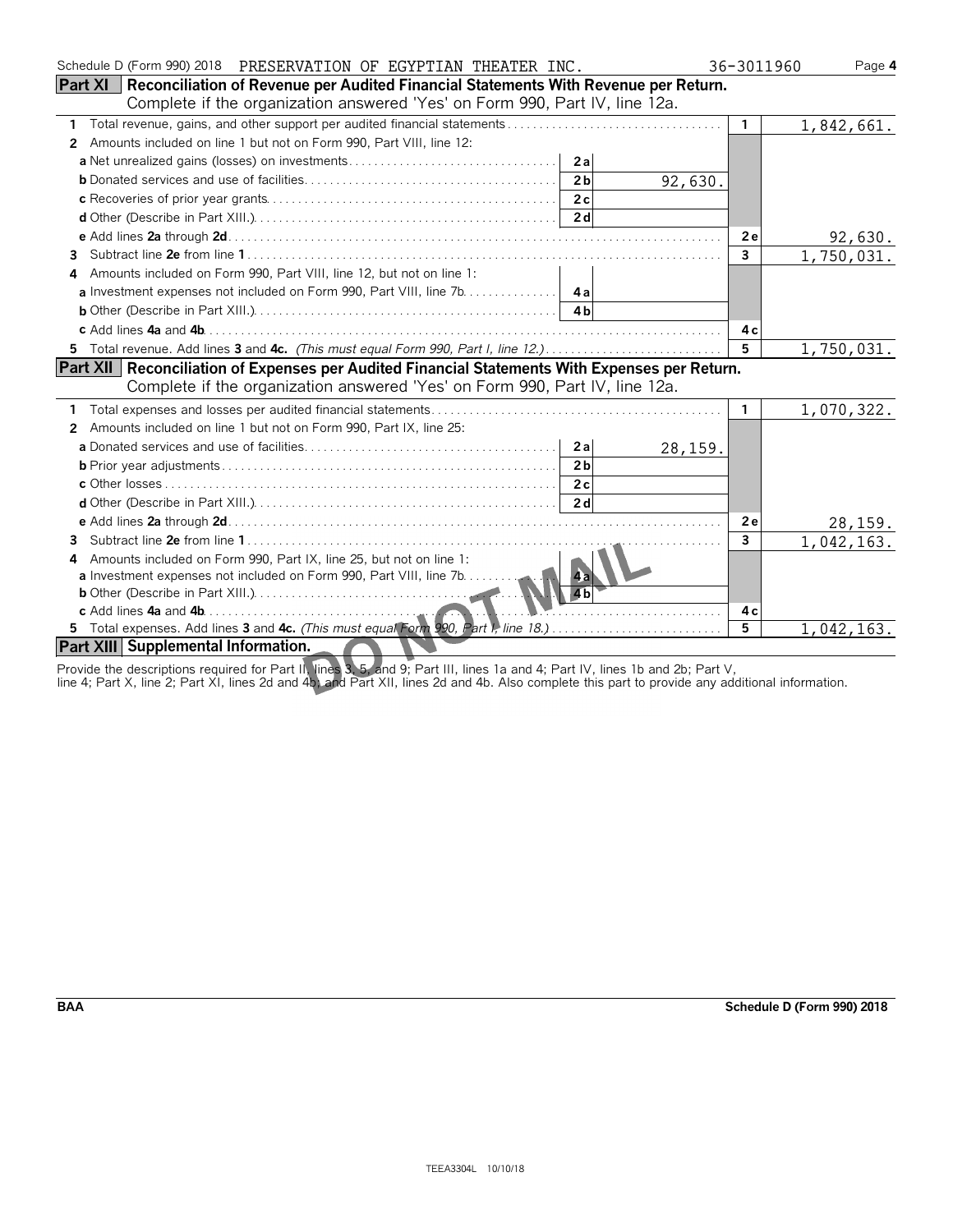### **SCHEDULE O Supplemental Information to Form 990 or 990-EZ** MB No. 1545-0047

**(Form 990 or 990-EZ) Complete to provide information for responses to specific questions on Form 990 or 990-EZ or to provide any additional information. 2018** Attach to Form 990 or 990-EZ. P Attach to Porm 990 or 990-EZ.<br>■ Co to *www.irs.gov/Form990* for the latest information. ■ Department in the latest information.

Department of the Treasury<br>Internal Revenue Service

Name of the organization **Employer identification number Employer identification number** 

PRESERVATION OF EGYPTIAN THEATER INC.  $\vert$  36-3011960

#### **Form 990, Part VI, Line 11b - Form 990 Review Process**

Copy of 990 provided to Executive director and organization treasurer for review and

comparison with annual audit.

#### **Form 990, Part VI, Line 19 - Other Organization Documents Publicly Available**

No other documents available to the public.

#### **Form 990, Part XI, Line 9 Other Changes In Net Assets Or Fund Balances**

| $IN-$ | -NH | `XF.I | ,,,,,,,,<br>∼ н | 'ONTR<br>BUTE. |  |
|-------|-----|-------|-----------------|----------------|--|
|       |     |       |                 |                |  |

DO NOT MAIL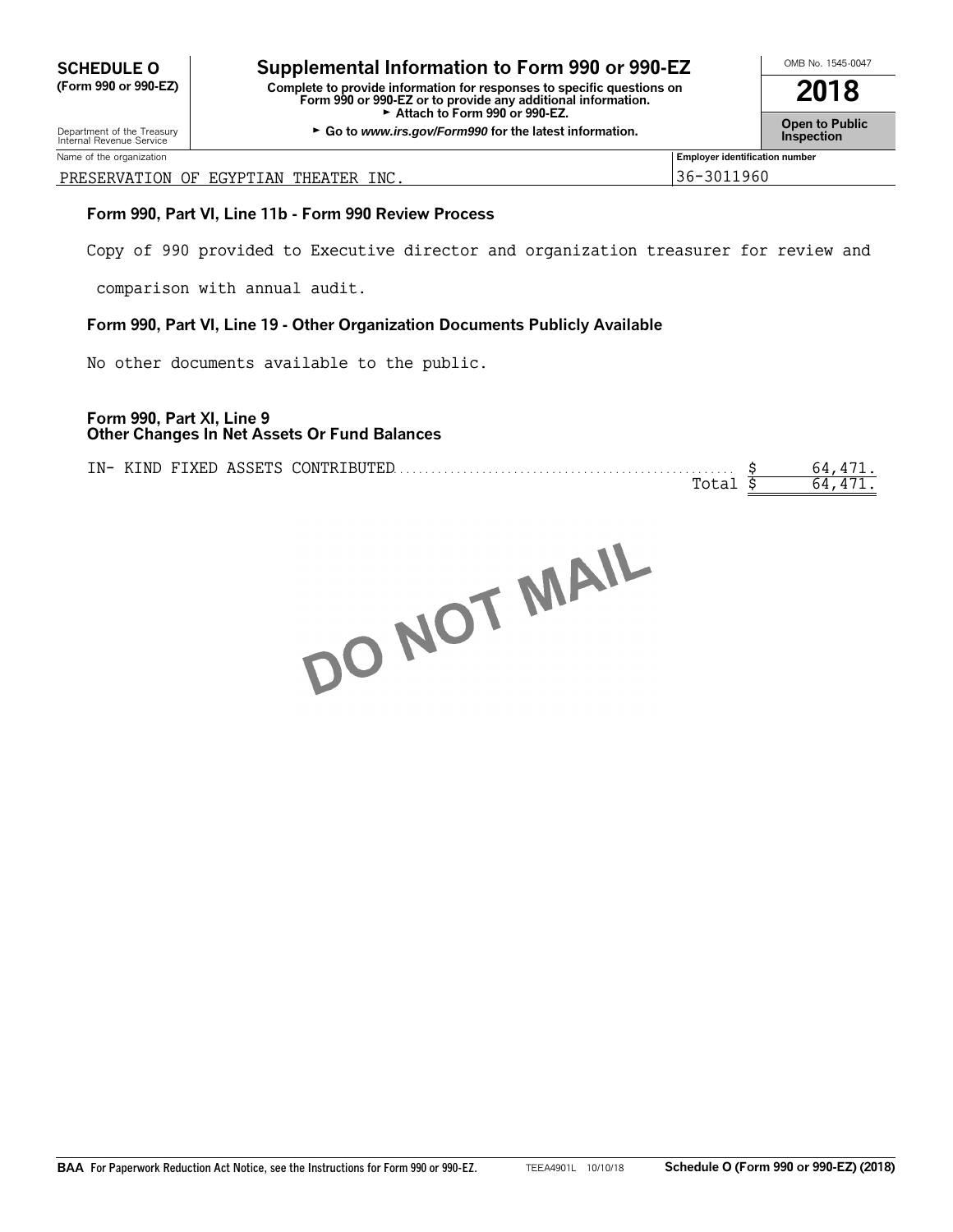| For Office Use Only<br>ILLINOIS CHARITABLE ORGANIZATION ANNUAL REPORT                                     |                                |                       | Form AG990-IL<br>Revised 3/05 ID: 2BN                  |
|-----------------------------------------------------------------------------------------------------------|--------------------------------|-----------------------|--------------------------------------------------------|
| Attorney General LISA MADIGAN State of Illinois<br>Charitable Trust Bureau, 100 West Randolph<br>PMT#     |                                |                       |                                                        |
| 11th Floor, Chicago, Illinois 60601                                                                       |                                |                       | CO# 01012478                                           |
| AMT                                                                                                       |                                |                       | Check all items attached:                              |
| Report for the Fiscal Period:                                                                             |                                | X                     | Copy of IRS Return                                     |
| INIT<br>Beginning 7/01/18<br>& Ending 6/30/19                                                             | <b>Make Checks</b>             | $\overline{\text{X}}$ | <b>Audited Financial Statements</b>                    |
| <b>YR</b><br><b>MO</b><br><b>DAY</b>                                                                      | Payable to<br>the Illinois     |                       | Copy of Form IFC<br>X \$15.00 Annual Report Filing Fee |
|                                                                                                           | Charity<br><b>Bureau Fund</b>  | X                     | \$100.00 Late Report Filing Fee                        |
| Federal ID # 36-3011960                                                                                   |                                |                       | <b>MO</b><br>DAY<br>YR                                 |
| X Yes<br>Are contributions to the organization tax deductible?<br><b>No</b>                               | Date Organization was created: |                       | 6/15/1982                                              |
| <b>LEGAL</b><br>NAME PRESERVATION OF EGYPTIAN THEATER INC.                                                | Year-end<br>amounts            |                       |                                                        |
| MAIL<br>ADDRESS 135 N. SECOND ST.                                                                         | A ASSETS                       | Α\$                   | 2,063,331.                                             |
| CITY, STATE                                                                                               | <b>B</b> LIABILITIES           | B\$                   | 95,316.                                                |
| ZIP CODE DEKALB, IL 60115                                                                                 | C NET ASSETS                   | C\$                   | 1,968,017.                                             |
|                                                                                                           |                                |                       |                                                        |
| I SUMMARY OF ALL REVENUE ITEMS DURING THE YEAR:                                                           | <b>PERCENTAGE</b>              |                       | <b>AMOUNT</b>                                          |
| D PUBLIC SUPPORT, CONTRIBUTIONS AND PROGRAM SERVICE REVENUE<br>(GROSS AMOUNTS)                            | 99.24%                         | D\$                   | 1,736,799.                                             |
| <b>E</b> GOVERNMENT GRANTS AND MEMBERSHIP DUES                                                            | °                              | E\$                   |                                                        |
| <b>F</b> OTHER REVENUES<br>See Statement 1                                                                | 0.76%                          | F\$                   | 13,232.                                                |
| G TOTAL REVENUE, INCOME AND CONTRIBUTIONS RECEIVED (ADD D, E, AND F)                                      | 100%                           | G\$                   | 1,750,031.                                             |
| II SUMMARY OF ALL EXPENDITURES DURING THE YEAR:                                                           |                                |                       |                                                        |
| MAI<br>H OPERATING CHARITABLE PROGRAM EXPENSE                                                             | 59.43%                         | H\$                   | 619,336.                                               |
| EDUCATION PROGRAM SERVICE EXPENSE                                                                         | န္                             | 1\$                   |                                                        |
| J TOTAL CHARITABLE PROGRAM SERVICE EXPENSE (ADD HAND I)                                                   | 59.43%                         | J\$                   | 619,336.                                               |
| J1 JOINT COSTS ALLOCATED TO PROGRAM SERVICES (INCLUDED IN J):<br>\$                                       | 92,793.                        |                       |                                                        |
| K GRANTS TO OTHER CHARITABLE ORGANIZATIONS                                                                | °                              | Κ\$                   |                                                        |
| TOTAL CHARITABLE PROGRAM SERVICE EXPENDITURE (ADD J AND K)                                                | 59.43%                         | L\$                   | 619,336.                                               |
| MANAGEMENT AND GENERAL EXPENSE<br>M                                                                       | 33.59%                         | Μ\$                   | 350,109.                                               |
| <b>N</b> FUNDRAISING EXPENSE                                                                              | 6.98%                          | Ν\$                   | 72,718.                                                |
| O TOTAL EXPENDITURES THIS PERIOD (ADD L, M, AND N)                                                        | 100 %                          | O <sub>5</sub>        | 1,042,163.                                             |
| III SUMMARY OF ALL PAID FUNDRAISER AND CONSULTANT ACTIVITIES:                                             |                                |                       |                                                        |
| (Attach Attorney General Report of Individual Fundraising Campaign - Form IFC. One for each PFR.)         |                                |                       |                                                        |
| <b>PROFESSIONAL FUNDRAISERS:</b>                                                                          |                                |                       |                                                        |
| TOTAL AMOUNT RAISED BY PAID PROFESSIONAL FUNDRAISERS<br>P.                                                | 100 %                          | P\$                   | 0.                                                     |
| TOTAL FUNDRAISERS FEES AND EXPENSES<br>Q                                                                  | နွ                             | Q \$                  | $0$ .                                                  |
| <b>R</b> NET RECEIVED BY THE CHARITY (P MINUS Q=R)                                                        | နွ                             | $R$ \$                | 0.                                                     |
| <b>PROFESSIONAL FUNDRAISING CONSULTANTS:</b>                                                              |                                |                       |                                                        |
| S TOTAL AMOUNT PAID TO PROFESSIONAL FUNDRAISING CONSULTANTS                                               |                                | $S$ \$                | 0.                                                     |
| IV COMPENSATION TO THE (3) HIGHEST PAID PERSONS DURING THE YEAR:                                          |                                |                       |                                                        |
| T NAME, TITLE: ALEX NERAD, EXEC. DIRECTOR                                                                 |                                | Τ\$                   | 67,314.                                                |
| U NAME, TITLE: JEANINE HOLCOMB, MARKETING DIR.                                                            |                                | U\$                   | 51,817.                                                |
| V NAME, TITLE: BRANDON PUGH, HOUSE MANAGER                                                                |                                | V\$                   | 40,000.                                                |
| V CHARITABLE PROGRAM DESCRIPTION: CHARITABLE PROGRAM (3 HIGHEST BY \$<br><b>EXPENDED) CODE CATEGORIES</b> |                                |                       | See instructions for list<br>CODE                      |
| DESCRIPTION: PRESERVATION OF HISTORIC STRUCTURE<br>W                                                      |                                | W#                    | 300                                                    |
| X DESCRIPTION:<br>HOSTING PERFORMING ARTS & CULTURAL EVENTS                                               |                                | X#                    | 030                                                    |
| Y DESCRIPTION:                                                                                            |                                | Y#                    |                                                        |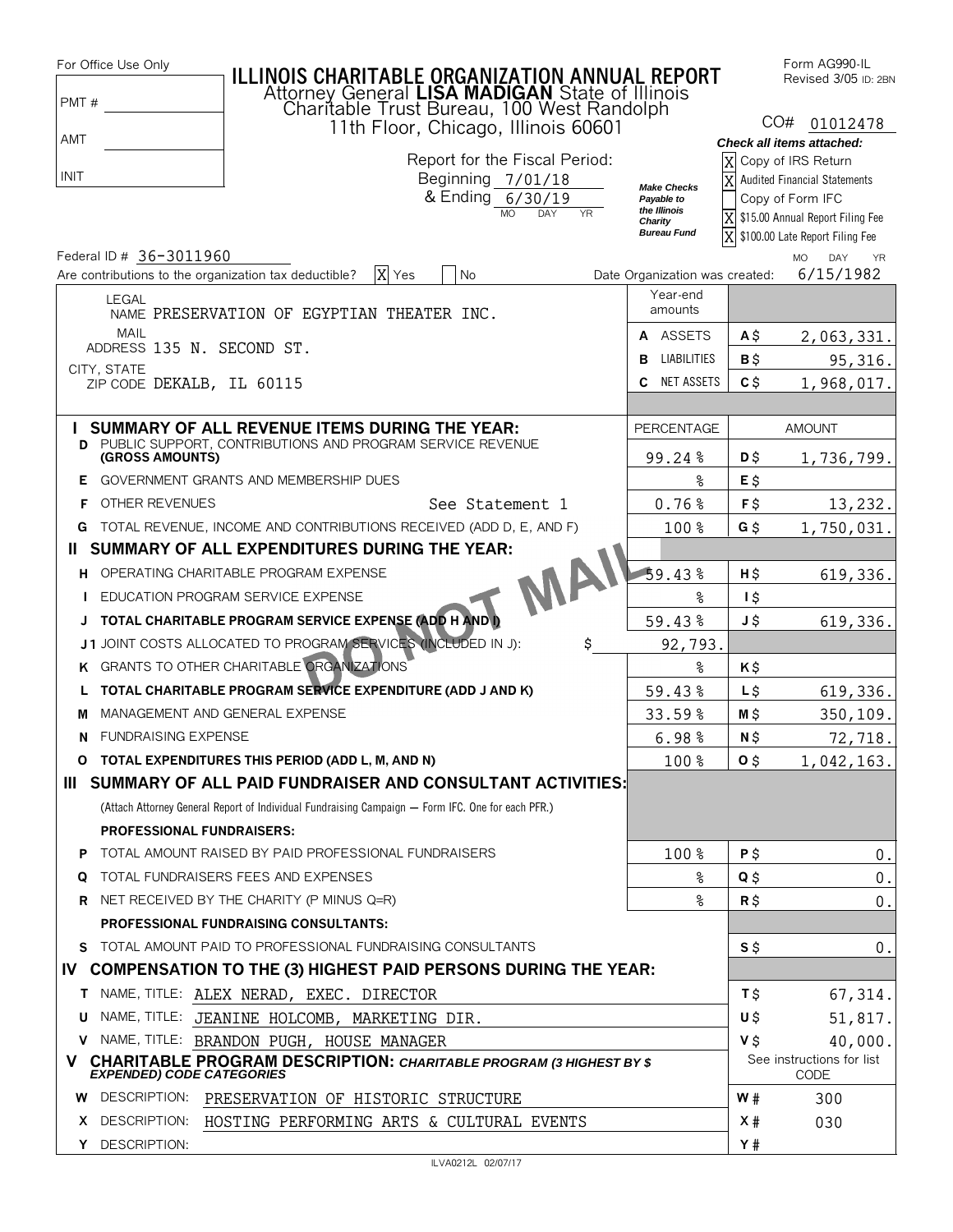|   | PRESERVATION OF EGYPTIAN THEATER INC.                                                                                                                                                                                                                                                                                                                                                                                                                                                                                                                                                                                                                                                         | 36-3011960     |            | Page 2    |
|---|-----------------------------------------------------------------------------------------------------------------------------------------------------------------------------------------------------------------------------------------------------------------------------------------------------------------------------------------------------------------------------------------------------------------------------------------------------------------------------------------------------------------------------------------------------------------------------------------------------------------------------------------------------------------------------------------------|----------------|------------|-----------|
|   | IF THE ANSWER TO ANY OF THE FOLLOWING IS YES, ATTACH A DETAILED EXPLANATION:                                                                                                                                                                                                                                                                                                                                                                                                                                                                                                                                                                                                                  |                | <b>YES</b> | <b>NO</b> |
|   | 1 WAS THE ORGANIZATION THE SUBJECT OF ANY COURT ACTION, FINE, PENALTY OR JUDGMENT?                                                                                                                                                                                                                                                                                                                                                                                                                                                                                                                                                                                                            | 1              |            | X         |
|   | 2 HAS THE ORGANIZATION OR A CURRENT DIRECTOR, TRUSTEE, OFFICER OR EMPLOYEE THEREOF, EVER BEEN<br>CONVICTED BY ANY COURT OF ANY MISDEMEANOR INVOLVING THE MISUSE OR MISAPPROPRIATION OF FUNDS<br>OR ANY FELONY?                                                                                                                                                                                                                                                                                                                                                                                                                                                                                | $\overline{2}$ |            | X         |
|   | 3 DID THE ORGANIZATION MAKE A GRANT AWARD OR CONTRIBUTION TO ANY ORGANIZATION IN WHICH<br>ANY OF ITS OFFICERS, DIRECTORS OR TRUSTEES OWNS AN INTEREST; OR WAS IT A PARTY TO ANY<br>TRANSACTION IN WHICH ANY OF ITS OFFICERS, DIRECTORS OR TRUSTEES HAS A MATERIAL FINANCIAL<br>INTEREST: OR DID ANY OFFICER. DIRECTOR OR TRUSTEE RECEIVE ANYTHING OF VALUE NOT REPORTED<br>AS COMPENSATION?                                                                                                                                                                                                                                                                                                   | 3              |            | X         |
|   | 4 HAS THE ORGANIZATION INVESTED IN ANY CORPORATE STOCK IN WHICH ANY OFFICER, DIRECTOR OR<br>TRUSTEE OWNS MORE THAN 10% OF THE OUTSTANDING SHARES?                                                                                                                                                                                                                                                                                                                                                                                                                                                                                                                                             | 4              |            | X         |
| 6 | 5 IS ANY PROPERTY OF THE ORGANIZATION HELD IN THE NAME OF OR COMMINGLED WITH THE PROPERTY OF<br>ANY OTHER PERSON OR ORGANIZATION?<br>DID THE ORGANIZATION USE THE SERVICES OF A PROFESSIONAL FUNDRAISER? (ATTACH FORM IFC)                                                                                                                                                                                                                                                                                                                                                                                                                                                                    | 5<br>6         |            | X<br>X    |
|   | <b>7a DID THE ORGANIZATION ALLOCATE THE COST OF ANY SOLICITATION. MAILING, ADVERTISEMENT OR</b><br>LITERATURE COSTS BETWEEN PROGRAM SERVICE AND FUNDRAISING EXPENSES?                                                                                                                                                                                                                                                                                                                                                                                                                                                                                                                         | $\overline{7}$ |            | X         |
|   | <b>7b</b> IF 'YES', ENTER (i) THE AGGREGATE AMOUNT OF THESE JOINT COSTS \$<br>$\frac{1}{\sqrt{1-\frac{1}{2}}\sqrt{1-\frac{1}{2}}\sqrt{1-\frac{1}{2}}\sqrt{1-\frac{1}{2}}\sqrt{1-\frac{1}{2}}\sqrt{1-\frac{1}{2}}\sqrt{1-\frac{1}{2}}\sqrt{1-\frac{1}{2}}\sqrt{1-\frac{1}{2}}\sqrt{1-\frac{1}{2}}\sqrt{1-\frac{1}{2}}\sqrt{1-\frac{1}{2}}\sqrt{1-\frac{1}{2}}\sqrt{1-\frac{1}{2}}\sqrt{1-\frac{1}{2}}\sqrt{1-\frac{1}{2}}\sqrt{1-\frac{1}{2}}\sqrt{1-\frac{1}{2}}\sqrt{1-\frac{1}{2}}\sqrt{1-\frac$<br>AMOUNT ALLOCATED TO PROGRAM SERVICES $\frac{1}{2}$ (iii) THE AMOUNT ALLOCATED TO<br>MANAGEMENT AND GENERAL \$ _____________________; AND (iv) THE AMOUNT ALLOCATED TO<br>FUNDRAISING \$ |                |            |           |
|   | 8 DID THE ORGANIZATION EXPEND ITS RESTRICTED FUNDS FOR PURPOSES OTHER THAN<br><b>RESTRICTED PURPOSES?</b>                                                                                                                                                                                                                                                                                                                                                                                                                                                                                                                                                                                     | 8              |            | X         |
|   | 9 HAS THE ORGANIZATION EVER BEEN REFUSED REGISTRATION OR HAD ITS REGISTRATION OR TAX EXEMPTION<br>SUSPENDED OR REVOKED BY ANY GOVERNMENTAL AGENCY?                                                                                                                                                                                                                                                                                                                                                                                                                                                                                                                                            | 9              |            | X         |
|   | 10 WAS THERE OR DO YOU HAVE ANY KNOWLEDGE OF ANY KICKBACK, BRIBE, OR ANY THEFT, DEFALCATION<br>MISAPPROPRIATION, COMMINGLING OR MISUSE OF ORGANIZATIONAL FUNDS?                                                                                                                                                                                                                                                                                                                                                                                                                                                                                                                               | 10             |            | X         |
|   | 11 LIST THE NAME AND ADDRESS OF THE FINANCIAL INSTITUTIONS WHERE THE ORGANIZATION MAINTAINS ITS THREE<br><b>LARGEST ACCOUNTS:</b><br>JNOT <sup>WH</sup><br>See Statement 2                                                                                                                                                                                                                                                                                                                                                                                                                                                                                                                    |                |            |           |
|   |                                                                                                                                                                                                                                                                                                                                                                                                                                                                                                                                                                                                                                                                                               |                |            |           |
|   | 12 NAME AND TELEPHONE NUMBER OF CONTACT PERSON: STEVE PARKER 815-757-4022                                                                                                                                                                                                                                                                                                                                                                                                                                                                                                                                                                                                                     |                |            |           |

#### **ALL ATTACHMENTS MUST ACCOMPANY THIS REPORT - SEE INSTRUCTIONS**

UNDER PENALTY OF PERJURY, I (WE) THE UNDERSIGNED DECLARE AND CERTIFY THAT I (WE) HAVE EXAMINED THIS ANNUAL REPORT AND THE ATTACHED DOCUMENTS, INCLUDING ALL THE SCHEDULES AND STATEMENTS AND THE FACTS THEREIN STATED ARE TRUE AND COMPLETE AND FILED WITH THE ILLINOIS ATTORNEY GENERAL FOR THE PURPOSE OF HAVING THE PEOPLE OF THE STATE OF ILLINOIS RELY THEREUPON. I HEREBY FURTHER AUTHORIZE AND AGREE TO SUBMIT MYSELF AND THE REGISTRANT HEREBY TO THE JURISDICTION OF THE STATE OF ILLINOIS.

|                                                                                | DAN SCHEWE                                                         |                  |             |
|--------------------------------------------------------------------------------|--------------------------------------------------------------------|------------------|-------------|
| BE SURE TO INCLUDE ALL FEES DUE:                                               | PRESIDENT OF TRUSTEE (PRINT NAME)                                  | <b>SIGNATURE</b> | <b>DATE</b> |
| REPORTS ARE DUE WITHIN SIX<br>MONTHS OF YOUR FISCAL YEAR END.                  | STEVE PARKER                                                       |                  |             |
| 2 FOR FEES DUE SEE INSTRUCTIONS.                                               | TREASURER or TRUSTEE (PRINT NAME)                                  | <b>SIGNATURE</b> | <b>DATE</b> |
| 3 REPORTS THAT ARE LATE OR<br>INCOMPLETE ARE SUBJECT TO A<br>\$100.00 PENALTY. | VINCENT A. BOONE<br>PREPARER (PRINT NAME)                          | <b>SIGNATURE</b> | <b>DATE</b> |
|                                                                                | Boone and Johnson, CPAs<br>128 N. Third Street<br>Dekalb, IL 60115 |                  |             |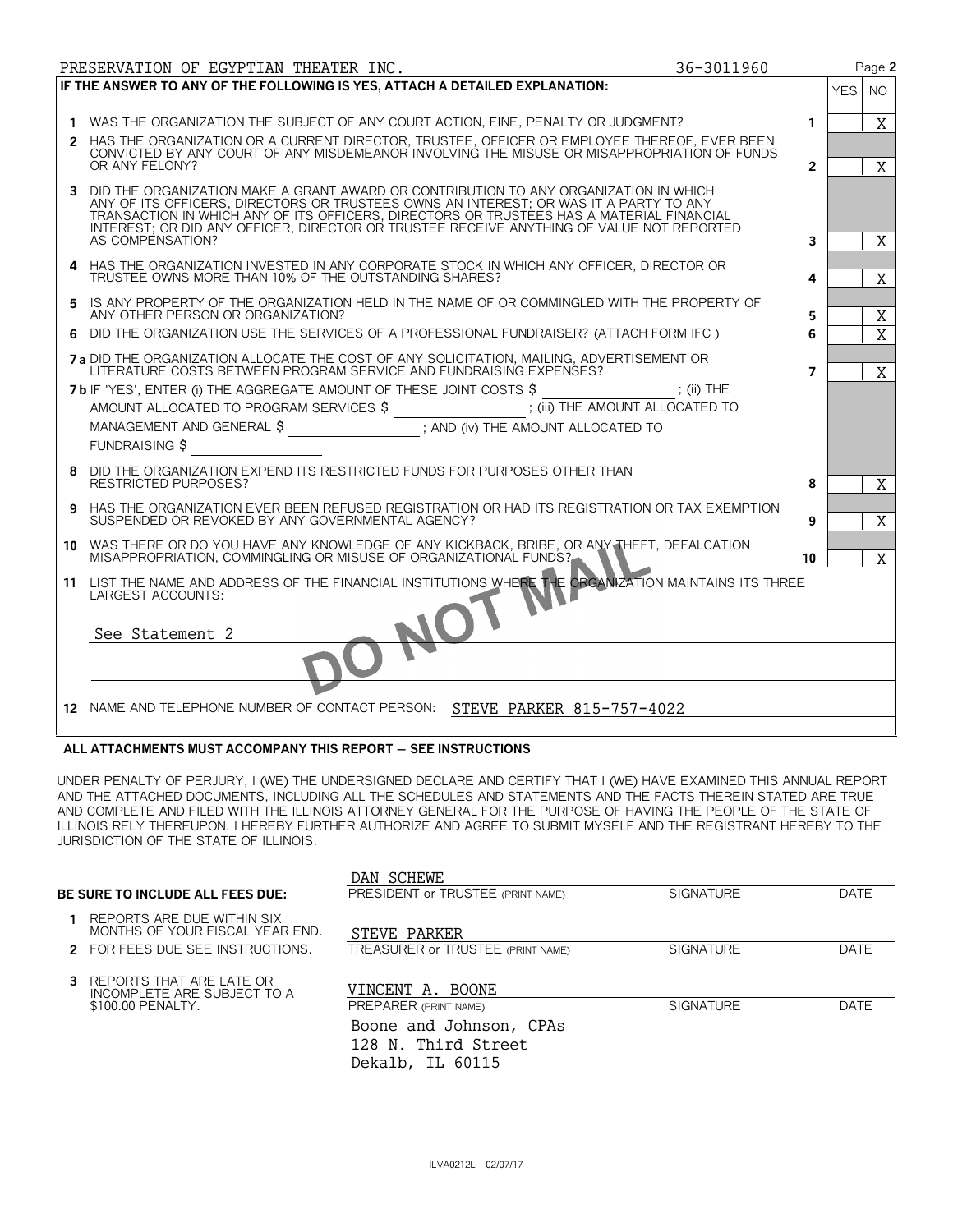## **2018 Federal Worksheets Page 1**

#### **PRESERVATION OF EGYPTIAN THEATER INC.** 36-3011960

#### **Form 990, Part III, Line 4e Program Services Totals**

|                | Program<br>Services<br>Total | Form 990 | Source                             |
|----------------|------------------------------|----------|------------------------------------|
| Total Expenses | 619,336.                     |          | 619,336. Part IX, Line 25, Col. B  |
| Grants         | $\Omega$ .                   |          | 0. Part IX, Lines 1-3, Col. B      |
| Revenue        | 726,388.                     |          | 726,388. Part VIII, Line 2, Col. A |

#### **Form 990, Part IX, Line 24e Other Expenses**

|                                              | (A)               | (B)                 | (C)                     | (D)               |
|----------------------------------------------|-------------------|---------------------|-------------------------|-------------------|
|                                              | Total             | Program<br>Services | Management<br>& General | Fundraising       |
| Association dues<br>Grant funds expenses     | 1,981.<br>3,650.  |                     | 1,981.<br>3,650.        |                   |
| Merchandise and concessions<br>Miscellaneous | 18,407.<br>337.   | 18,407.<br>168      | 169.                    |                   |
| Postage and Shipping                         | 820.              | 410                 | 246.                    | 164.              |
| Repair and maintenance<br>Sales tax          | 11,076.<br>5,705. | 5,705.              | 8,861.                  |                   |
| supplies                                     | 745               | 2,872.              | 2,873.                  |                   |
| Telephone<br>Total                           | 54,895.           | 29,777.             | 6,457.<br>24, 237.      | $\frac{717}{881}$ |
|                                              |                   |                     |                         |                   |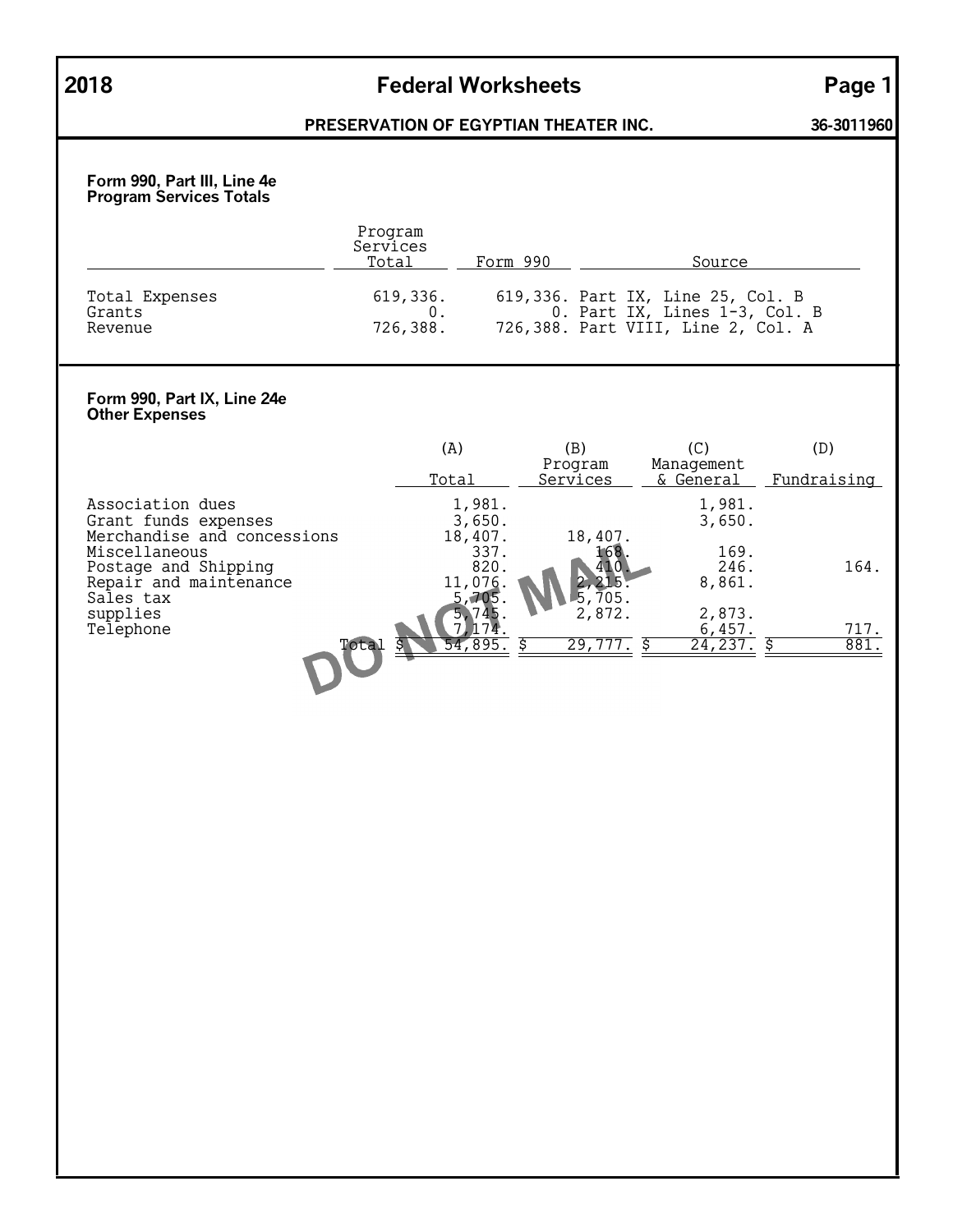## **6/30/19 2018 Federal Book Depreciation Schedule Page 1**

### **PRESERVATION OF EGYPTIAN THEATER INC. 1999 10:000 10:000 10:000 10:000 10:000 10:000 10:000 10:000 10:000 10:000 10:000 10:000 10:000 10:00:00 10:00:00 10:00:00 10:00:00 10:00:00 10:00:00 10:00:00 10:00:00 10:00:00:00:0**

| No.              | Description                          | Date<br>Acquired | Date<br>Sold | Cost/<br><b>Basis</b> | Bus.<br>Pct. | Cur<br>179<br>Bonus | Special<br>Depr.<br>Allow. |             | Prior<br>179/<br>Bonus/<br>Sp. Depr. | Prior<br>Dec. Bal.<br>Depr. | Salvage<br>/Basis<br>Reductn |             | Depr.<br>Basis | Prior<br>Depr. | Method Life Rate |                 |        | Current<br>Depr. |
|------------------|--------------------------------------|------------------|--------------|-----------------------|--------------|---------------------|----------------------------|-------------|--------------------------------------|-----------------------------|------------------------------|-------------|----------------|----------------|------------------|-----------------|--------|------------------|
| Form 990/990-PF  |                                      |                  |              |                       |              |                     |                            |             |                                      |                             |                              |             |                |                |                  |                 |        |                  |
| <b>Buildings</b> |                                      |                  |              |                       |              |                     |                            |             |                                      |                             |                              |             |                |                |                  |                 |        |                  |
| 3                | Building and Improvements            | Various          |              | 1,252,569             |              |                     |                            |             |                                      |                             |                              |             | 1,252,569      | 606,116        | S/L MM           | 39              | .02564 | 32,116           |
| 8                | <b>Expansion Project 19</b>          | 6/30/19          |              | 503,316               |              |                     |                            |             |                                      |                             |                              |             | 503,316        |                | S/L MM           | 39              | .00107 | $\mathbf 0$      |
|                  | <b>Total Buildings</b>               |                  |              | 1,755,885             |              | 0                   |                            | $\mathbf 0$ | $\pmb{0}$                            | $\mathbf 0$                 |                              | $\mathbf 0$ | 1,755,885      | 606,116        |                  |                 |        | 32,116           |
|                  | Furniture and Fixtures               |                  |              |                       |              |                     |                            |             |                                      |                             |                              |             |                |                |                  |                 |        |                  |
| Seating<br>-1    |                                      | 7/01/11          |              | 196,341               |              |                     |                            |             | DO NOT MAIL                          |                             |                              |             | 196,341        | 85,080         |                  | $S/L$ 15        |        | 13,089           |
|                  | <b>Total Furniture and Fixtures</b>  |                  |              | 196,341               |              |                     |                            |             |                                      |                             |                              | $\pmb{0}$   | 196,341        | 85,080         |                  |                 |        | 13,089           |
| Land             |                                      |                  |              |                       |              |                     |                            |             |                                      |                             |                              |             |                |                |                  |                 |        |                  |
| 2 Land           |                                      | 6/30/82          |              | 10,000                |              |                     |                            |             |                                      |                             |                              |             | 10,000         |                |                  |                 |        | $\pmb{0}$        |
|                  | <b>Total Land</b>                    |                  |              | 10,000                |              | 0                   |                            | $\mathbf 0$ | $\mathbf 0$                          | $\mathbf{0}$                |                              | $\mathbf 0$ | 10,000         | $\mathbf 0$    |                  |                 |        | $\pmb{0}$        |
|                  | Machinery and Equipment              |                  |              |                       |              |                     |                            |             |                                      |                             |                              |             |                |                |                  |                 |        |                  |
| 4                | Wurlitzer Organ                      | Various          |              | 75,000                |              |                     |                            |             |                                      |                             |                              |             | 75,000         | 75,000         | S/L              | 15              |        | 0                |
| 5                | Furniture & equipment                | Various          |              | 459,208               |              |                     |                            |             |                                      |                             |                              |             | 459,208        | 261,709        | S/L HY           | 10 <sup>°</sup> | .10000 | 49,129           |
| 6                | Theatre equip- in kind 18            | 6/30/18          |              | 45,249                |              |                     |                            |             |                                      |                             |                              |             | 45,249         | 1,615          | 200DB MQ         | $7^{\circ}$     | .27550 | 12,466           |
|                  | 7 Theatre Equip in kind 19           | 12/31/18         |              | 64,471                |              |                     |                            |             |                                      |                             |                              |             | 64,471         |                | S/L HY           | $7\overline{ }$ | .07140 | 4,603            |
|                  | <b>Total Machinery and Equipment</b> |                  |              | 643,928               |              | 0                   |                            | $\pmb{0}$   | $\pmb{0}$                            | $\pmb{0}$                   |                              | $\mathbf 0$ | 643,928        | 338,324        |                  |                 |        | 66,198           |
|                  | <b>Total Depreciation</b>            |                  |              | 2,606,154             |              | $\theta$            |                            | $\pmb{0}$   | $\pmb{0}$                            | $\pmb{0}$                   |                              | $\pmb{0}$   | 2,606,154      | 1,029,520      |                  |                 |        | 111,403          |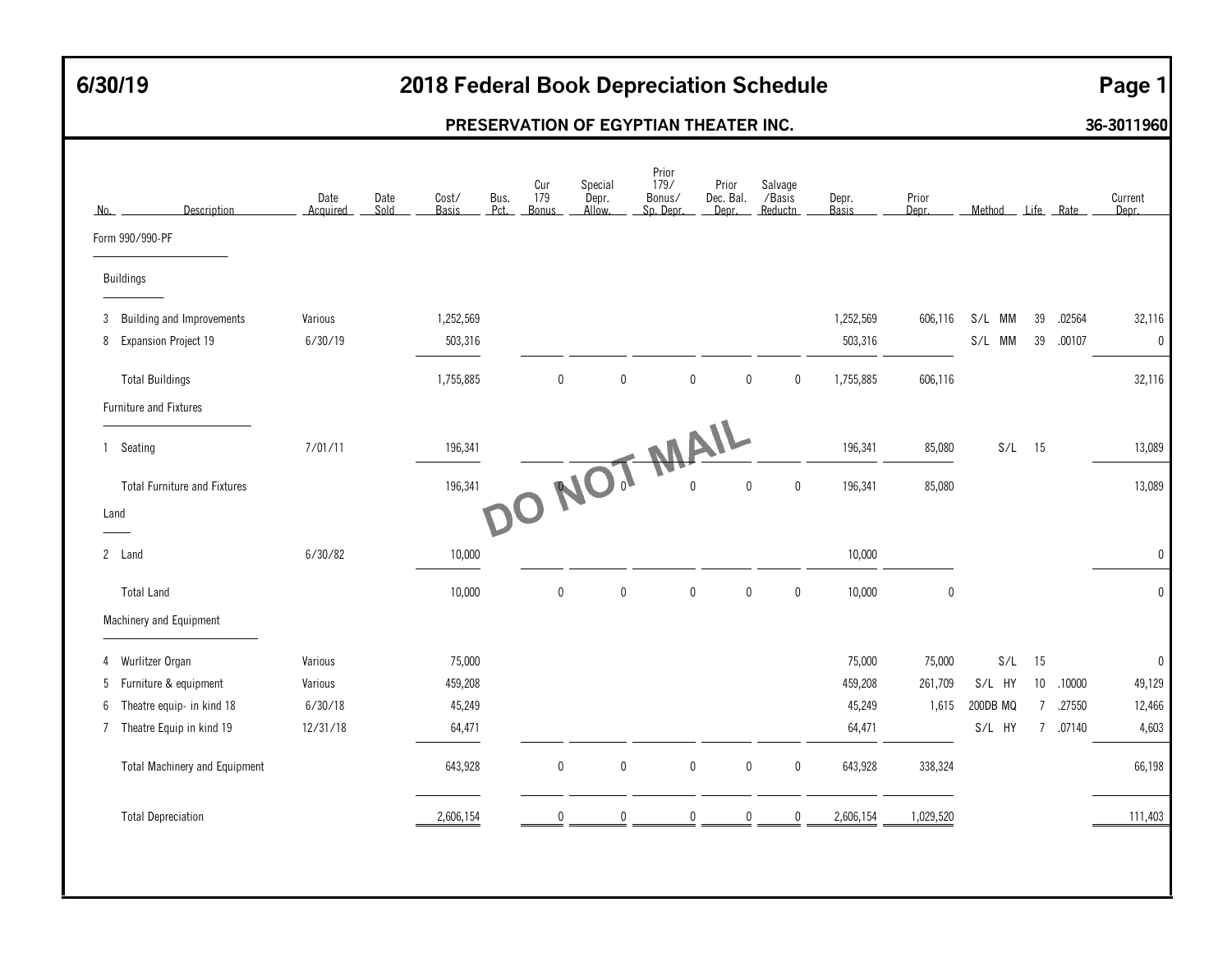| 6/30/19                         | 2018 Federal Book Depreciation Schedule                                                                                                                                                                                                                                   | Page 2                               |
|---------------------------------|---------------------------------------------------------------------------------------------------------------------------------------------------------------------------------------------------------------------------------------------------------------------------|--------------------------------------|
|                                 | 36-3011960                                                                                                                                                                                                                                                                |                                      |
| Description<br>No.              | Prior<br>179/<br>Bonus/<br>Prior<br>Dec. Bal.<br>Salvage<br>/Basis<br>Reductn<br>Cur<br>179<br>Special<br>Depr.<br>Date<br>Date<br>Cost/<br>Bus.<br>Prior<br>Depr.<br>Depr.<br>Basis<br>Acquired<br>Sold<br>Bonus<br>Allow.<br>Sp. Depr.<br><b>Basis</b><br>Pct.<br>Depr. | Current<br>Method Life Rate<br>Depr. |
| <b>Grand Total Depreciation</b> | 2,606,154<br>1,029,520<br>$\overline{0}$<br>$\overline{0}$<br>2,606,154<br>$\pmb{0}$<br>$\pmb{0}$<br>$\bm{0}$                                                                                                                                                             | 111,403                              |
|                                 | DO NOT MAIL                                                                                                                                                                                                                                                               |                                      |
|                                 |                                                                                                                                                                                                                                                                           |                                      |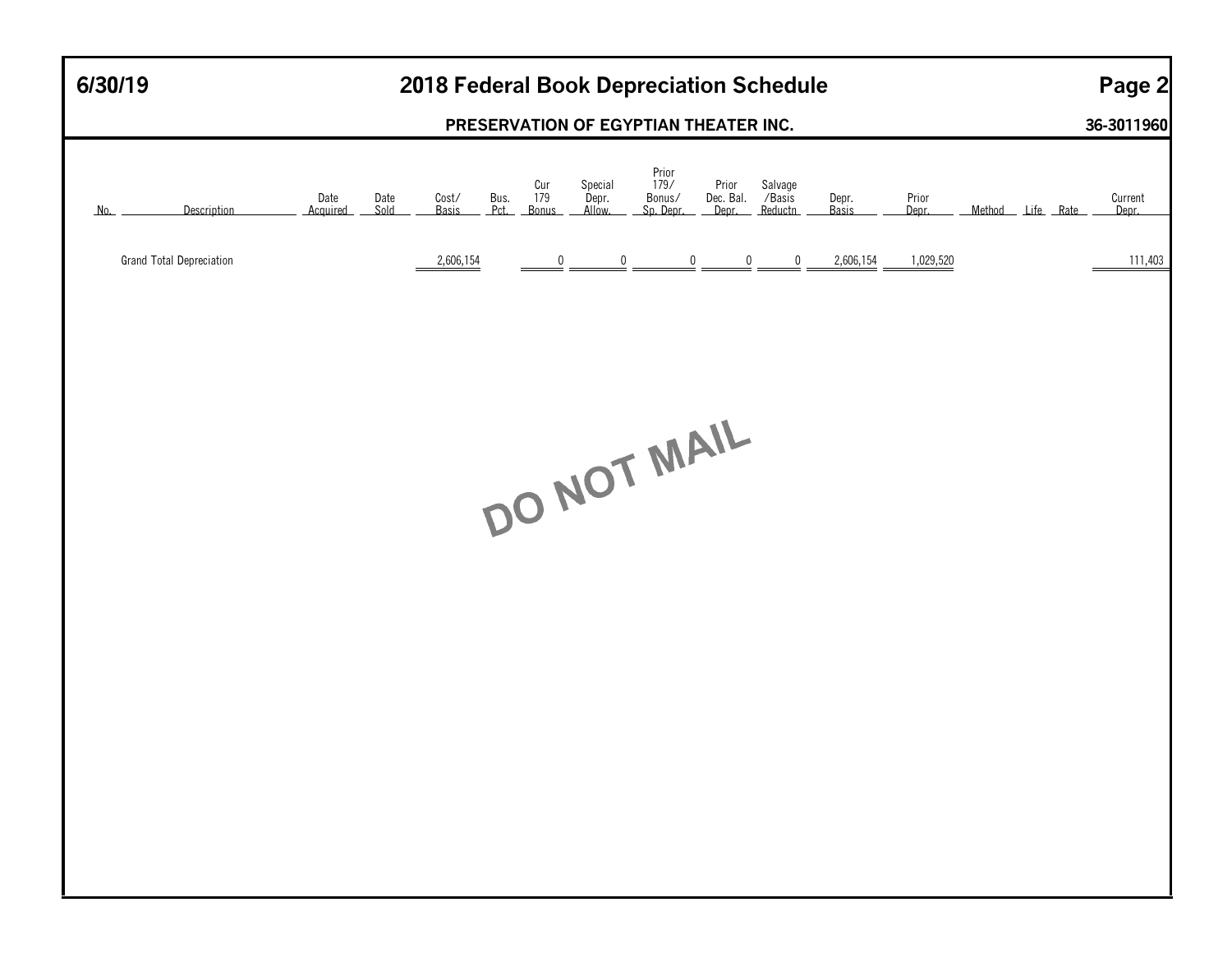| 2018               | <b>Illinois Statements</b>                                                                            | Page 1                    |
|--------------------|-------------------------------------------------------------------------------------------------------|---------------------------|
|                    | PRESERVATION OF EGYPTIAN THEATER INC.                                                                 | 36-3011960                |
| <b>Statement 1</b> | Form AG990-IL, Page 1, Line F<br><b>Other Revenues</b>                                                | $\frac{13,232}{13,232}$ . |
| <b>Statement 2</b> | Form AG990-IL, Page 2, Question 11<br>Name and Address of Institutions Holding Three Largest Accounts |                           |
|                    | DeKalb County Community Foundation (ENDOWMENT ACCOUNT)<br>475 DeKalb Ave. Sycamore, IL 60178          |                           |
|                    | First Midwest Bank<br>230 W. STATE, SYCAMORE, IL. 60178                                               |                           |
|                    | First National Bank DeKalb<br>141 W Lincoln Hwy. DeKalb, IL 60115                                     |                           |
|                    | DO NOT MAIL                                                                                           |                           |
|                    |                                                                                                       |                           |